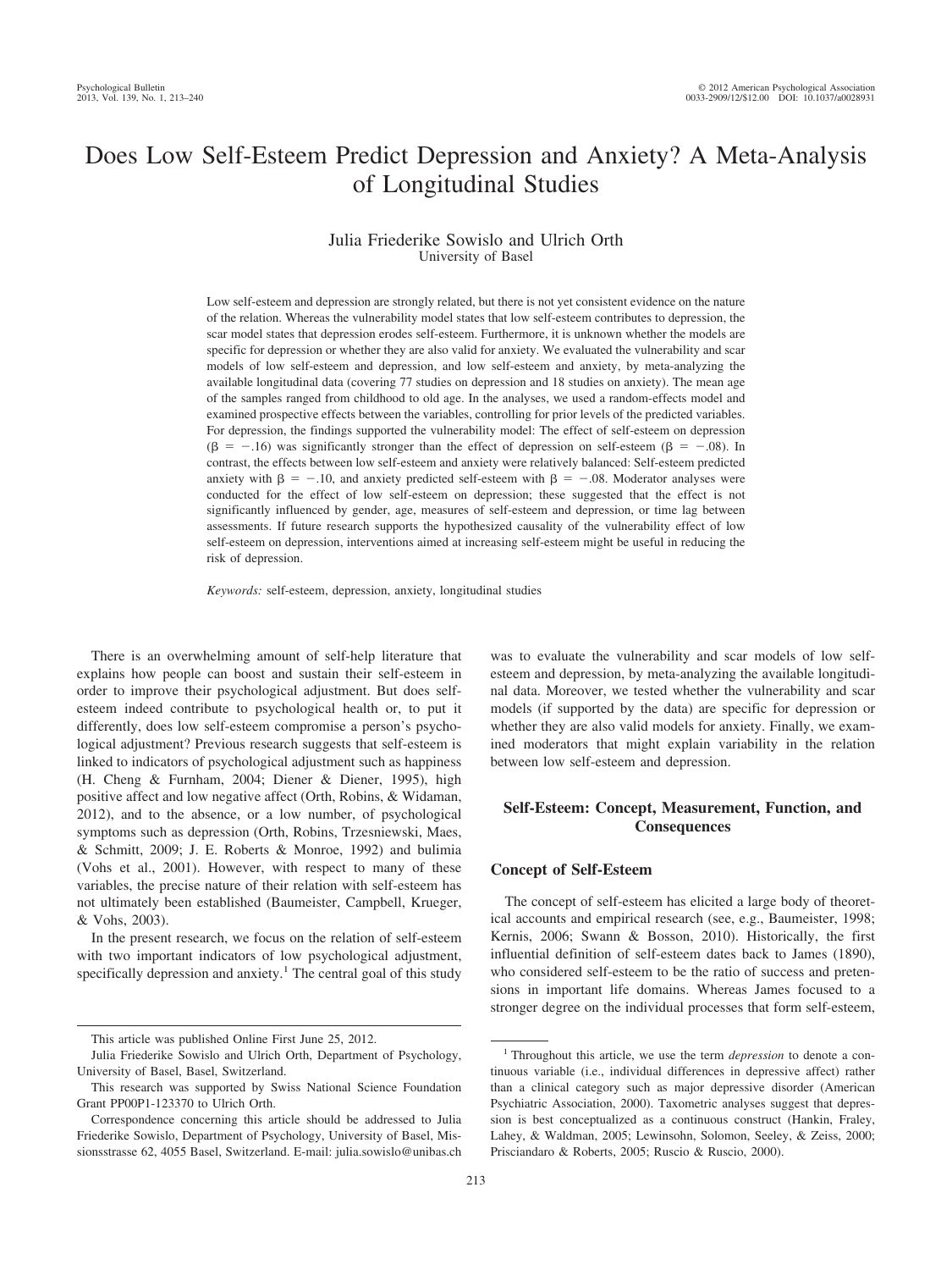later symbolic interactionism approaches stressed the social influences on self-esteem (Cooley, 1902; Goffman, 1959; Mead, 1934). For instance, in his conception of the looking-glass self, Cooley (1902) hypothesized that self-views are based upon information gathered from explicit or implicit feedback from others. More recent definitions of self-esteem emphasize the fact that selfesteem should be distinguished from other components of the self-concept (such as self-knowledge and self-efficacy), insofar as self-esteem represents the affective, or evaluative, component of the self-concept; it signifies how people feel about themselves (Leary & Baumeister, 2000). This affective self-evaluation is subjective at its core and is not based on specific behaviors (Robins, Hendin, & Trzesniewski, 2001). According to Rosenberg (1989), high self-esteem "expresses the feeling that one is 'good enough.' The individual simply feels that he is a person of worth. . . . He does *not* necessarily consider himself superior to others" (p. 31). Although Baumeister and his colleagues share the view of selfesteem as self-appraisal with an affective component, they expand the definition of self-esteem to include feelings of superiority, arrogance, and pride (e.g., Baumeister, 1998; Baumeister, Smart, & Boden, 1996).

In the literature, it is debated whether self-esteem is best conceptualized as a global evaluation of the self (i.e., global selfesteem) or as an evaluation in specific self-relevant domains such as intellectual abilities, physical appearance, and social competence (i.e., domain-specific self-esteem; Swann & Bosson, 2010). One finding that sheds more light on this debate is that both global and domain-specific self-evaluations show predictive ability for important outcomes, as long as these outcomes exhibit the same degree of specificity as the self-evaluation that is used as a predictor (specificity-matching principle; Swann, Chang-Schneider, & McClarty, 2007). More precisely, global self-esteem seems to have predictive ability for outcomes measured at a global level (such as several outcomes bundled together; for an example, see Trzesniewski et al., 2006), whereas domain-specific self-esteem seems to have predictive ability for outcomes measured at a specific level (e.g., academic self-esteem predicts academic outcomes; Marsh, Trautwein, Lüdtke, Koller, & Baumert, 2006).

With regard to the relation between self-esteem and psychological adjustment, there are three reasons for focusing on global self-esteem rather than domain-specific self-esteem. First, most of the theories linking self-esteem to psychological adjustment address global self-esteem but not domain-specific self-esteem (e.g., Abramson, Seligman, & Teasdale, 1978; Blatt, D'Afflitti, & Quinlan, 1976; G. W. Brown & Harris, 1978). Second and relatedly, most studies in this field have used measures of global self-esteem (for reviews, see Orth, Robins, & Roberts, 2008; Zeigler-Hill, 2010). Third, according to the specificity-matching principle, it seems reasonable to examine global self-esteem in this context, because indicators of psychological adjustment such as depression and anxiety are relatively global constructs that combine a number of cognitive, affective, and somatic symptoms (Swann et al., 2007).

# **Measurement of Self-Esteem**

Measures of self-esteem reflect the distinction between global and domain-specific self-evaluations (for a review, see Blascovich & Tomaka, 1991). Frequently used measures of

global self-esteem, all of which are multi-item scales, include the Rosenberg Self-Esteem Scale (RSE; Rosenberg, 1965), the Janis–Field Feelings of Inadequacy Scale (Fleming & Courtney, 1984), the Texas Social Behavior Inventory (Helmreich & Stapp, 1974), and the Self-Liking/Self-Competence Scale (Tafarodi & Swann, 2001). Prominent measures of domain-specific self-esteem are, for example, the Self-Description Questionnaire (Marsh, 1990), the Self-Perception Profile for Children (Harter, 1985), and the Self-Perception Profile for Adolescents (Harter, 1988). Research suggests that these measures generally have good psychometric properties (Blascovich & Tomaka, 1991; Byrne, 1996; Fleming & Courtney, 1984; Gray-Little, Williams, & Hancock, 1997; Marsh, Ellis, Parada, Richards, & Heubeck, 2005; Marsh, Scalas, & Nagengast, 2010). For example, the widely used RSE (Rosenberg, 1965) shows good internal consistency and test–retest reliability (Blascovich & Tomaka, 1991; Robins, Trzesniewski, Tracy, Gosling, & Potter, 2002). Moreover, research supports the construct validity of this measure: First, factor analyses suggest that there is only one substantive factor that explains responses to the RSE (Gray-Little et al., 1997; Marsh et al., 2010; Schmitt & Allik, 2005). Second, the RSE shows good discriminant validity, for instance, regarding measures of life satisfaction, optimism, and academic outcomes (Blascovich & Tomaka, 1991; Lucas, Diener, & Suh, 1996; Robins et al., 2001). Third, the RSE shows convergent validity with other measures of self-esteem (Bosson, Swann, & Pennebaker, 2000). For example, in a multisample study by Zeigler-Hill (2010), correlations between the RSE and the above-mentioned measures of global selfesteem ranged from .63 to .90.

All the measures discussed above are based on self-reports; that is, respondents are explicitly asked to reflect on their global or domain-specific self-worth. As self-esteem, by definition, is a subjective construct, it cannot be validly assessed with objective criteria (Baumeister, 1998). However, in the past few decades, researchers have also explored methods other than self-report to assess self-esteem, namely, implicit measures (Bosson et al., 2000; Krizan & Suls, 2009). According to a recent review by Buhrmester, Blanton, and Swann (2011), the most frequently used implicit measures of self-esteem are the Implicit Association Test (Greenwald & Farnham, 2000) and the Name–Letter Test (Greenwald & Farnham, 2000; Nuttin, 1985). However, research suggests that the currently available implicit measures of self-esteem suffer from low reliability and low convergent validity with each other (Bosson et al., 2000; Krizan & Suls, 2009) and with explicit measures of self-esteem (Bosson et al., 2000; Krizan & Suls, 2008). Moreover, implicit measures of self-esteem show weak predictive validity for theoretically relevant criteria such as personality (Krizan & Suls, 2009) and well-being (Buhrmester et al., 2011; Schimmack & Diener, 2003). Buhrmester et al. concluded from their review that the Implicit Association Test and the Name–Letter Test measure generalized implicit affect and implicit egotism, respectively, rather than self-esteem; thus, although implicit measures are a promising avenue for self-esteem measurement, there is not yet sufficiently strong support for their validity. For these reasons, in the present research we restricted our analyses to explicit measures of self-esteem.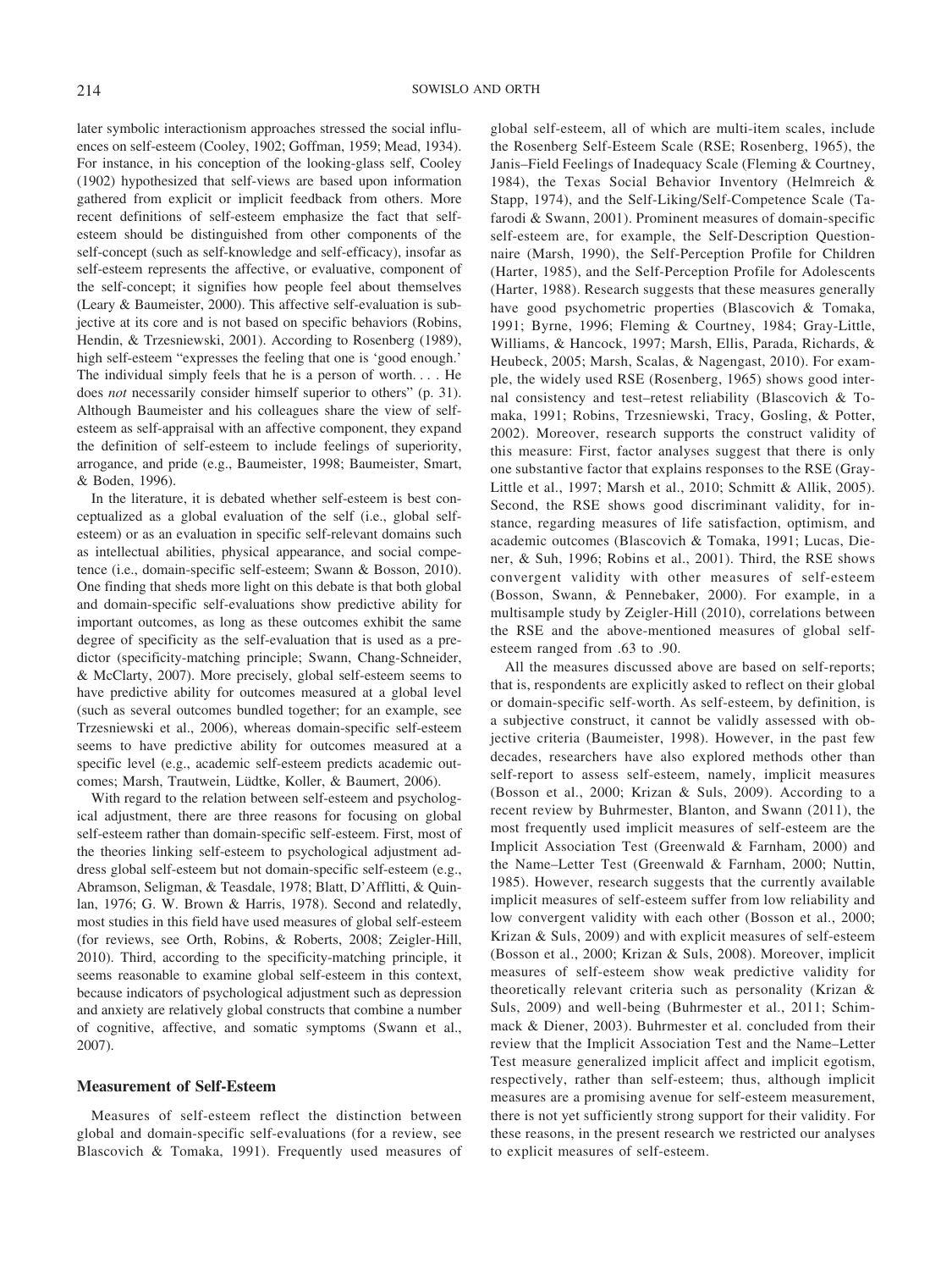# **Function of Self-Esteem**

People tend to have a pervasive motive to increase their selfesteem and to maintain high self-esteem (Sedikides, 1993; Sedikides, Gaertner, & Toguchi, 2003; but see Heine, Lehman, Markus, & Kitayama, 1999). Correspondingly, many psychological theories assume that people are motivated to enhance and maintain their self-esteem without further delineating its functional value (cf. Pyszczynski, Greenberg, Solomon, Arndt, & Schimel, 2004). However, there are a few approaches that seek to explain why self-esteem is important for humans (for an outline of these approaches, see Crocker & Park, 2004; Leary & Baumeister, 2000).

First, according to sociometer theory (Leary & Baumeister, 2000; Leary, Tambor, Terdal, & Downs, 1995), humans have a fundamental need for belongingness, because social inclusion has many adaptive benefits (e.g., the possibility of sharing knowledge within social groups; see also Baumeister & Leary, 1995). The theory states that self-esteem is a sociometer that serves as a subjective monitor of the extent to which a person is valued as a member of desirable groups and relationships. Thus, when people perceive their relational value as low, their self-esteem should be equally low, motivating behavior aimed at increasing or restoring social inclusion.

Second, according to terror management theory (J. Greenberg, Pyszczynski, & Solomon, 1986; Pyszczynski et al., 2004), people have a central motive to identify with cultural values and groups, because this identification promises either literal immortality (e.g., being part of a religious group that believes in reincarnation) or symbolic immortality (e.g., being part of a cultural group whose existence will endure after one's own death) and consequently reduces the deeply rooted fear of death. Thus, when people see themselves as living up to these cultural values, their self-esteem should be high, in turn serving as a buffer against the fear of death.

Interestingly, the fact that both theories stress the interpersonal component of self-esteem is in line with early psychological accounts of self-views as mentioned above (e.g., Cooley, 1902; Goffman, 1959; Mead, 1934). Moreover, both theories imply an association between self-esteem and psychological adjustment. For terror management theory, this association is more evident, as self-esteem is assumed to buffer against anxiety. From the perspective of sociometer theory, self-esteem is related to psychological adjustment via beneficial aspects of social inclusion. For example, socially excluded individuals may suffer from loneliness and low social support, which increases the risk for depression (e.g., Joiner, 1997; Nolan, Flynn, & Garber, 2003; Stice, Ragan, & Randall, 2004).

#### **Consequences of Self-Esteem**

A much debated question in the literature is whether self-esteem has an impact on real-life outcomes or whether self-esteem is merely an epiphenomenon of success and well-being in the relationship, work, and health domain (Baumeister et al., 2003; Harter, 1999; Swann et al., 2007). Although research suggests that selfesteem is correlated with many factors in important life domains (e.g., relationship satisfaction, Shackelford, 2001; socioeconomic status, Twenge & Campbell, 2002), this research does not demonstrate that self-esteem actually influences these correlates. The

available longitudinal studies suggest that self-esteem might have significant positive effects on important life outcomes (e.g., Orth et al., 2012; Trzesniewski et al., 2006; but see Boden, Fergusson, & Horwood, 2008), but further research is needed to test the causality of the hypothesized effects of self-esteem. Moreover, research suggests a causal link between self-esteem and task persistence (Baumeister et al., 2003). More precisely, laboratory experiments have repeatedly shown that high self-esteem facilitates more adaptive persistence behavior: Individuals with high self-esteem persist longer in the face of failure (e.g., Perez, 1973; Shrauger & Sorman, 1977), but whenever persistence is maladaptive (e.g., when confronted with unsolvable tasks), they persist less than individuals with low self-esteem (e.g., Di Paula & Campbell, 2002; McFarlin, 1985). This adaptive self-regulatory behavior might contribute to the link between self-esteem and psychological adjustment (Baumeister et al., 2003). For instance, Shrauger and Sorman (1977) argued that persistence is often needed for the accomplishment of complex tasks and thereby helps to attain long-lasting satisfaction and external rewards. Furthermore, they suggested that task persistence may result in a sense of mastery and control (Shrauger & Sorman, 1977), which is inversely related to phenomena such as depression (Abramson et al., 1978).

Importantly, some researchers have proposed that self-esteem may be associated not only with positive outcomes (i.e., the bright side of high self-esteem) but also with negative attributes (i.e., the dark side of high self-esteem). More precisely, Baumeister et al. (1996) suggested that some forms of high self-esteem specifically, inflated and unstable high self-esteem—may cause interpersonal aggression and violence, because people with overly high self-esteem are more prone to experience ego threats and, consequently, are more strongly motivated to defend their selfesteem by devaluating and attacking people who question their inflated self-views (see also Crocker & Park, 2004; Kernis, Grannemann, & Barclay, 1989). However, other studies suggest that low, but not high, self-esteem predicts antisocial behavior and interpersonal violence, in particular when the confounding effect of narcissism is statistically controlled for (e.g., Donnellan, Trzesniewski, Robins, Moffitt, & Caspi, 2005; Paulhus, Robins, Trzesniewski, & Tracy, 2004). Overall, the available research suggests that high self-esteem may have positive consequences for the well-being and success of the individual and that low selfesteem may be a risk factor for negative outcomes.

# **Relation Between Low Self-Esteem and Depression**

Depression is not only an important indicator of low psychological adjustment but also a universal major health concern (Moussavi et al., 2007). According to the World Health Organization (2008), depressive disorders are among the leading contributors to the global burden of disease. For example, major depression affects a wide range of the population (e.g., a lifetime prevalence of 16.6% was estimated in the study of Kessler, Berglund, et al., 2005) and is highly recurrent (e.g., Kessler et al., 2003; Solomon et al., 2000). It is associated with impaired functioning in the relationship (e.g., Davila, Karney, Hall, & Bradbury, 2003; Wade & Pevalin, 2004), work (e.g., Adler et al., 2006; Kessler et al., 2006), and health domain (e.g., Räikkönen, Matthews, & Kuller, 2007; Wulsin & Singal, 2003) and with elevated rates of suicidal behavior (e.g., Berman, 2009; Harris & Barra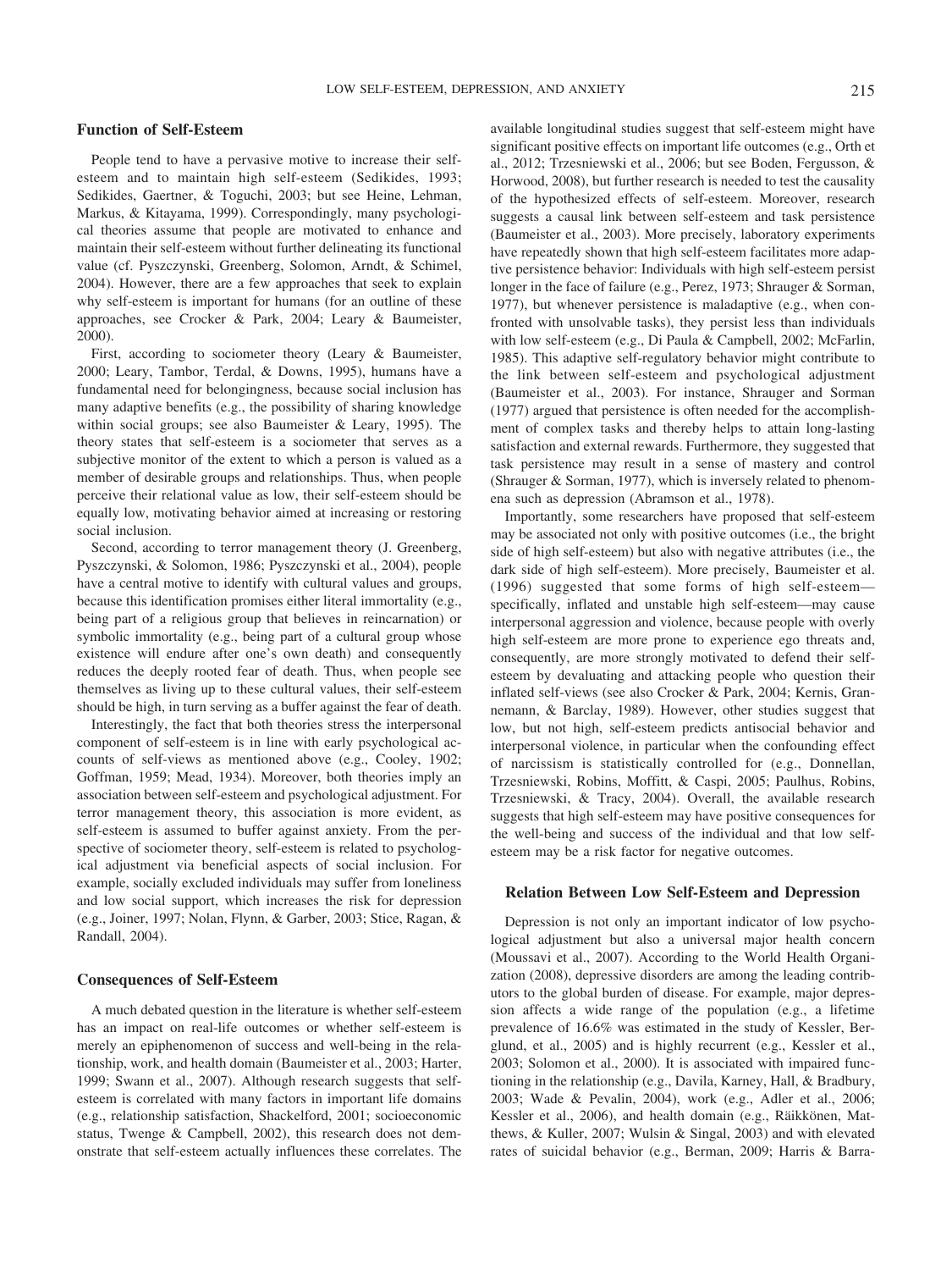clough, 1997). As yet, the etiology of depression is not fully understood, but a biopsychosocial model is often assumed to best explain the emergence of depression (Gotlib & Hammen, 2009).

Although it is generally undisputed that low self-esteem and depression are related, researchers disagree about the nature of the relation. Importantly, some researchers have argued that selfesteem and depression are essentially one construct and should be conceptualized as opposite poles of a single dimension (i.e., depression being the same as low self-esteem; Watson, Suls, & Haig, 2002). Watson et al. (2002) found strong negative correlations between self-esteem and depression and, on the basis of these results, cautioned against treating self-esteem and depression as distinct constructs (see also Judge, Erez, Bono, & Thoresen, 2002).

However, theoretical considerations suggest that it is useful to distinguish between the two constructs. First, self-esteem plays an important role in several classic theories of depression that do not conceptualize low self-esteem as a synonym for depression but as a distinct construct (Abramson et al., 1978; Blatt et al., 1976; G. W. Brown & Harris, 1978); moreover, contemporary models of depression and reviews of the literature also emphasize the role of low self-esteem in the etiology of depressive disorders (Evraire & Dozois, 2011; Hammen, 2005; Joiner, 2000; Morley & Moran, 2011; O'Brien, Bartoletti, & Leitzel, 2006; J. E. Roberts, 2006). Second, although feelings of worthlessness are a symptom of depressive disorders, they are neither a sufficient nor a necessary criterion (American Psychiatric Association, 2000). Third, low self-esteem is not only a symptom of depression but also an associated feature of a wide range of other clinical conditions, such as learning disorders, stuttering, social phobia, and attentiondeficit/hyperactivity disorder (American Psychiatric Association, 2000).

Likewise, empirical findings suggest that it is useful to distinguish between self-esteem and depression. First, the correlations reported in previous research range from the  $-.20s$  to the  $-.70s$ (for a review, see Orth et al., 2008). Thus, the correlation between self-esteem and depression varies widely across studies, and although some studies found strong correlations, the relation is not as strong as would be expected if self-esteem and depression were indicators of a common construct. Second, studies assessing the frequency of individual depressive symptoms have found that feelings of worthlessness are present only in a portion of individuals diagnosed with depression and that feelings of worthlessness do not belong to the most frequent depressive symptoms (Buchwald & Rudick-Davis, 1993; Minor, Champion, & Gotlib, 2005; Spalletta, Troisi, Saracco, Ciani, & Pasini, 1996). In line with the diagnostic criteria for depressive episodes, which do not require that feelings of worthlessness are present (American Psychiatric Association, 2000), these findings suggests that there can be depression without low self-esteem. Third, in two independent samples, Orth et al. (2008) found that a common factor model did not provide a good fit to the data, whereas a two-factor model did (but see Hankin, Lakdawalla, Carter, Abela, & Adams, 2007). Fourth, self-esteem and depression are differentially related to events that happen in people's lives. For example, whereas there is a robust predictive effect of stressful life events on depression (Hammen, 2005; Kessler, 1997), the available evidence suggests that stressful life events do not predict changes in self-esteem (Orth, Robins, & Meier, 2009; Orth, Trzesniewski, & Robins, 2010). Moreover, whereas there is consistent evidence that depression contributes to the occurrence of future stressful life events (i.e., stress generation effect; Cole, Nolen-Hoeksema, Girgus, & Paul, 2006; Hammen, 1991), the results of three independent studies suggest that selfesteem does not predict whether stressful life events will occur (Orth, Robins, & Meier, 2009). Finally, some studies have shown that self-esteem and depression are cross-sectionally (McPherson & Lakey, 1993) and prospectively (Orth, Robins, Trzesniewski, et al., 2009) related to each other, even after controlling for prior levels of each construct. It is unlikely that two indicators of a common factor would have replicable cross-lagged effects because their shared variance has been systematically removed in the models. Given these conceptual arguments and empirical results, we believe that it is useful to distinguish between self-esteem and depression.

To further illustrate the difference between the constructs, it might be useful to highlight characteristics of a prototypical person with low self-esteem versus a prototypical person with depressive symptoms. According to Rosenberg and Owens (2001; see also Baumeister, 1993), individuals with low self-esteem can be described as follows. For example, they tend to be sensitive to criticism and to focus their attention on how others see them. Moreover, they tend to avoid people by whom they feel their self-esteem might be threatened and to conceal their inner thoughts and feelings from others. Also, as members of a group, these individuals have the tendency to stay at its fringes and not to contribute much to the group discussion. More generally, individuals with low self-esteem tend to avoid risk and try to protect their self-esteem instead of putting their abilities to the test. Furthermore, they may be marked by an attitude of uncertainty, particularly regarding the self and moral convictions. As a consequence, individuals with low self-esteem may lack spontaneity, be shy, and feel lonely and alienated from others. Current depression tends to be clinically heterogeneous and can present with different patterns of symptoms (Kendler, Gardner, & Prescott, 1999). For example, as described in the *Diagnostic and Statistical Manual of Mental Disorders* (American Psychiatric Association, 2000), individuals with current depression might feel empty and sad, or have the feeling of not being able to take it anymore. Moreover, they tend to lose the ability to derive pleasure from things that used to interest them, and they may feel a lack of drive and energy for work, family, and recreational activities. They tend to have problems concentrating, and others may notice that their movement and speech are slowed down. Individuals with depression might also experience alterations in sleep and appetite. Again, individuals with depression can, but do not have to, experience low selfesteem.

Two dominant models on the relation between low self-esteem and depression exist in the literature. Within a diathesis-stress framework, the vulnerability model suggests that negative evaluations of the self (which are conceptually close to low self-esteem; A. T. Beck, Steer, Epstein, & Brown, 1990) constitute a causal risk factor of depression (e.g., A. T. Beck, 1967; Butler, Hokanson, & Flynn, 1994; Metalsky, Joiner, Hardin, & Abramson, 1993; J. E. Roberts & Monroe, 1992; Whisman & Kwon, 1993). For example, according to A. T. Beck's (1967) cognitive theory of depression, negative beliefs about the self are not just a symptom of depression but a diathesis exerting causal influence in the onset and maintenance of depression. Conversely, the scar model states that low self-esteem is a consequence of depression, rather than a causal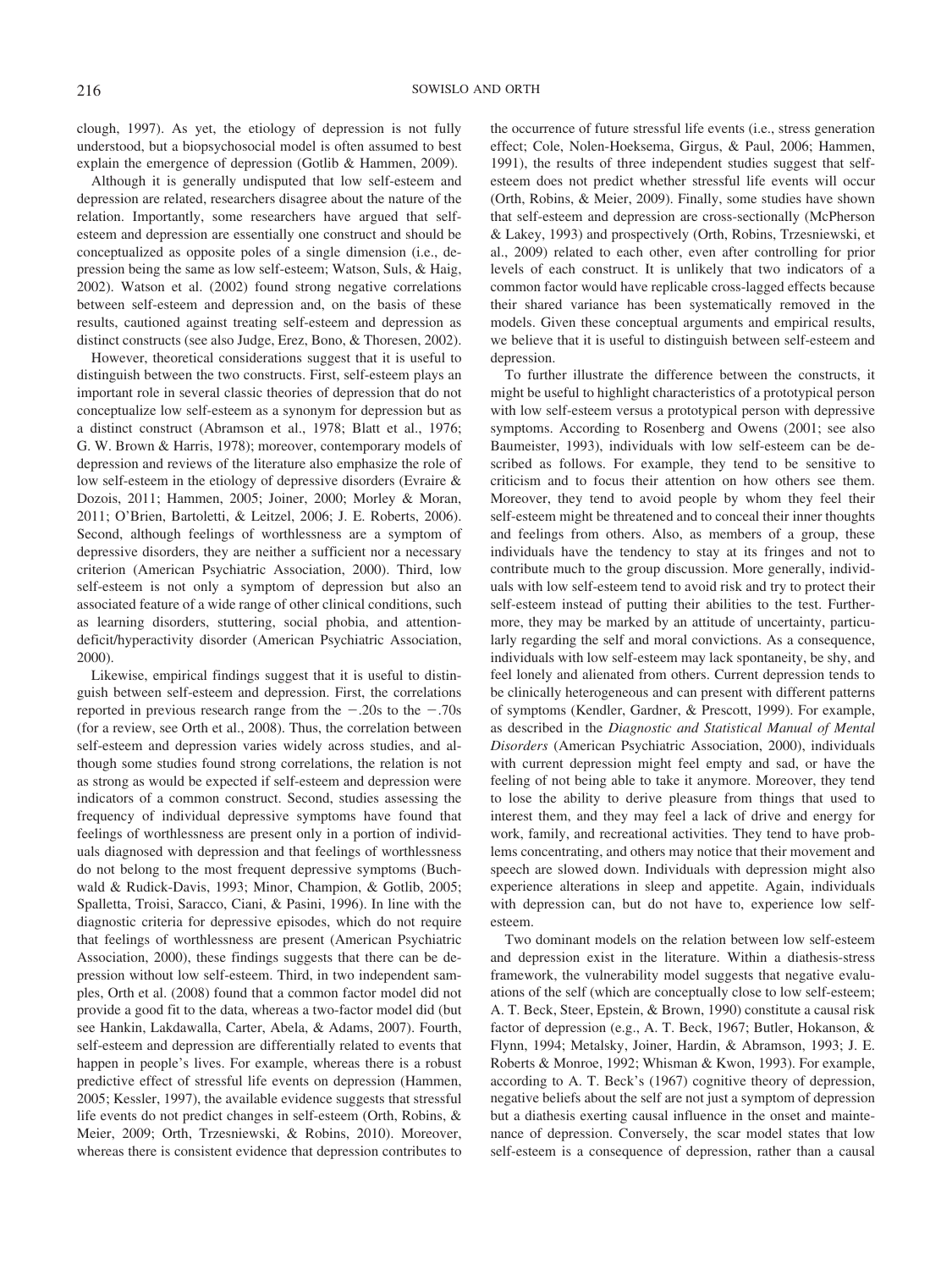factor, because episodes of depression may leave permanent scars in the self-concept of the individual (cf. Coyne, Gallo, Klinkman, & Calarco, 1998; Coyne & Whiffen, 1995; Rohde, Lewinsohn, & Seeley, 1990; Zeiss & Lewinsohn, 1988). It is important to note that the vulnerability model and the scar model are not mutually exclusive, because both processes (i.e., low self-esteem contributing to depression and depression eroding self-esteem) might operate simultaneously.

The extant research has not yet provided unequivocal evidence in favor of the vulnerability or scar model. Although a growing body of longitudinal studies suggests that low self-esteem prospectively predicts depression (e.g., Kernis et al., 1998; Orth, Robins, & Meier, 2009; Orth et al., 2008; Orth, Robins, Trzesniewski, et al., 2009; J. E. Roberts & Monroe, 1992), some studies have failed to confirm this temporal pattern of results; moreover, the results of some studies have found prospective effects in support of the scar model (Burwell & Shirk, 2006; Shahar & Davidson, 2003; Shahar & Henrich, 2010). It is possible not only that these inconsistencies are due to within-study sampling error, but that systematic differences between studies (e.g., age of participants or measures used) account for variability in the findings. In the present research, we therefore test for moderating factors of vulnerability and scar effects, or, in other words, whether the vulnerability and scar effects replicate across sampling and method factors such as gender, age, sample type, time lag between assessments, and measures of self-esteem and depression.

# **Relation Between Low Self-Esteem and Anxiety**

An important question is whether the vulnerability model and scar models (if supported by the meta-analytic results) are specific for depression or whether low self-esteem is related in similar ways to affective symptoms other than depressive symptoms. To address this question, we decided to focus on anxiety for several reasons. First, anxiety is an important affective variable (Endler & Kocovski, 2001), because it is the core symptom in the group of anxiety disorders (American Psychiatric Association, 2000) that cause a major burden of disease (P. E. Greenberg et al., 1999). Second, anxiety is associated with depression: Self-report measures of depression and anxiety are strongly correlated in clinical (Mendels, Weinstein, & Cochrane, 1972) and nonclinical samples (Dobson, 1985; Gotlib, 1984; Tanaka-Matsumi & Kameoka, 1986), and depressive and anxiety disorders show a high diagnostic comorbidity (T. A. Brown, Campbell, Lehman, Grisham, & Mancill, 2001; Kessler, Chiu, Demler, & Walters, 2005). Third, although depression and anxiety are related, the constructs are conceptually distinct and can be empirically distinguished (e.g., B. J. Cox, Swinson, Kuch, & Reichman, 1993; Endler, Denisoff, & Rutherford, 1998; McWilliams, Cox, & Enns, 2001; Watson & Clark, 1992). Fourth, many previous studies have examined whether risk factors and correlates of depressive disorders are specific for depression or whether they are also related to anxiety (A. T. Beck, Steer, & Epstein, 1992; R. Beck & Perkins, 2001; R. Beck et al., 2001; Hankin, Abramson, Miller, & Haeffel, 2004; Joiner, 1995; Mor & Winquist, 2002).

The relation between self-esteem and anxiety has only rarely been studied (J. E. Roberts, 2006). Cross-sectional studies have reported negative, medium-sized to strong correlations between the constructs (Lee & Hankin, 2009; Riketta, 2004; Watson et al.,

2002). However, we are not aware of any longitudinal study that has explicitly focused on the prospective relation between selfesteem and anxiety.<sup>2</sup> Several theories postulate that self-esteem serves as a buffer against anxiety (see Crocker & Park, 2004). For example, terror management theory (J. Greenberg et al., 1986; Pyszczynski et al., 2004) suggests that self-esteem may predict a decrease in subsequent anxiety because high self-esteem buffers against anxiety elicited by awareness of human mortality. However, the opposite causal direction is also plausible; that is, experiences of intense anxiety might leave scars in the self-concept that persistently threaten and reduce self-esteem.

# **Theoretical Perspectives on the Relation of Low Self-Esteem With Depression and Anxiety**

There are two established theories that allow for hypotheses about how depression and anxiety might be differentially related to selfesteem. First, according to the tripartite model (e.g., Clark, Watson, & Mineka, 1994), depression should exhibit a stronger relation to selfesteem than does anxiety. The tripartite model states that depression and anxiety share the feature of high negative affectivity, that is, a stable disposition to experience nonspecific distress and unpleasant mood. However, the model also states that each construct includes a unique component, with low positive affectivity being specific to depression and with heightened autonomic arousal being specific to anxiety. Thus, whereas depression is linked to both positive affect and negative affect, anxiety is linked to negative affect only. Given that self-esteem is correlated with both positive and negative affect at about similar effect size (Aspinwall & Taylor, 1992; Joiner, 1995; Watson et al., 2002), the tripartite model suggests that low self-esteem is more relevant for depression than for anxiety.

Second, the cognitive content hypothesis of A. T. Beck et al. (1992), which was derived from Beck's cognitive theory of depression (A. T. Beck, 1967), posits that depression and anxiety can be distinguished by specific cognitive vulnerabilities. The cognitive content hypothesis states that depressive cognitions reflect negative evaluations of the self, the world, and the future, whereas anxious cognitions reflect the anticipation of a physical or psychological threat. Accordingly, low self-esteem should be a stronger diathesis for depression than for anxiety.

# **The Present Research**

The first goal of our study was to evaluate the vulnerability and scar models of low self-esteem and depression by means of metaanalysis. To increase the validity of conclusions, we analyzed effect size measures that were (a) based on longitudinal data and (b) controlled for prior levels of the predicted variable (i.e., controlled for autoregressive effects). Controlling for prior levels of the variables is of crucial importance, because it rules out the possibility that prospective effects are simply due to concurrent relations between the variables and the stability of the predicted variable (Finkel, 1995). Figure 1 provides a generic illustration of

<sup>&</sup>lt;sup>2</sup> Although no previous study has focused explicitly on the prospective relations between low self-esteem and anxiety, some longitudinal studies have included information on zero-order correlations between the constructs, which we used to compute the effect sizes examined in the present meta-analysis (see below).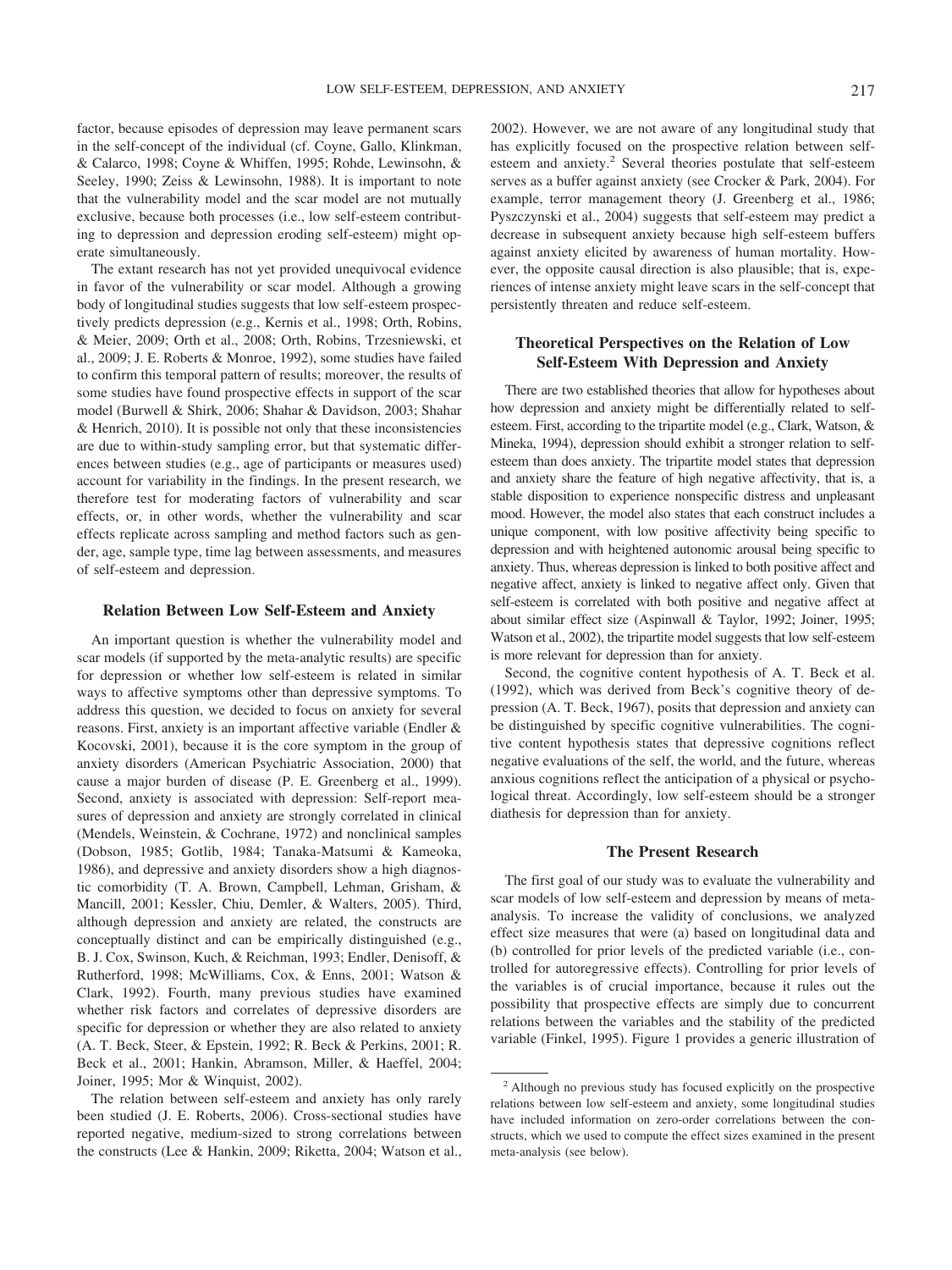

*Figure 1.* The figure illustrates the coefficients meta-analyzed in the present research, exemplary for the relation between self-esteem and depression (the coefficients for the relation between self-esteem and anxiety were specified accordingly). The relations between the variables at the two measurement occasions are specified as cross-lagged effects and stability effects. The cross-lagged effects indicate the prospective effect of one variable on the other (e.g., effect of self-esteem at Time 1 on depression at Time 2), after controlling for their stabilities across time (e.g., effect of depression at Time 1 on depression at Time 2). In addition to cross-lagged and stability effects, we examined the cross-sectional correlation between the constructs, for Time 1 as an example.

the effect size measures used, exemplary for the relation of selfesteem with depression. First, we examined the stability (i.e., autoregressive) coefficients for each construct (e.g., the effect of depression at Time 1 on depression at Time 2). Second, we examined the cross-lagged coefficients between the constructs, which are controlled for autoregressive effects (e.g., the effect of self-esteem at Time 1 on depression at Time 2, controlling for depression at Time 1). Third, for reasons of completeness, we also examined the concurrent correlation between self-esteem and depression, using the data from Time 1. Given the findings from primary studies discussed above, we hypothesized that self-esteem has a significant negative effect on subsequent depression (corresponding to the vulnerability model) and that the effect of depression on subsequent self-esteem is nonsignificant or, if significant, smaller than the self-esteem effect on depression.

In this context, it is important to distinguish between two related approaches, specifically cross-lagged correlation analysis and cross-lagged regression analysis. Cross-lagged correlation analysis has been critiqued because cross-lagged correlations not only reflect the prospective influence of the predictor on the outcome but also depend on the stability of the outcome (Locascio, 1982; Rogosa, 1980). Thus, cross-lagged correlations are confounded by the stability of the variables and may result in misleading interpretations. It is possible that a large cross-lagged correlation simply reflects high stability of the outcome, when the constructs simultaneously show a strong concurrent correlation at Time 1. In contrast, cross-lagged regression analysis statistically controls for the stability of the variables. In other words, whereas cross-lagged correlations inform about whether the predictor at Time 1 is related to the outcome at Time 2, cross-lagged regressions inform about whether the predictor at Time 1 is related to *change* in the outcome between Time 1 and Time 2 (because the level of the outcome at Time 1 is controlled for; see Finkel, 1995). Therefore, in this research we used the cross-lagged regression approach, which avoids the possible confounding effect of the stability of the variables.

The second goal of our study was to examine whether anxiety is related to low self-esteem much as depression is, or whether the

vulnerability and scar models (if supported by the results) are specific for depression. We therefore meta-analyzed the available longitudinal data on self-esteem and anxiety, examining the same effect size measures as for self-esteem and depression. On the basis of the theoretical perspectives discussed above, we expected weaker concurrent and cross-lagged relations of self-esteem with anxiety than with depression. However, we had no hypotheses on the relative strength of the cross-lagged effects between self-esteem and anxiety (i.e., whether the self-esteem effect on anxiety would be stronger than the anxiety effect on self-esteem).

The third goal of our study was to test for moderators of the effect sizes. Because the number of studies was low for the relation between self-esteem and anxiety, we focused exclusively on the relation of self-esteem with depression (see the Results section for further information). Although previous studies tested whether the prospective relation between self-esteem and depression holds across gender (Orth et al., 2008; Orth, Robins, Trzesniewski, et al., 2009) and across different age groups from adolescence to old age (Orth et al., 2008; Orth, Robins, Trzesniewski, et al., 2009; Shahar & Henrich, 2010), the meta-analytic approach provides for a more powerful and valid test of the moderating effects of gender and age. We also tested whether the results hold across different types of samples, most importantly representative and clinical samples. Another important moderator might be the temporal design of the primary studies. Methodologists have advised that it is necessary to study different time lags between assessments to gain a "complete understanding of a variable's effect" (Gollob & Reichardt, 1987, p. 82). More specifically, Collins and Graham (2002) highlighted the importance of studying the influence of time lags on the effect size when longitudinal studies are meta-analyzed. We therefore tested for the moderating impact of time lag: for example, whether a minimum time lag is required to observe any prospective effect between self-esteem and depression or whether effect sizes become smaller when assessed across long time intervals. Finally, we tested whether the effects replicate across different measures of self-esteem and depression or whether the effects are methodological artifacts of specific measures of the constructs. In summary, we tested whether gender, age, sample type, time lag between assessments, and measures of self-esteem and depression moderate the strength of the prospective effect of self-esteem on depression.

The effect size coefficients examined in the present research were based on continuous measures of self-esteem, depression, and anxiety. The measures typically employed in this field include multiple indicators and have good psychometric properties, legitimating the statistical approach used in this meta-analysis. With regard to self-esteem, the most frequently used measures and their psychometric properties have already been discussed above. With regard to depression, frequently used measures are the Beck Depression Inventory (BDI; A. T. Beck, Ward, Mendelson, Mock, & Erbaugh, 1961) and the Center for Epidemiologic Studies Depression Scale (CES-D; Gotlib, Lewinsohn, & Seeley, 1995; Radloff, 1977), both of which can be used in nonclinical, subclinical, and clinical populations. The BDI is a self-report instrument comprising 21 items; research suggests that the BDI is a valid and reliable measure of depressive symptoms (A. T. Beck, Steer, & Carbin, 1988; Nezu, Nezu, Friedman, & Lee, 2009; Osman et al., 2004). Similarly, the CES-D—a 20-item self-report measure—is a wellvalidated and reliable measure of depressive symptoms (Eaton,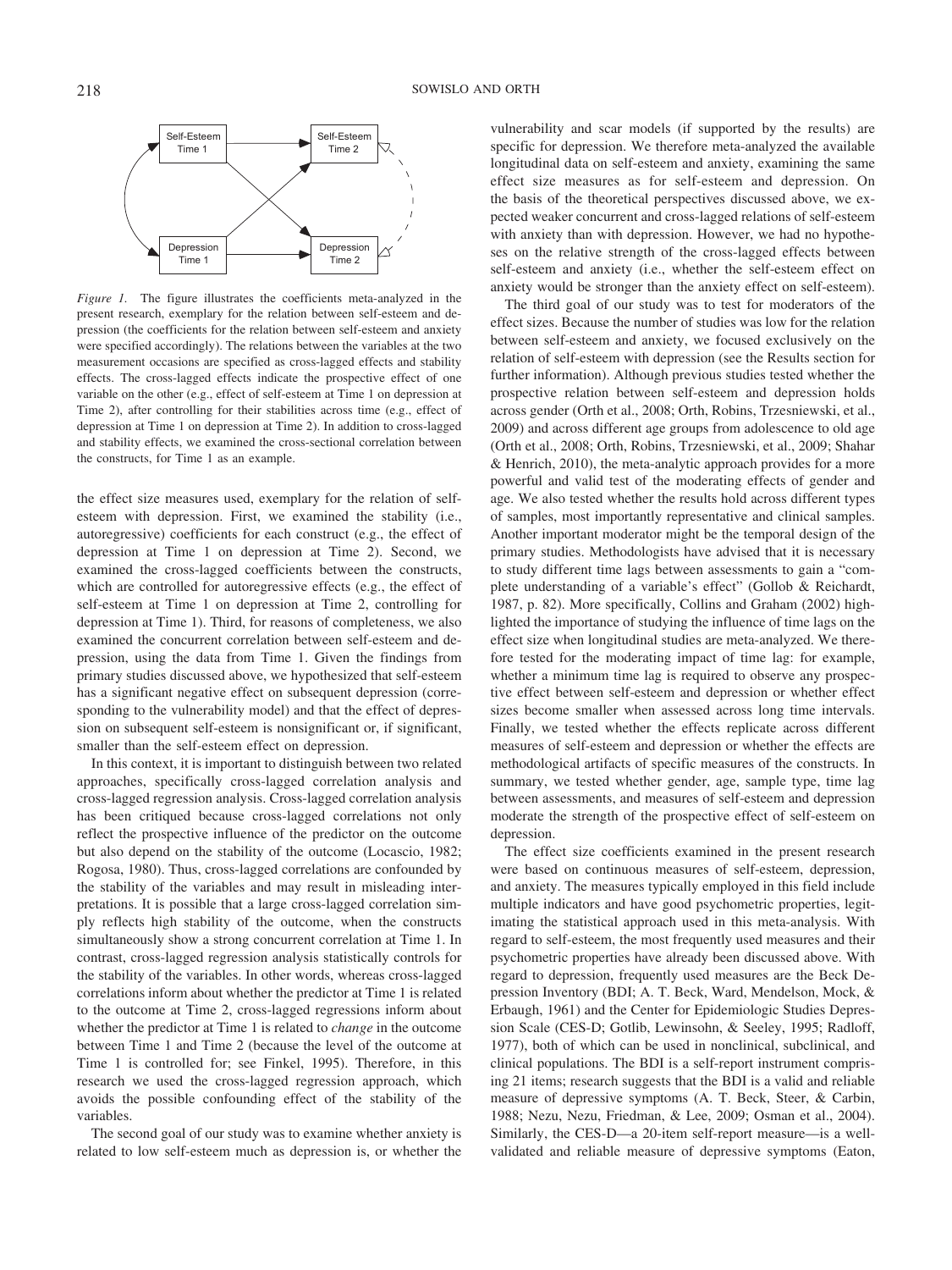Smith, Ybarra, Muntaner, & Tien, 2004; Shaver & Brennan, 1991). With regard to anxiety, two frequently used measures are the Beck Anxiety Inventory (BAI; A. T. Beck, Epstein, Brown, & Steer, 1988) and the State–Trait Anxiety Inventory (STAI; Spielberger & Sydeman, 1994). Both measures are multi-item selfreport scales; the available research supports the reliability and validity of the BAI (Fydrich, Dowdall, & Chambless, 1992; Osman, Kopper, Barrios, Osman, & Wade, 1997) and STAI (Barnes, Harp, & Jung, 2002; Spielberger & Sydeman, 1994).

This meta-analysis extends the primary studies on self-esteem and depression in several ways. First, prospective relations were estimated with greater power and based on a wide variety of study characteristics. Methodological concerns unique to each primary study were thus reduced, and more valid indications for the direction of the relation between self-esteem and depression were procured. Second, we tested whether the vulnerability and scar models are specific for the relation of self-esteem with depression, or whether similar relations exist with anxiety. As yet, no previous study has tested whether low self-esteem prospectively predicts anxiety or, vice versa, whether anxiety prospectively predicts low self-esteem. Third, the meta-analytic approach enabled us to test for moderators that are difficult to examine in primary studies, such as sample type and time lag between assessments. For example, in this study we tested whether the prospective effects between self-esteem and depression systematically differ when assessed across a few days, weeks, months, or several years.

# **Method**

#### **Selection of Studies**

To search for relevant studies, we used three strategies. First, English-language journal articles, books, book chapters, and dissertations were searched in the databases PsycINFO and Medline for all years covered through July 2011.<sup>3</sup> We used the following search terms: *depress\**, *dysphori\**, *dysthym\**, *anxi\**, *fear*, *phobi\**, *self-esteem*, *self-worth*, *self-liking*, *self-respect*, *longitudinal*, *prospective*, and *antecedent*. The asterisk (i.e., the truncation symbol) allowed for the inclusion of alternate word endings of the search term (e.g., *depress\** yielded articles containing depression, depressive, etc.). Second, we examined the information provided by relevant review articles (A. T. Beck, 1987; Dance & Kuiper, 1987; J. Greenberg et al., 1992; O'Brien et al., 2006; Pyszczynski et al., 2004; J. E. Roberts, 2006). Third, we examined the reference sections of all articles included in the meta-analysis. The search resulted in 251 potentially relevant journal articles and 44 dissertations. There were no relevant books or book chapters.

We decided to include dissertations in our meta-analysis because dissertations are a category of unpublished studies that has important advantages for examining publication bias (Ferguson & Brannick, 2012; McLeod & Weisz, 2004). Dissertations are indexed in databases and, consequently, allow for an exhaustive search and avoidance of selection bias in sampling the relevant studies. In contrast, it is not possible to exhaustively search for other types of unpublished studies such as presentations at conferences and unpublished manuscripts. The empirical findings by Ferguson and Brannick (2012) suggest that the unpublished literature included in meta-analyses is frequently plagued by selection bias because several mechanisms prevent meta-analysts from obtaining a random sample of, for example, unpublished manuscripts. It is important to note that dissertations, although indexed in databases, are generally not subject to publication bias because dissertations are frequently accepted by dissertation committees even if the research reported in the dissertation did not yield significant effects. Moreover, Ferguson and Brannick found that effect sizes that are based on nonindexed unpublished studies are, on average, closer to effect sizes based on published studies than effect sizes based on dissertations. Ferguson and Brannick therefore concluded that dissertations are better suited for examining publication bias than other types of unpublished studies.

All studies were then assessed in full text by the first author of this meta-analysis. In addition, a random sample of 79 studies was rated by the second author to obtain estimates of interrater agreement. The interrater agreement on inclusion or exclusion in the meta-analysis was high ( $\kappa = .97$ ), and all diverging assessments were discussed until consensus was reached.<sup>4</sup>

Studies were included in the meta-analysis if the following criteria were fulfilled: (a) self-esteem was assessed with an explicit measure of global self-esteem, (b) depression and/or anxiety was assessed with continuous measures of the constructs, (c) the study used a longitudinal study design, (d) at least one of the constructs (i.e., self-esteem or depression/anxiety) was assessed on at least two measurement occasions, and (e) enough information was given to compute effect sizes. We included samples of all age groups in the meta-analysis, covering the full life span from childhood to old age. If a sample was analyzed by more than one study, only one study was included in the meta-analysis to ensure independence of effect sizes. In these cases, we included the study that provided the most comprehensive coding information and excluded the other studies. Finally, studies were excluded if inconsistent information for the computation of effect sizes was given.

This procedure left 53 journal articles and seven dissertations for analysis. The articles of Chen (1995); Colarossi and Eccles (2003); S. J. Cox et al. (2006); Le, Tv, and Taylor (2007); Orth et al. (2008); Ostrowsky (2007); Rueger (2011); Schroevers, Ranchor, and Sanderman (2003); and Steinberg, Karpinski, and Alloy (2007) provided two relevant samples each; the article of Orth, Robins, Trzesniewski, et al. (2009) provided 12 relevant samples; thus our data set comprised 80 samples. Of these, 77 samples provided information on the prospective relations between selfesteem and depression, and 18 samples provided information on the prospective relations between self-esteem and anxiety.

# **Coding of Studies**

We coded the following data: sample size, country of origin, mean age of participants, proportion of female participants, sample type (i.e., representative, clinical, college students, or convenience sample other than college students), time lag between assessments,

<sup>&</sup>lt;sup>3</sup> Although our search covered the entire time span indexed in these databases until July 2011, the earliest eligible study was published in 1984 (see Results section).

<sup>&</sup>lt;sup>4</sup> The qualifications of the coders were as follows: The first author had a master's degree in psychology, and the second author had a PhD in psychology.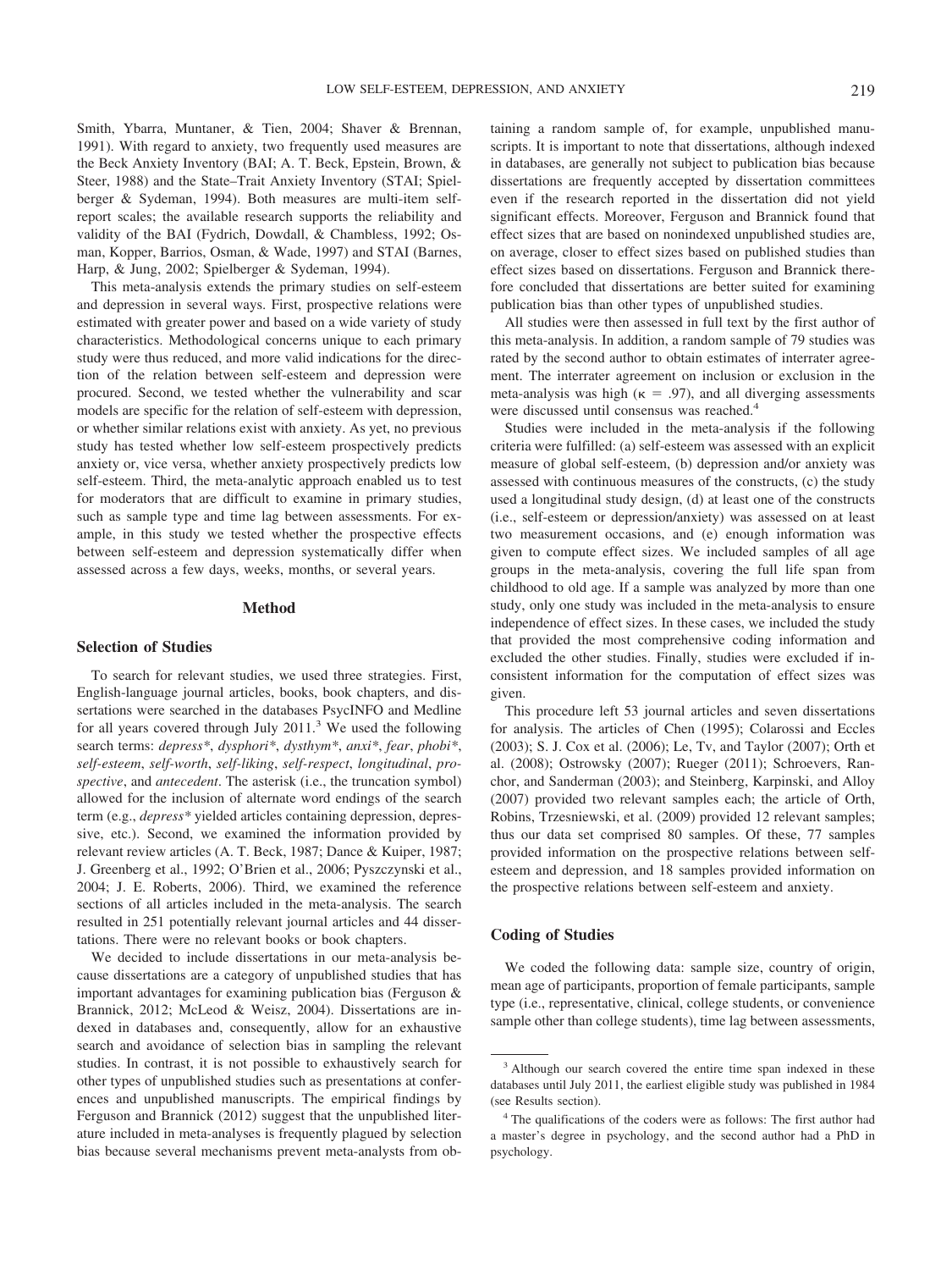measure used to assess self-esteem, measure used to assess depression and anxiety, and effect sizes.

A few studies did not report the exact mean age or the exact time lag between assessments. Yet, when valid indicators were given in the studies, we used this information to estimate the variables. For example, if a study that examined a sample of undergraduate students did not report the mean age, we estimated it to be 20 years (as done by, e.g., Starr & Davila, 2008). To take another example, if a study reported that the first assessment was conducted in the third trimester of pregnancy, we estimated Time 1 as 2 months before delivery. In the meta-analytic data set, only few data were missing on moderator variables (i.e., 2.6%). We therefore used the complete case analysis method (i.e., listwise deletion) to deal with missing data in the moderator analyses (Pigott, 2009).<sup>5</sup>

In some cases, effect sizes were directly reported in the article (i.e., the standardized regression coefficients as shown in Figure 1). However, in most cases we computed effect sizes using the zero-order correlations between the variables (e.g., correlations between self-esteem assessed at Time 1, selfesteem assessed at Time 2, depression assessed at Time 1, and depression assessed at Time 2). For the computation, we used the following equation (Cohen, Cohen, West, & Aiken, 2003, p. 68), which is applicable when a criterion variable (*Y*) is influenced by two predictors  $(X_1, X_2)$ :

$$
\beta_{Y1.2} = \frac{r_{Y1} - r_{Y2}r_{12}}{1 - r_{12}^2}.
$$
 (1)

Here  $\beta_{Y1.2}$  is the standardized regression coefficient of  $X_1$  predicting *Y*, controlling for the effect of  $X_2$  (e.g., the effect of self-esteem at Time 1 on depression at Time 2, controlling for depression at Time 1);  $r_{Y1}$  and  $r_{Y2}$  are the zero-order correlations between each predictor  $(X_1, X_2; e.g., self-esteem at Time 1, depression at Time$ 1) and the criterion (*Y*; e.g., depression at Time 2); and  $r_{12}$  is the correlation between the two predictors  $(X_1 \text{ and } X_2; \text{e.g., the cross-}$ sectional correlation of self-esteem at Time 1 and depression at Time 1). For studies that provided more than one effect size for one of the coefficients examined (e.g., because more than one measure of self-esteem was used), we averaged the correlations and standardized regression coefficients, respectively, using Fisher's  $Z_r$  transformations.

All articles were coded by the first author of this meta-analysis. In addition, a random sample of 33 studies was coded by the second author to obtain estimates of interrater agreement. The interrater agreement was high ( $\kappa \geq .95$  for categorical variables and  $r \geq .99$  for continuous variables). All diverging assessments were discussed until consensus was reached.

#### **Meta-Analytic Procedure**

We made all computations with effect sizes using Fisher's  $Z_r$ transformations and using study weights with  $\omega = n - 3$  (see Lipsey & Wilson, 2001). For the computations, we used SPSS and the SPSS macros written by Daniel Wilson (see Lipsey & Wilson, 2001, Appendix D).

We conducted the following preliminary analyses. First, we searched for statistical outliers on effect size variables. Second, we determined whether there was evidence of publication bias, that is, whether studies with nonsignificant results had a lower probability

of being published. We hypothesized that publication bias would not be an issue in this research, because the majority of studies included in the meta-analysis did not focus specifically on the relations of low self-esteem with depression and anxiety but reported their intercorrelations together with intercorrelations among a larger set of constructs. Nevertheless, we tested for publication bias, using two methods. First, if publication bias exists, studies resulting in low effect sizes should have a low probability of being published if the sample size is small (because of a low probability of significant findings). In contrast, studies resulting in large effect sizes have a high probability of being published even if the sample size is small (because of a high probability of significant findings). The relationship of sample size and effect size can be examined visually with a funnel graph (cf. Sutton, 2009). If the funnel graph does not show a symmetrical shape, and if studies with small sample size show a bias toward larger effect sizes, there is evidence for publication bias. Second, we tested whether effect sizes based on dissertations differed significantly from effect sizes based on published studies.

In the effect size analyses, we used a random-effects model, following the recommendations by Field and Gillett (2010) and Raudenbush (2009). We first computed weighted mean effect sizes and tested for homogeneity of effect size distributions. Then we examined moderators of the effect sizes using multiple regression analysis and analysis of variance. In multiple regression analysis, only continuous or dichotomous predictors can be used; therefore, we dichotomized the categorical variable sample type into a variable contrasting representative versus nonrepresentative samples. We decided to focus on this contrast because representative samples provide more valid results compared with nonrepresentative samples. Finally, using analysis of variance, we investigated the influence of the variable sample type in more detail using all the original categories and also examined the moderating effects of the self-esteem and depression measures used.

# **Results**

#### **Description of Studies**

The 80 studies included in the meta-analysis were published between 1984 and 2010, with the median in 2004. Sample sizes varied between 44 and  $6,813 \ (M = 447.5, SD = 1,050.2, Mdn =$ 214.5). The average proportion of female participants was 64% (range: 0%–100%). The average mean age of the participants at the time of the first assessment was  $27.7$  years  $(SD = 17.4;$  range: 8.2–79.3). The time lag between assessments varied between 1 week and 13 years ( $M = 1.23$  years,  $SD = 1.81$ ,  $Mdn = 0.75$ ). Forty-nine studies used convenience samples other than college students, 19 used college student samples, nine used representative samples, and three used clinical samples. Sixty-two studies were conducted in the United States, six in Germany, three in the United

<sup>5</sup> We tested whether the results of the multiple regression analysis used in the moderator analyses were altered when we used a different method to deal with missing data (i.e., the expectation–maximization algorithm; Dempster, Laird, & Rubin, 1977). The results were very similar, and all the significant effects remained significant and the nonsignificant effects remained nonsignificant.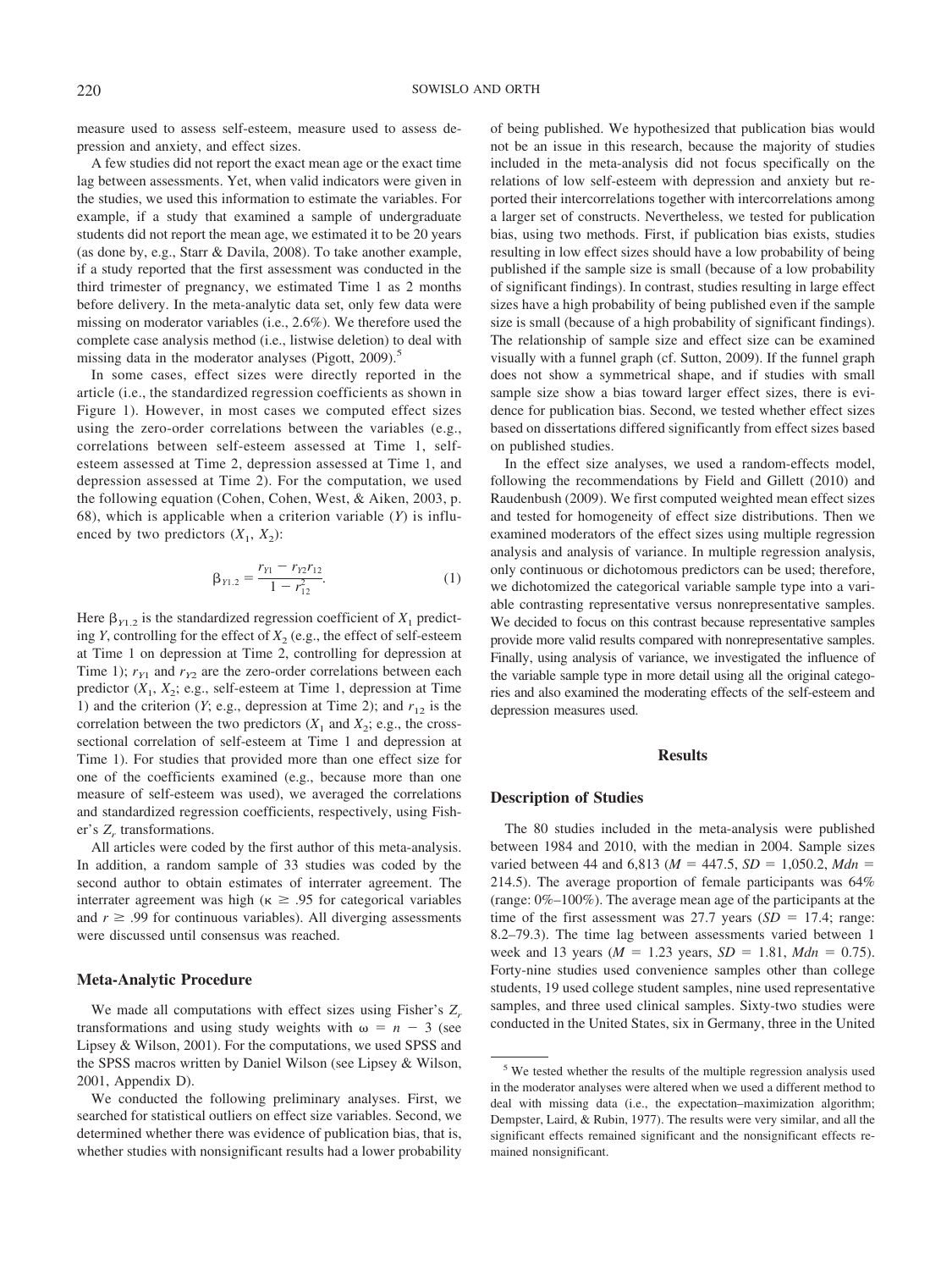Kingdom, two in Canada, two in Israel, and one each in Australia, China, Korea, the Netherlands, and Sweden. Tables 1 and 2 show the basic sample characteristics and effect sizes for each study, separated for depression and anxiety.

A wide variety of measures were used in the studies. Selfesteem  $(k = 80)$  was assessed by the RSE (Rosenberg, 1965) in 61 studies, by the global self-worth subscale of the Self-Perception Profile for Children (Harter, 1985) or the Self-Perception Profile for Adolescents (Harter, 1988) in 11 studies, and by a range of other measures in eight studies. Depression  $(k = 77)$  was assessed by the CES-D (Radloff, 1977) or its child version (Weissman, Orvaschel, & Padian, 1980) in 30 studies, by the BDI (A. T. Beck et al., 1961) in 20 studies, by the Children's Depression Inventory (Kovacs, 1985) in eight studies, and by other measures in 19 studies. Anxiety  $(k = 18)$  was assessed by the BAI (A. T. Beck, Epstein, et al., 1988) in five studies, by the STAI or its child version (Spielberger & Sydeman, 1994) in three studies, by the anxiety subscale of the Mood and Anxiety Symptom Questionnaire (Watson et al., 1995) in two studies, by the anxiety subscale of the Hospital Anxiety and Depression Scale (Zigmond & Snaith, 1983) in two studies, and by other measures in six studies.

# **Preliminary Analyses**

First, the data revealed that there were no statistical outliers on effect size variables. We therefore used the complete data set for the subsequent analyses.

Second, the data showed evidence against any publication bias. For each effect size, the funnel graphs indicated that studies with small sample sizes were not biased toward larger effect sizes (see Figures 2 and 3). The distributions of effect sizes exhibited a symmetrical shape typical of nonbiased meta-analytic data sets. Moreover, we tested whether effect sizes based on dissertations differed significantly from effect sizes based on published studies. These tests were possible only for effect sizes related to depression, but not anxiety, because only one dissertation related to anxiety was included in the data set. The tests showed that there were no significant differences between dissertations and published studies (all  $ps > .05$ ).

# **Effect Size Analyses**

We computed weighted mean effect sizes for the relation between self-esteem and depression and for the relation between self-esteem and anxiety. More specifically, we examined the crosssectional correlation between the constructs (for Time 1 as an example), the stability coefficients of the constructs, and the crosslagged effects between the constructs (cf. Figure 1). Tables 3 and 4 show the results for depression and anxiety, respectively. As reported in the tables, homogeneity statistics were significant for most effect sizes, except for the cross-lagged effects between self-esteem and anxiety. A significant homogeneity figure indicates that the variance of the corresponding effect size must be attributed not only to within-study sampling error but also to between-study sampling error.

The results for depression supported the vulnerability model of low self-esteem (see Table 3). The mean cross-lagged effect of self-esteem on depression was  $-.16$  ( $p < .05$ ) and was larger than the mean cross-lagged effect of depression on self-esteem, which

was  $-.08$  ( $p < .05$ ). No formal significance test for the difference between cross-lagged effects is available; however, the confidence intervals, which showed no overlap, clearly suggest that the two cross-lagged effects differ from each other.<sup>6</sup> Moreover, the mean stability coefficient of self-esteem was larger than the mean stability coefficient of depression. Because the cross-lagged effect of self-esteem on depression was based on a much larger number of studies  $(k = 77)$  than the cross-lagged effect of depression on self-esteem  $(k = 42)$ , we repeated the computation of the selfesteem effect on depression using the same set of studies that was used for the computation of the depression effect on self-esteem. However, the self-esteem effect on depression was virtually unaltered (with a weighted mean effect size at  $-.16$ ). Similarly, the stability of depression was virtually unaltered when computed with the smaller set of studies (with a weighted mean effect size at .51).

The results for anxiety suggested a symmetric reciprocal relation between self-esteem and anxiety (see Table 4). The crosslagged effects between the constructs were significant and of similar size  $(-.10$  and  $-.08$ ; both  $ps < .05$ ). As stated above, no formal significance test is available for the difference between the coefficients; however, the confidence intervals overlapped widely, which suggests that the coefficients do not significantly differ. Again, we tested whether the results for the self-esteem effect on anxiety differed when computed with the smaller set of studies  $(k = 10)$  used to compute the anxiety effect on self-esteem. However, the self-esteem effect on anxiety was virtually unaltered (with a weighted mean effect size at  $-.10$ ). Similarly, the stability of anxiety was virtually unaltered when computed with the smaller set of studies (with a weighted mean effect size at .47).

# **Moderator Analyses**

The preceding analyses revealed heterogeneity of the distributions of most effect sizes; therefore, we investigated whether moderator variables explain variation of effect sizes. In the moderator analyses, we focused on the effect of self-esteem on depression for several reasons. First, the effect emerged as the strongest cross-lagged effect in the effect size analyses and is of central importance for the vulnerability model. Second, the number of studies on which the other cross-lagged effects were based was relatively low (i.e., 42, 18, and 10 studies), which limited the statistical power of moderator analysis.

We first examined the simple correlations between the effect size and the moderator variables (see Table 5). The results showed

<sup>6</sup> No formal significance test for the difference between the cross-lagged regression effects is available because the coefficients (a) do not involve the same set of variables and (b) are based on a partially, but not fully, overlapping set of studies. In this situation, none of the tests discussed in, for example, Clogg, Petkova, and Haritou (1995); Cohen et al. (2003); and Raghunathan, Rosenthal, and Rubin (1996) is applicable. We therefore used the confidence intervals as an approximate means of comparing the cross-lagged effects. For comparison purposes (although formally not admissible), we also computed unpaired *t* tests, which bolstered our conclusions. For the cross-lagged effects between self-esteem and depression, the test was significant, with  $t(117) = 3.78$ ,  $p < .001$ , suggesting that the coefficients differed significantly. For the cross-lagged effects between self-esteem and anxiety, the test was nonsignificant, with  $t(26) = 1.18$ ,  $p =$ .250, suggesting that the coefficients did not significantly differ.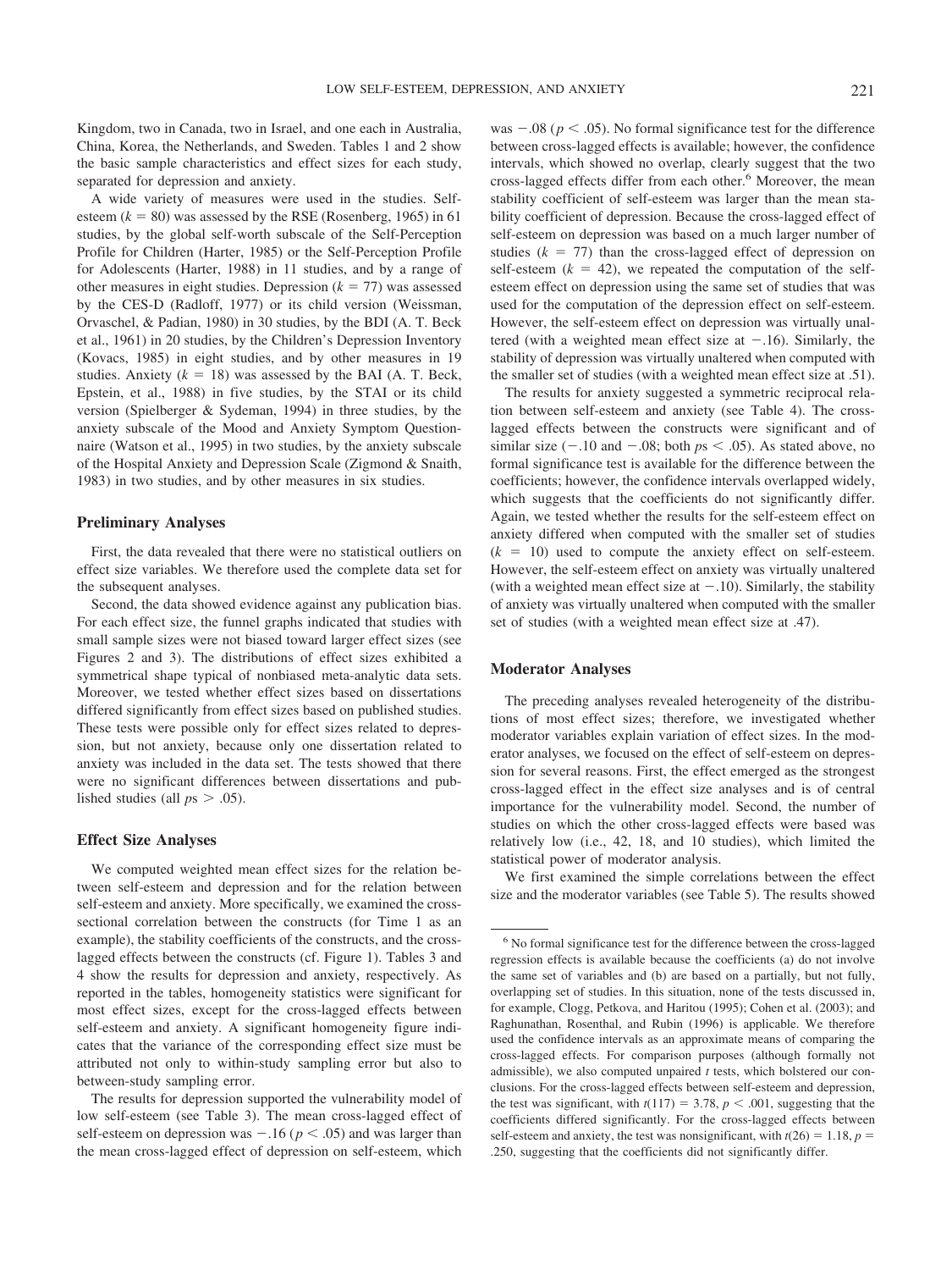| ante |  |
|------|--|
|------|--|

*Longitudinal Studies of the Relation Between Self-Esteem (SE) and Depression (D)*

|                                                                   | Sample characteristics |                                         |                     |                     |                  | Effect sizes   |                      |                      |                       |                    |
|-------------------------------------------------------------------|------------------------|-----------------------------------------|---------------------|---------------------|------------------|----------------|----------------------|----------------------|-----------------------|--------------------|
| Study                                                             | Ν                      | Proportion<br>of female<br>participants | Mean age<br>(years) | Time lag<br>(years) | Sample type      | $r_{\rm SE,D}$ | $SE \rightarrow D^a$ | $D \rightarrow SE^a$ | $SE \rightarrow SE^a$ | $D\rightarrow D^a$ |
| Abela & Payne $(2003)$                                            | 314                    | .45                                     | 11.2                | 0.11                | Convenience      | $-.50$         | $-.20$               |                      |                       | $.58\,$            |
| Bohon et al. (2008)                                               | 496                    | 1.00                                    | 16.5                | 1.00                | Convenience      | $-.34$         | $-.09$               | $-.06$               | .27                   | .61                |
| Borelli & Prinstein (2006)                                        | 478                    | .51                                     | 12.7                | 0.92                | Convenience      | $-.59$         | $-.06$               |                      |                       | .67                |
| Burwell $&$ Shirk (2006)                                          | 110                    | .58                                     | 13.6                | 0.58                | Convenience      | $-.45$         | $-.30$               | $-.21$               | .48                   | .43                |
| Butler et al. (1994), Part 2                                      | 73                     | .77                                     | 20.0                | 0.42                | College students | $-.36$         | $-.11$               |                      |                       | .36                |
| Cambron et al. (2010), Study 3                                    | 230                    | .68                                     | 21.3                | 0.04                | College students | $-.61$         | $-.21$               | $-.16$               | .69                   | .64                |
| Cast & Burke $(2002)$                                             | 574                    | .50                                     |                     | 1.00                | Convenience      | $-.31$         | $-.04$               | $-.20$               | .57                   | .46                |
| Chen (1995), female subsample                                     | 374                    | 1.00                                    |                     | 1.00                | Convenience      | $-.59$         | $-.14$               | $-.09$               | .72                   | .55                |
| Chen (1995), male subsample                                       | 374                    | .00.                                    |                     | 1.00                | Convenience      | $-.50$         | $-.10$               | $-.11$               | .63                   | .62                |
| S. K. Cheng & Lam (1997)                                          | 286                    | .27                                     | 15.8                | 0.25                | Convenience      | $-.64$         | $-.26$               |                      |                       | .49                |
| Cikara & Girus (2010)                                             | 67                     | .63                                     | 20.9                | 0.08                | College students | $-.65$         | $-.26$               | $-.19$               | .74                   | .52                |
| Colarossi & Eccles (2003), female                                 |                        |                                         |                     |                     |                  |                |                      |                      |                       |                    |
| group<br>Colarossi & Eccles (2003), male                          | 125                    | 1.00                                    | 17.0                | 1.00                | Convenience      | $-.52$         | $-.21$               | .19                  | .81                   | .46                |
| group                                                             | 92                     | .00                                     | 17.0                | 1.00                | Convenience      | $-.52$         | $-.19$               | .00                  | .60                   | .44                |
| Conley et al. $(2001)$                                            | 147                    |                                         | 8.2                 | 0.06                | Convenience      | $-.45$         | $-.19$               |                      |                       | .59                |
| Fernandez et al. (1998)                                           | 729                    | .52                                     |                     | 2.00                | Convenience      | $-.45$         | $-.14$               |                      |                       | .34                |
| Flynn (2006)                                                      | 160                    | .73                                     | 19.5                |                     | College students | $-.69$         | $-.15$               |                      |                       | .57                |
| Fontaine & Jones (1997)                                           | 45                     | 1.00                                    | 31.0                | 0.21                | Convenience      | $-.64$         | $-.39$               |                      |                       | .17                |
| Hobfoll & Leiberman (1987)                                        | 99                     | 1.00                                    | 28.0                | 0.25                | Convenience      | $-.47$         | $-.15$               | $-.21$               | .48                   | .39                |
| Hobfoll & Walfisch (1984)<br>Hubbs-Tait et al. (1994), group of   | 55                     | 1.00                                    | 38.2                | 0.25                | Convenience      | $-.23$         | $-.10$               |                      |                       | .49                |
| mothers                                                           | 44                     | 1.00                                    | 17.7                | 3.42                | Convenience      | $-.68$         | $-.59$               | $-.04$               | .70                   | $-.01$             |
| Jalajas (1994)                                                    | 205                    | .38                                     | 23.4                | 0.25                | College students | $-.65$         | $-.23$               | $-.14$               | .72                   | .55                |
| Joiner (1995), group of targets                                   | 100                    | .61                                     | 20.0                | 0.06                | College students | $-.62$         | $-.11$               | $-.02$               | .58                   | .40                |
| Joiner et al. (1999)                                              | 177                    | .63                                     | 20.0                | 0.06                | College students | $-.58$         | $-.17$               | $-.02$               | .61                   | .39                |
| Joiner et al. $(2000)$                                            | 143                    | .59                                     | 20.0                | 0.06                | College students | $-.56$         | $-.13$               | $-.03$               | .58                   | .45                |
| Kakihara et al. (2010)                                            | 1,022                  | .47                                     | 15.3                | 1.00                | Convenience      | $-.66$         | $-.15$               | $-.13$               | .54                   | .50                |
| Katz et al. (1998), female group                                  | 134                    | 1.00                                    | 19.0                | 0.11                | Convenience      | $-.67$         | $-.24$               |                      |                       | .39                |
| Kernis et al. (1998)                                              | 98                     | .88                                     | 20.0                | 0.08                | College students | $-.50$         | $-.04$               |                      |                       | .72                |
| Kim et al. (2008)                                                 | 60                     | 1.00                                    | 31.8                | 0.25                | Clinical         | $-.76$         | $-.36$               |                      |                       | .26                |
| Klima & Repetti (2008)                                            | 226                    | .48                                     | 9.5                 | 2.00                | Convenience      | $-.67$         | $-.14$               | $-.33$               | .33                   | .51                |
| Kling et al. $(2003)$                                             | 285                    | 1.00                                    | 69.5                | 1.17                | Convenience      | $-.33$         | $-.20$               | $-.10$               | .71                   | .42                |
| Le et al. $(2007)$ , female group                                 | 6,813                  | 1.00                                    | 16.0                | 1.00                | Representative   | $-.46$         | $-.06$               |                      |                       | .60                |
| Le et al. (2007), male group                                      | 6,504                  | .00                                     | 16.0                | 1.00                | Representative   | $-.41$         | $-.08$               |                      |                       | .59                |
| Lee & Hankin $(2009)$                                             | 350                    | .57                                     | 14.5                | 0.42                | Convenience      | $-.60$         | $-.03$               |                      |                       | .68                |
| Lewinsohn et al. (1988)                                           | 562                    |                                         |                     | 0.69                | Convenience      | $-.51$         | $-.14$               |                      |                       | .35                |
| McCarty et al. (2007)                                             | 331                    | .47                                     | 12.0                | 1.00                | Clinical         | $-.60$         | $-.21$               | $-.07$               | .52                   | .46                |
| Mindes et al. $(2003)$                                            | 67                     | 1.00                                    | 33.0                | 0.75                | Convenience      | $-.57$         | .05                  | $-.19$               | .61                   | .61                |
| Ohannessian et al. (1994)                                         | 235                    | .56                                     | 12.2                | 1.00                | Convenience      | $-.31$         | $-.13$               |                      |                       | .29                |
| Orth et al. (2008), Study 1                                       | 2,403                  | .50                                     | 15.5                | 2.00                | Representative   | $-.34$         | $-.09$               | $-.04$               | .51                   | .51                |
| Orth et al. (2008), Study 2                                       | 359                    | .59                                     | 18.3                | 1.00                | College students | $-.60$         | $-.20$               | .00                  | .80                   | .35                |
| Orth, Robins, Trzesniewski, et al.<br>(2009), Study 1, age 18-29  | 95                     | $.58\,$                                 | 22.0                | 3.00                | Convenience      | $-.82$         | $-.44$               | .18                  | .89                   | $.32\,$            |
| Orth, Robins, Trzesniewski, et al.<br>(2009), Study 1, age 30-39  | 673                    | .57                                     | 35.5                | 3.00                | Convenience      | $-.70$         | $-.22$               | .01                  | .80                   | .45                |
| Orth, Robins, Trzesniewski, et al.<br>(2009), Study 1, age 40–49  | 146                    | .45                                     | 41.9                | 3.00                | Convenience      | $-.72$         | $-.23$               | $-.05$               | .84                   | .62                |
| Orth, Robins, Trzesniewski, et al.<br>(2009), Study 1, age 50-59  | 270                    | .70                                     | 56.2                | 3.00                | Convenience      | $-.59$         | $-.25$               | .02                  | .80                   | .37                |
| Orth, Robins, Trzesniewski, et al.<br>(2009), Study 1, age 60–69  | 299                    | .49                                     | 63.4                | 3.00                | Convenience      | $-.71$         | $-.23$               | .02                  | .90                   | .55                |
| Orth, Robins, Trzesniewski, et al.<br>$(2009)$ , Study 1, age 70+ | 202                    | .58                                     | 79.3                | 3.00                | Convenience      | $-.44$         | $-.29$               | .11                  | .89                   | .29                |
| Orth, Robins, Trzesniewski, et al.<br>(2009), Study 2, age 18-29  | 371                    | .51                                     | 24.5                | 2.00                | Representative   | $-.77$         | $-.10$               | $-.09$               | .64                   | .64                |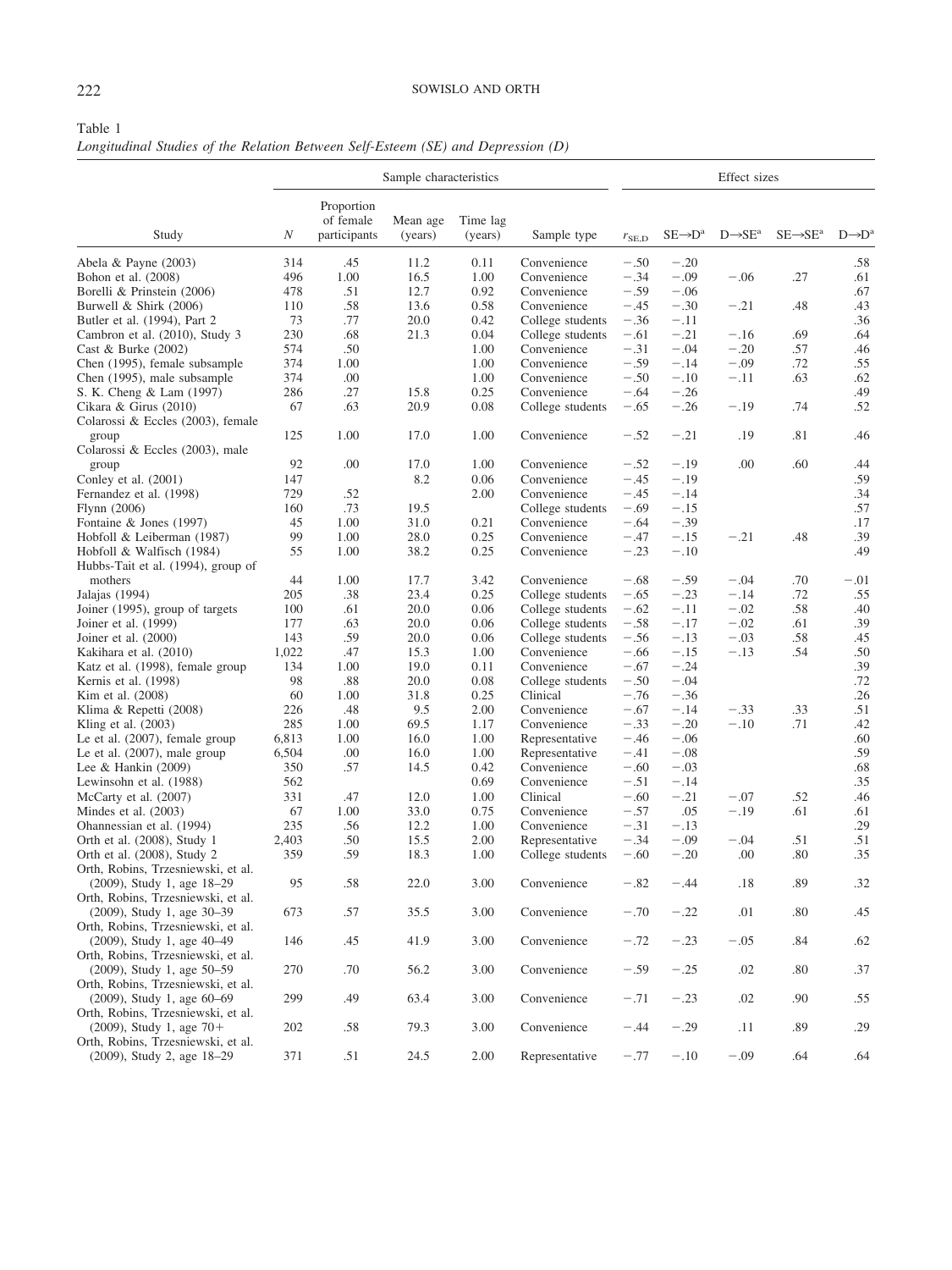## Table 1 (*continued*)

|                                    | Sample characteristics |                                         |                     |                     |                  | Effect sizes     |                      |                      |                       |                    |
|------------------------------------|------------------------|-----------------------------------------|---------------------|---------------------|------------------|------------------|----------------------|----------------------|-----------------------|--------------------|
| Study                              | N                      | Proportion<br>of female<br>participants | Mean age<br>(years) | Time lag<br>(years) | Sample type      | $r_{\rm S E, D}$ | $SE \rightarrow D^a$ | $D \rightarrow SE^a$ | $SE \rightarrow SE^a$ | $D\rightarrow D^a$ |
| Orth, Robins, Trzesniewski, et al. |                        |                                         |                     |                     |                  |                  |                      |                      |                       |                    |
| (2009), Study 2, age 30–39         | 437                    | .49                                     | 34.4                | 2.00                | Representative   | $-.84$           | $-.23$               | $-.06$               | .81                   | .62                |
| Orth, Robins, Trzesniewski, et al. |                        |                                         |                     |                     |                  |                  |                      |                      |                       |                    |
| (2009), Study 2, age 40-49         | 476                    | .45                                     | 44.5                | 2.00                | Representative   | $-.75$           | $-.17$               | .05                  | .92                   | .63                |
| Orth, Robins, Trzesniewski, et al. |                        |                                         |                     |                     |                  |                  |                      |                      |                       |                    |
| (2009), Study 2, age 50–59         | 545                    | .34                                     | 54.9                | 2.00                | Representative   | $-.78$           | $-.16$               | $-.01$               | .80                   | .68                |
| Orth, Robins, Trzesniewski, et al. |                        |                                         |                     |                     |                  |                  |                      |                      |                       |                    |
| $(2009)$ , Study 2, age 60–69      | 434                    | .29                                     | 64.0                | 2.00                | Representative   | $-.62$           | $-.22$               | $-.04$               | .82                   | .61                |
| Orth, Robins, Trzesniewski, et al. |                        |                                         |                     |                     |                  |                  |                      |                      |                       |                    |
| $(2009)$ , Study 2, age 70+        | 216                    | .34                                     | 74.0                | 2.00                | Representative   | $-.72$           | $-.02$               | .03                  | .96                   | .83                |
| Ostrowsky (2007), female           |                        |                                         |                     |                     |                  |                  |                      |                      |                       |                    |
| subsample                          | 253                    | 1.00                                    | 14.0                | 1.00                | Convenience      | $-.46$           | .01                  | $-.11$               | .44                   | .64                |
| Ostrowsky (2007), male             |                        |                                         |                     |                     |                  |                  |                      |                      |                       |                    |
| subsample                          | 675                    | .00                                     | 14.0                | 1.00                | Convenience      | $-.43$           | $-.14$               | $-.13$               | .55                   | .49                |
| Prinstein & La Greca (2002)        | 246                    | .60                                     | 16.8                | 6.00                | Convenience      | $-.54$           | $-.15$               | $-.05$               | .29                   | .20                |
| Procopio et al. (2006)             | 150                    | 1.00                                    | 45.2                | 2.50                | Convenience      | $-.63$           | $-.28$               | $-.36$               | .37                   | .48                |
| Puckett (2010)                     | 345                    | .58                                     | 14.0                | 0.50                | Convenience      | $-.75$           | $-.07$               |                      |                       | .63                |
| Ralph & Mineka (1998)              | 141                    | .54                                     | 20.0                | 0.02                | College students | $-.52$           | $-.09$               |                      |                       | .49                |
| Ritter et al. (2000)               | 191                    | 1.00                                    | 24.5                | 0.63                | Convenience      | $-.49$           | $-.07$               |                      |                       | .46                |
| J. E. Roberts & Kassel (1997)      | 213                    | .63                                     | 20.3                | 0.17                | College students | $-.58$           | $-.09$               | $-.13$               | .65                   | .52                |
| J. E. Roberts & Monroe (1992)      | 192                    | .64                                     | 18.7                | 0.08                | College students | $-.51$           | $-.21$               |                      |                       | .65                |
| Robinson et al. (1995)             | 381                    | .58                                     | 12.0                | 0.38                | Convenience      | $-.71$           | $-.22$               |                      |                       | .50                |
| Rosario et al. (2005)              | 156                    | .49                                     | 18.3                | 0.50                | Convenience      | $-.62$           | $-.52$               |                      |                       | .02                |
| Rueger (2011), female subsample    | 256                    | 1.00                                    | 13.2                | 0.33                | Convenience      | $-.67$           | $-.03$               |                      |                       | .57                |
| Rueger (2011), male subsample      | 241                    | .00                                     | 13.2                | 0.33                | Convenience      | $-.64$           | $-.19$               |                      |                       | .41                |
| Schafer et al. (1998)              | 98                     | .50                                     | 56.0                | 13.00               | Convenience      | $-.38$           | $-.38$               |                      |                       | .38                |
| Schroevers et al. (2003), control  |                        |                                         |                     |                     |                  |                  |                      |                      |                       |                    |
| group                              | 225                    | .70                                     | 57.0                | 1.00                | Convenience      | $-.33$           | $-.13$               |                      |                       | .51                |
| Schroevers et al. (2003), study    |                        |                                         |                     |                     |                  |                  |                      |                      |                       |                    |
| group                              | 403                    | .73                                     | 58.0                | 1.00                | Convenience      | $-.37$           | $-.10$               |                      |                       | .64                |
| Settles et al. (2009)              | 128                    | 1.00                                    | 24.2                | 2.00                | Convenience      | $-.49$           | $-.14$               | .01                  | .50                   | .33                |
| Shahar & Davidson (2003)           | 260                    | .43                                     | 42.2                | 0.33                | Clinical         | $-.69$           | .01                  | $-.20$               | .62                   | .70                |
| Southall & Roberts (2002)          | 115                    | .50                                     | 16.5                | 0.04                | Convenience      | $-.69$           | $-.21$               |                      |                       | .47                |
| Steinberg et al. (2007), high-risk |                        |                                         |                     |                     |                  |                  |                      |                      |                       |                    |
| group                              | 98                     | .61                                     | 20.0                | 0.34                | College students | $-.41$           | $-.01$               |                      |                       | .55                |
| Steinberg et al. (2007), low-risk  |                        |                                         |                     |                     |                  |                  |                      |                      |                       |                    |
| group                              | 83                     | .61                                     | 20.0                | 0.34                | College students | $-.52$           | .07                  |                      |                       | .66                |
| Terry et al. (1996)                | 185                    | 1.00                                    | 27.5                | 0.25                | Convenience      | $-.37$           | $-.14$               |                      |                       | .45                |
| Thoms $(2006)$                     | 91                     | .81                                     | 21.2                | 0.13                | College students | $-.55$           | $-.19$               | $-.30$               | .52                   | .41                |
| Vohs et al. (2001)                 | 70                     | 1.00                                    | 20.0                | 0.10                | College students | $-.45$           | .00                  |                      |                       | .58                |
| Whisman & Kwon (1993)              | 80                     | .66                                     | 18.9                | 0.25                | College students | $-.77$           | .01                  |                      |                       | .69                |
| Yang (2006)                        | 1,149                  | .62                                     | 71.0                | 6.00                | Convenience      | $-.36$           | $-.19$               |                      |                       | .38                |
|                                    |                        |                                         |                     |                     |                  |                  |                      |                      |                       |                    |

*Note.*  $r_{\text{SE,D}} =$  correlation between the constructs at Time 1.<br><sup>a</sup> Standardized regression coefficient.

that proportion of female participants, mean age of participants, and sample type did not significantly correlate with the effect size. Only time lag showed a significant zero-order correlation with the effect size  $(r = -.25, p = .03)$ . To control for multicollinearity of the predictors, we computed a multiple regression analysis with these variables as predictors of the effect size (see Table 5). The variance explained was relatively small, and only one predictor (i.e., sample type) yielded a significant regression weight, indicating that the self-esteem effect on depression was smaller in representative than in nonrepresentative samples.7 In a second multiple regression analysis, we also tested whether time lag showed a significant quadratic relation to effect size by additionally including the square of the variable (the variable time lag was

centered for the analysis). However, neither the linear nor the quadratic term was significant. Figure 4 further illustrates the relation between time lag and effect size, showing that no linear or

<sup>7</sup> In analyses of the moderating effect of time lag, we excluded one statistical outlier. In the study by Schafer, Wickrama, and Keith (1998), the time lag between assessments was 13 years, which was 6.5 standard deviations longer than the average time lag. When this study was included in the multiple regression analysis, time lag significantly predicted the effect size  $(\beta = -.26, p = .02)$ , indicating that with increasing time lag the effect size became more negative (i.e., the absolute value of the effect became larger). However, because this analysis was strongly influenced by the statistical outlier (Cohen et al., 2003), we decided to report the analyses without the outlier.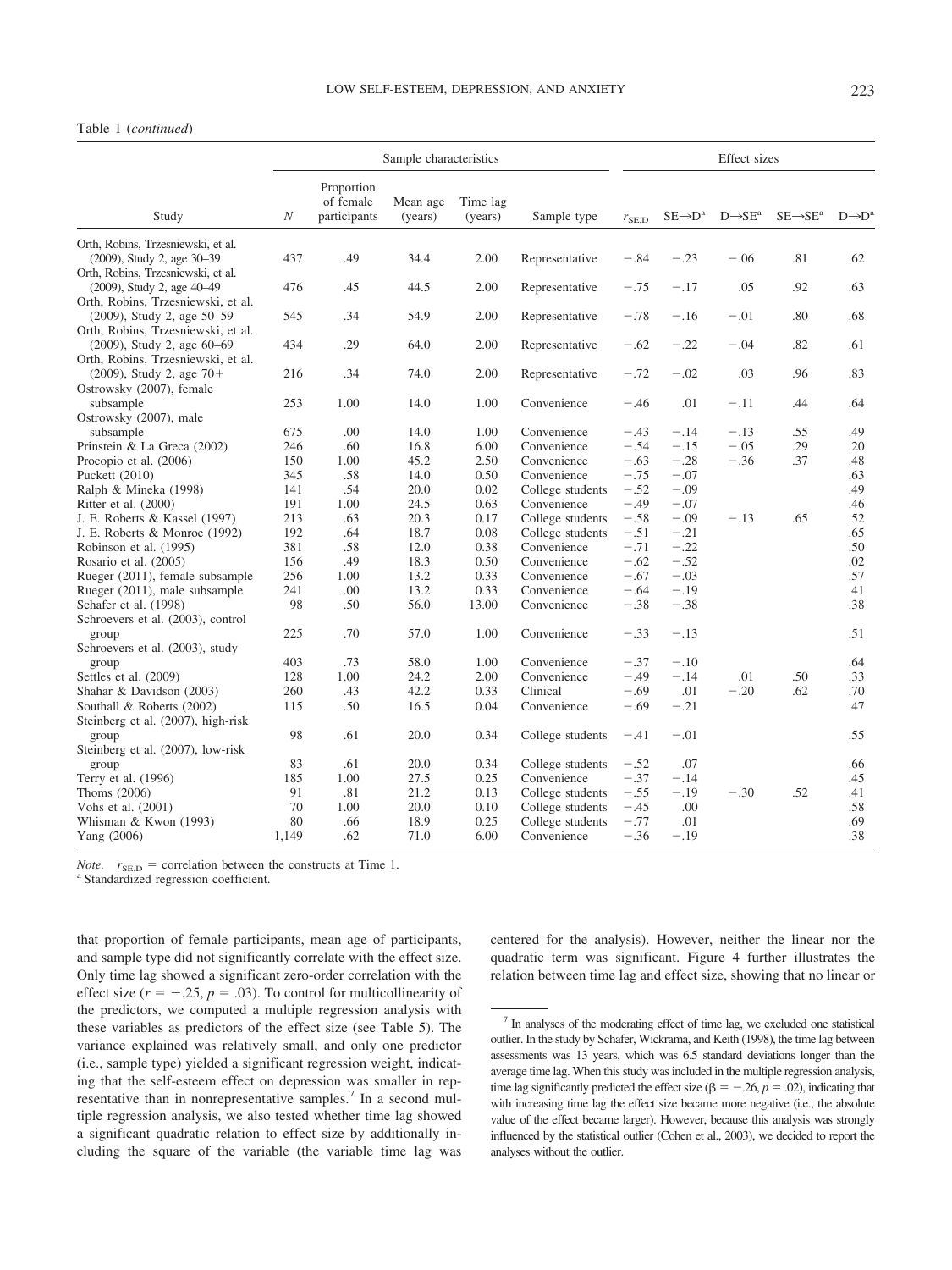| Table 2                                                                         |  |  |
|---------------------------------------------------------------------------------|--|--|
| Longitudinal Studies of the Relation Between Self-Esteem (SE) and Anxiety (ANX) |  |  |

|                            |     |                                         | Sample characteristics |                     |                  | Effect sizes      |        |                                               |                       |                                                |
|----------------------------|-----|-----------------------------------------|------------------------|---------------------|------------------|-------------------|--------|-----------------------------------------------|-----------------------|------------------------------------------------|
| Study                      | N   | Proportion<br>of female<br>participants | Mean age<br>(years)    | Time lag<br>(years) | Sample type      | $r_{\rm SE, ANX}$ |        | $SE \rightarrow ANX^a$ $ANX \rightarrow SE^a$ | $SE \rightarrow SE^a$ | $\text{ANX} \rightarrow \text{ANX}^{\text{a}}$ |
| Borelli & Prinstein (2006) | 478 | .51                                     | 12.7                   | 0.92                | Convenience      | $-.46$            | $-.02$ |                                               |                       | .61                                            |
| Cast & Burke $(2002)$      | 574 | .50                                     |                        | 1.00                | Convenience      | $-.18$            | $-.11$ | $-.14$                                        | .60                   | .48                                            |
| S. J. Cox et al. (2006),   |     |                                         |                        |                     |                  |                   |        |                                               |                       |                                                |
| <b>IVF</b> group           | 70  | 1.00                                    | 33.6                   | 0.19                | Convenience      | $-.67$            | $-.06$ | $-.01$                                        | .80                   | .70                                            |
| S. J. Cox et al. (2006),   |     |                                         |                        |                     |                  |                   |        |                                               |                       |                                                |
| control group              | 111 | 1.00                                    | 29.3                   | 0.19                | Convenience      | $-.40$            | .02    | $-.22$                                        | .63                   | .55                                            |
| Ewen (2002)                | 115 | .81                                     | 31.3                   | 0.67                | College students | $-.66$            | $-.24$ | $-.15$                                        | .65                   | .42                                            |
| Hobfoll & Walfisch         |     |                                         |                        |                     |                  |                   |        |                                               |                       |                                                |
| (1984)                     | 55  | 1.00                                    | 38.2                   | 0.25                | Convenience      | $-.05$            | $-.22$ |                                               |                       | .30                                            |
| Jalajas (1994)             | 205 | .38                                     | 23.4                   | 0.25                | College students | $-.38$            | $-.15$ | $-.07$                                        | .78                   | .46                                            |
| Joiner (1995)              | 100 | .61                                     | 20.0                   | 0.06                | College students | $-.31$            | $-.15$ | $-.02$                                        | .58                   | .32                                            |
| Joiner et al. (1999)       | 177 | .63                                     | 20.0                   | 0.06                | College students | $-.42$            | $-.07$ | .11                                           | .67                   | .41                                            |
| Kim et al. (2008)          | 60  | 1.00                                    | 31.8                   | 0.25                | Clinical         | $-.38$            | $-.31$ |                                               |                       | .61                                            |
| Lee & Hankin $(2009)$      | 350 | .57                                     | 14.5                   | 0.42                | Convenience      | $-.53$            | $-.21$ |                                               |                       | .45                                            |
| McCarty et al. (2007)      | 331 | .47                                     | 12.0                   | 1.00                | Clinical         | $-.37$            | $-.04$ | $-.08$                                        | .53                   | .53                                            |
| Ohannessian et al. (1994)  | 235 | .56                                     | 12.2                   | 1.00                | Convenience      | $-.41$            | $-.07$ |                                               |                       | .25                                            |
| Prinstein & La Greca       |     |                                         |                        |                     |                  |                   |        |                                               |                       |                                                |
| (2002)                     | 246 | .60                                     | 10.8                   | 6.00                | Convenience      | $-.31$            | $-.05$ | .00                                           | .31                   | .31                                            |
| Procopio et al. (2006)     | 150 | 1.00                                    | 45.2                   | 2.50                | Convenience      | $-.33$            | $-.17$ | $-.14$                                        | .50                   | .48                                            |
| Ralph & Mineka (1998)      | 141 | .54                                     | 20.0                   | 0.02                | College students | $-.30$            | .01    |                                               |                       | .49                                            |
| Rosario et al. (2005)      | 156 | .49                                     | 18.3                   | 0.50                | Convenience      | $-.35$            | $-.10$ |                                               |                       | .50                                            |
| Vohs et al. (2001)         | 70  | 1.00                                    | 20.0                   | 0.10                | College students | $-.45$            | $-.13$ |                                               |                       | .51                                            |

*Note.*  $r_{\text{SE,ANX}}$  = correlation between the constructs at Time 1; IVF = in vitro fertilization. <sup>a</sup> Standardized regression coefficient.

curvilinear relation is discernible in the data. Thus, given that in the multiple regression analysis only one significant predictor of the effect size was identified, the important conclusion in this context is that the vulnerability effect of low self-esteem on

compositions and across different time lags between assessments. Because sample type was used only as a dichotomous variable in the preceding analysis, we computed an analysis of variance to investigate the importance of sample type in more detail (see Table 6). Although the effect size differed for representative and nonrepresentative samples in the analysis reported above, the results of the analysis of variance indicated that the self-esteem effect on depression was present in all sample types (ranging from  $-.12$  to  $-.19$ ; all  $ps < .05$ ).

depression replicated across samples with different gender and age

Finally, we examined whether the effect size differed across measures of self-esteem and depression, using analyses of variance. Table 7 shows that the effect size was very similar across self-esteem measures (ranging from  $-.15$  to  $-.18$ ) and that there was no significant heterogeneity between measures ( $Q_{\text{between}}$  = 0.39,  $p = .821$ ). Likewise, Table 8 shows that the effect size was relatively similar across depression measures (ranging from  $-.14$ ) to  $-.20$ , and again that the heterogeneity between measures was nonsignificant ( $Q_{\text{between}} = 2.30, p = .531$ ).

Together, the findings of the moderator analyses suggest that low self-esteem serves as a general, stable risk factor for depression: the effect holds for samples with different gender and age compositions, for different time lags, for different measures of self-esteem and depression, and for representative, clinical, and convenience samples.

## **Discussion**

We investigated the prospective reciprocal relations of selfesteem with depression and anxiety by meta-analyzing 77 longitudinal studies providing information on the relation between self-esteem and depression and 18 longitudinal studies providing information on the relation between self-esteem and anxiety. The studies included differed substantially with respect to sample characteristics such as sample size, country of origin, sample type, mean age of participants, and proportion of female participants. Moreover, the studies differed significantly with respect to methodological characteristics, such as the time lag between assessments, and used a wide variety of measures to assess self-esteem, depression, and anxiety. The heterogeneity of the studies strengthens the generalizability of the findings: First, the analyses yielded consistent support for the vulnerability model of low self-esteem and depression (i.e., low self-esteem contributes to depression) and only weak support for the scar model (i.e., depression erodes self-esteem). Second, the findings indicate that the relation between low self-esteem and anxiety is more symmetric, with small, but significant, prospective effects in both directions. Third, moderator analyses of the vulnerability effect of low self-esteem on depression suggested that this effect is not significantly influenced by gender and age composition of the sample, measures of selfesteem and depression, or the time lag between assessments. Moreover, although the vulnerability effect differed significantly between representative, clinical, and convenience samples, the effect was present in all types of samples examined in this research.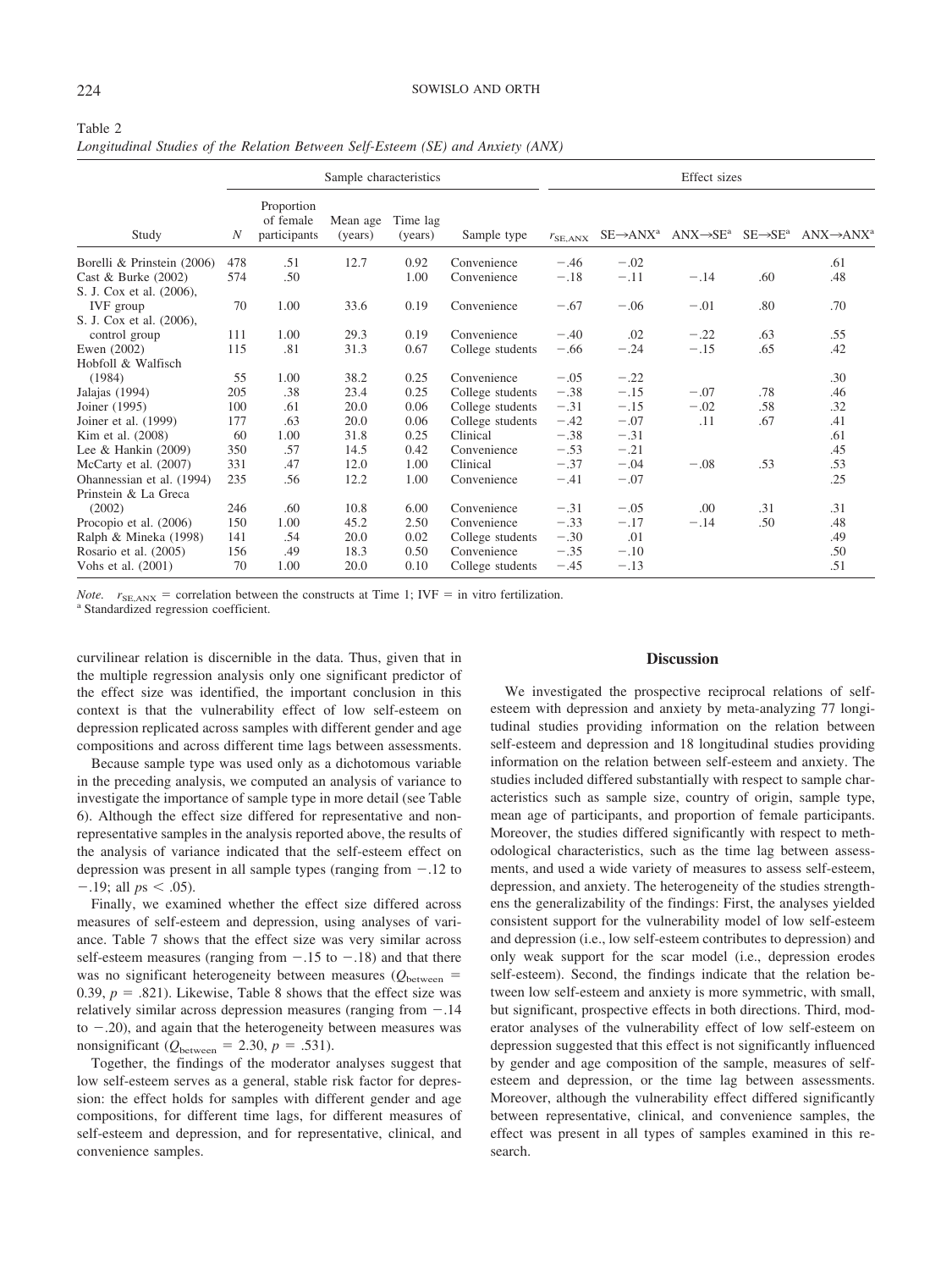

*Figure 2.* Funnel graphs for the effect sizes of the relation between self-esteem and depression. The graphs display the relation between the effect size and sample size of the studies. The dashed lines show the weighted mean effect sizes.

# **Implications of the Findings**

The present results suggest that the prospective relation between low self-esteem and depression is best described by the vulnerability model, whereas the prospective relation between low self-esteem and anxiety is best described as a symmetric reciprocal relation. Consequently, it would be interesting to gain further insight into (a) the mechanisms that account for the vulnerability effect of low self-esteem on depression, (b) the mechanisms that account for the small but significant scar effect of depression on self-esteem, and (c) the mechanisms that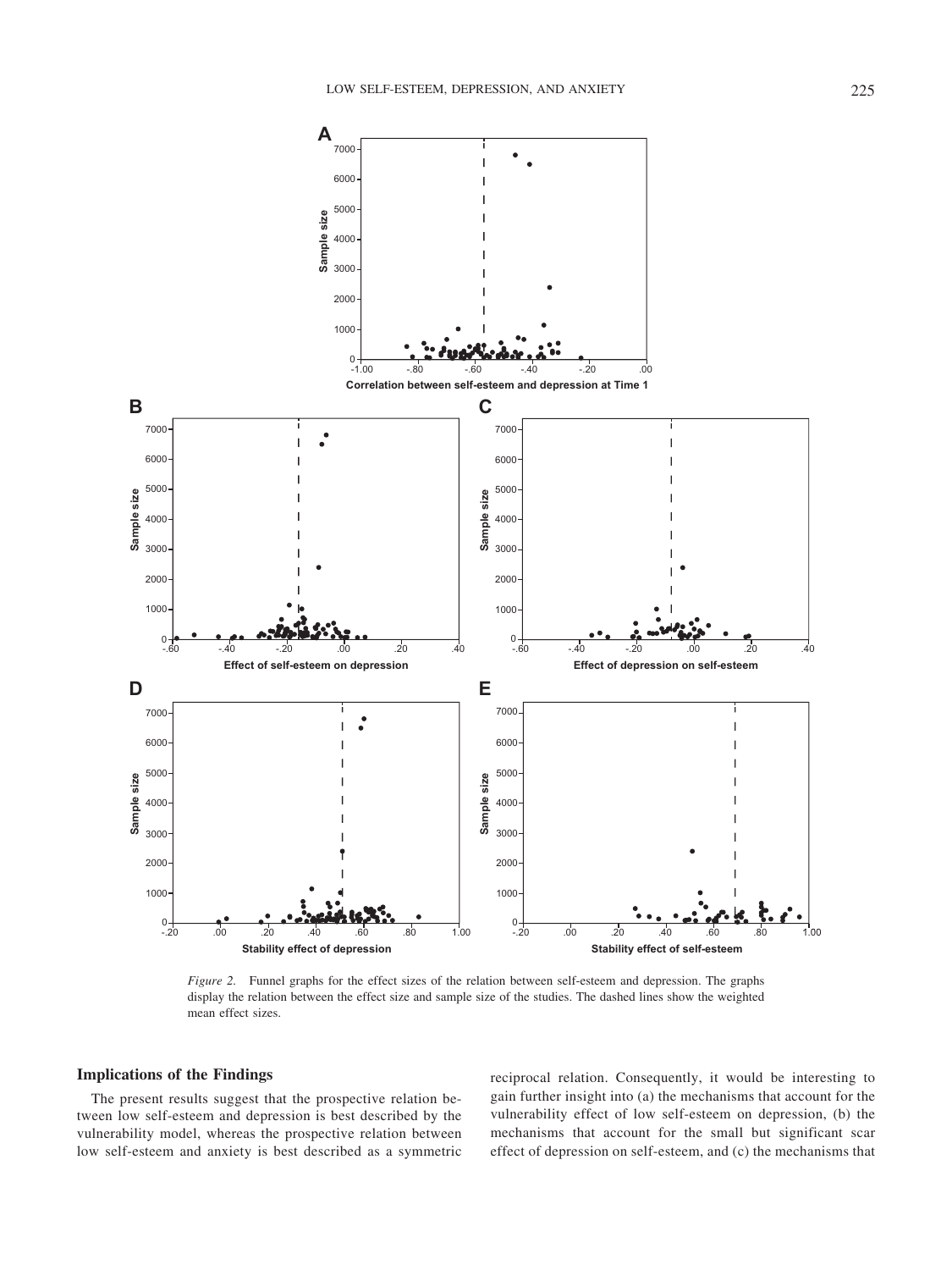

*Figure 3.* Funnel graphs for the effect sizes of the relation between self-esteem and anxiety. The graphs display the relation between the effect size and sample size of the studies. The dashed lines show the weighted mean effect size.

account for the affective specificity of the results. Knowledge about mediating processes is of crucial importance because it provides for possible starting points for interventions, for instance, interventions aimed at preventing or reducing depression.

The vulnerability effect of low self-esteem on depression might operate through both interpersonal and intrapersonal psychological pathways. One interpersonal pathway is that some individuals with low self-esteem might excessively seek reassurance from friends and relationship partners, which might lead to social disruptions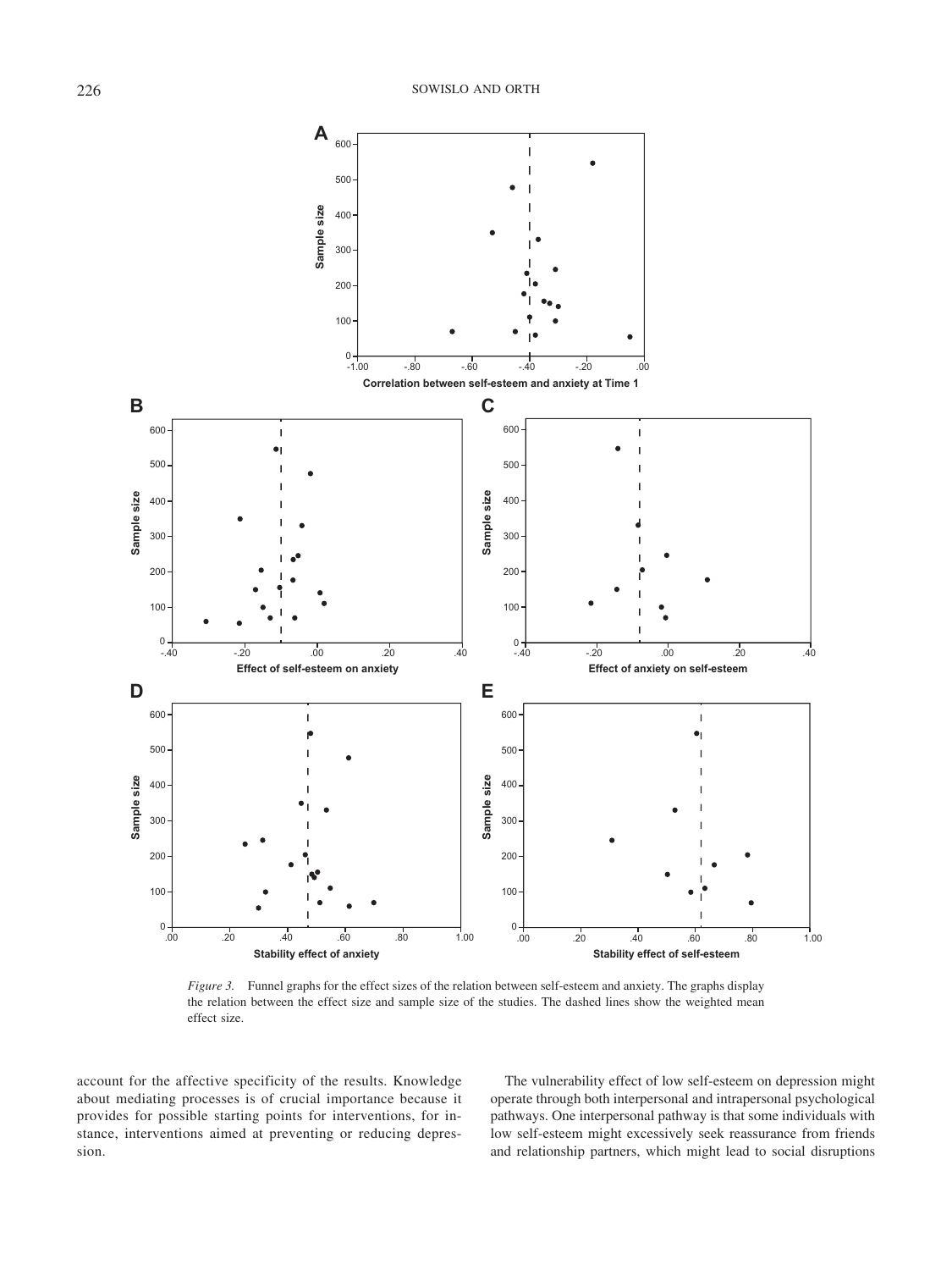| Variable              |    | N      | Weighted mean<br>effect size | 95% CI         | Homogeneity $(Q)$ |
|-----------------------|----|--------|------------------------------|----------------|-------------------|
| $r_{\rm SE,D}$        | 77 | 35,501 | $-.57*$                      | $[-.60, -.54]$ | 1338.79*          |
| $SE \rightarrow D^a$  | 77 | 35,501 | $-.16^*$                     | $[-.18, -.14]$ | $226.63*$         |
| $D \rightarrow SE^a$  | 42 | 14.049 | $-.08*$                      | $[-.11, -.05]$ | $115.05*$         |
| $SE \rightarrow SE^a$ | 42 | 14.049 | $.69*$                       | [.63, .74]     | 1692.57*          |
| $D \rightarrow D^a$   | 77 | 35,501 | $.51*$                       | [.48, .54]     | 758.05*           |

Table 3 *Summary of Effect Sizes for Relation Between Self-Esteem (SE) and Depression (D)*

*Note.* Computations were made with a random-effects model.  $k =$  number of studies;  $N =$  total number of participants in the *k* samples;  $r_{SE,D}$  = correlation between the constructs at Time 1; CI = confidence interval.<br><sup>a</sup> Standardized regression coefficient. <sup>a</sup> Standardized regression coefficient.<br>  $p < .05$ .

that in turn foster depressive symptoms (Joiner, Alfano, & Metalsky, 1992; Potthoff, Holahan, & Joiner, 1995). A second interpersonal pathway is that individuals with low self-esteem seek negative feedback from their relationship partners to verify their negative self-concept. Negative feedback seeking might lead to rejection by close others and might undermine social support, which in turn increases the risk of depression (Giesler, Josephs, & Swann, 1996; Joiner, Katz, & Lew, 1997; Swann, Wenzlaff, & Tafarodi, 1992). An intrapersonal pathway explaining how low self-esteem contributes to depression might operate through selffocused attention (Mor & Winquist, 2002). Individuals with low self-esteem are prone to ruminating about negative aspects of the self, which in turn increases depression (e.g., Nolen-Hoeksema, 2000; Spasojević & Alloy, 2001). Overall, reassurance seeking, negative feedback seeking, and rumination are theoretically linked to low self-esteem and depression, and there is some evidence that self-esteem contributes to these processes (Evraire & Dozois, 2011; Joiner, Katz, & Lew, 1999; Kuster, Orth, & Meier, 2012), making it less likely that reassurance seeking, negative feedback seeking, and rumination are third variables that cause the relation between low self-esteem and depression. However, the hypothesized mediational pathways should be tested directly. As yet, only one study has identified a mediator of the vulnerability effect of low self-esteem on depression. Using longitudinal mediation analysis (Cole & Maxwell, 2003), Kuster et al. (2012) found that rumination partially mediated the prospective effect of low selfesteem on depression across several waves of data. Future research

should continue to test for possible mediators of the vulnerability effect, such as reassurance seeking or negative feedback seeking.

Similarly, the small but significant scar effect of depression on self-esteem might unfold through interpersonal and intrapersonal psychological pathways. One interpersonal pathway is that depressive episodes may cause damage to important sources of selfesteem such as close relationships or social networks. A second interpersonal pathway is that depression might change how the individual is perceived by others; these representations may be relatively persistent and may cause the individual to be treated by others with low regard or in ways that minimize the individual's self-esteem, even if the depression has already remitted (Joiner, 2000). A possible intrapersonal pathway is that the experience of depression might influence self-esteem by persistently altering the way in which individuals process self-relevant information; for example, the chronic negative mood associated with depression may lead the individual to selectively attend to, encode, and retrieve negative information about the self, resulting in the formation of more negative self-evaluations.

In addition to the psychological pathways through which the vulnerability effect (and the small scar effect) might operate, biological factors might play a role. As yet, there is little knowledge about the possible biological mechanisms underlying self-esteem and underlying its association with psychological adjustment (cf. Pruessner et al., 2005; Putnam & McSweeney, 2008). Generally, self-esteem shows a genetic component, with heritability estimates ranging widely, from 29% to 73% (cf. Saphire-Bernstein, Way, Kim, Sherman, & Taylor,

| Variable                                       | k  | N     | Weighted mean<br>effect size | 95% CI         | Homogeneity $(Q)$ |
|------------------------------------------------|----|-------|------------------------------|----------------|-------------------|
| $r_{\rm SE, ANX}$                              | 18 | 3.597 | $-.40^*$                     | $[-.46, -.33]$ | 83.01*            |
| $SE \rightarrow ANX^a$                         | 18 | 3.597 | $-.10^*$                     | $[-.14, -.06]$ | 20.84             |
| $ANX \rightarrow SE^a$                         | 10 | 2.052 | $-.08*$                      | $[-.13, -.02]$ | 13.83             |
| $SE \rightarrow SE^a$                          | 10 | 2.052 | $.62*$                       | [.53, .69]     | $80.00*$          |
| $\text{ANX} \rightarrow \text{ANX}^{\text{a}}$ | 18 | 3.597 | $.47*$                       | [.42, .52]     | 63.85*            |

*Summary of Effect Sizes for Relation Between Self-Esteem (SE) and Anxiety (ANX)*

*Note.* Computations were made with a random-effects model.  $k =$  number of studies;  $N =$  total number of participants in the *k* samples;  $r_{\text{SE,ANX}}$  = correlation between the constructs at Time 1; CI = confidence interval.<br><sup>a</sup> Standardized regression coefficient. <sup>a</sup> Standardized regression coefficient.<br>  $p < .05$ .

Table 4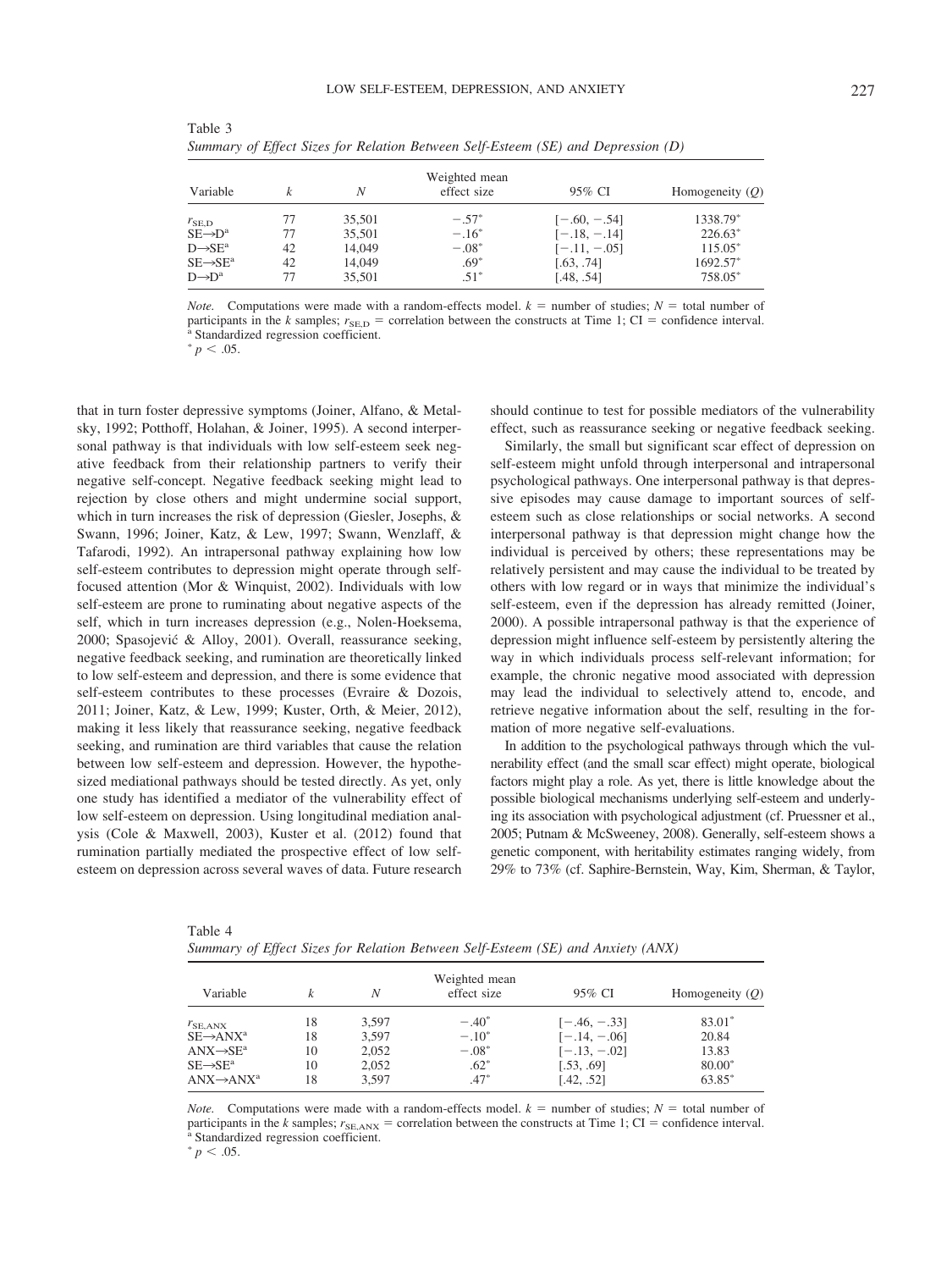2011). More specifically, biological variables that have been associated with low self-esteem and depression include reduced hippocampal volume (Pruessner et al., 2005), higher cortisol stress response (Pruessner, Hellhammer, & Kirschbaum, 1999), specific patterns of prefrontal electroencephalography alpha activity (De Raedt, Franck, Fannes, & Verstraeten, 2008; Putnam & McSweeney, 2008), variations in the oxytocin receptor gene (Saphire-Bernstein et al., 2011), and reduced cardiac vagal tone (Martens, Greenberg, & Allen, 2008). Future research should examine whether these factors contribute (e.g., as third variables, moderators, or mediators) to the explanation of the effect of low self-esteem on depression (for an example, see Scarpa & Luscher, 2002).

We can only speculate as to why depression and anxiety are differentially linked to low self-esteem. Divergent mediating mechanisms might provide an explanation. For example, selffocused attention is differentially related to depression and anxiety. First, self-focused attention is more strongly related to depression than to anxiety (Mor & Winquist, 2002), and if self-focused attention is a mediator of the vulnerability effect, it might account for the stronger effect of low self-esteem on depression than on anxiety. Second, depression is more strongly related to a focus on private aspects of the self, whereas anxiety is more strongly related to public aspects of the self (Mor & Winquist, 2002). If the vulnerability effect of low self-esteem is mediated more strongly by private self-focus than by public self-focus, this might provide a further explanation for the diverging effects on depression and anxiety. Third, given that the evidence suggests that self-focused attention has a reciprocal relation with depression and anxiety (Mor & Winquist, 2002), self-focused attention might also account for the small, but significant, reverse effects (i.e., the scar effects of depression and anxiety on self-esteem).

Another mechanism that might account for the divergent relations of self-esteem with depression and anxiety is that excessive reassurance seeking might lead to increases in depressive, but not in anxious, symptoms (Joiner & Schmidt, 1998). Consequently, if excessive reassurance seeking is a mediator of the vulnerability effect, it might at least partially explain why low self-esteem has stronger predictive effects on depression than on anxiety. Future research should therefore explore the mediating mechanisms of the relation between self-esteem and depression and anxiety from a perspective of specificity: Which common pathways mediate the

#### Table 5

*Correlations and Standardized Regression Coefficients for Sample Characteristics Predicting the Self-Esteem Effect on Depression (k* - *69)*

| Predictor                         |          |        |
|-----------------------------------|----------|--------|
| Proportion of female participants | .00      | .13    |
| Mean age                          | $-.11$   | $-.10$ |
| Time lag                          | $-.25^*$ | $-.19$ |
| Sample type <sup>a</sup>          | .09      | $25*$  |

*Note.* Computations for the multiple regression analysis were made with a random-effects model. Homogeneity  $Q_{\text{model}} = 10.25$  ( $df = 4$ ,  $p = .036$ ); homogeneity  $Q_{\text{residual}} = 84.55$  (*df* = 64, *p* = .044);  $R^2 = .11$ .  $k = \text{number}$ of studies.

<sup>a</sup> 1 = representative, 0 = nonrepresentative.<br>  $p < .05$ .



*Figure 4.* Scatterplot displaying the relation between the cross-lagged effect of self-esteem on depression (standardized regression weight) and the time lag between the two assessments. The dashed line shows the weighted mean effect size.

vulnerability effect of low self-esteem on both depression and anxiety? And which additional unique pathways explain that low self-esteem has a stronger effect on depression than on anxiety?

The results suggest that the strength of the vulnerability effect of low self-esteem on depression is not moderated by gender and age. Thus, although the mean levels of self-esteem and depression vary as a function of gender (Hyde, Mezulis, & Abramson, 2008; Kling, Hyde, Showers, & Buswell, 1999) and age (Kessler, Foster, Webster, & House, 1992; Lewinsohn, Rohde, Seeley, & Fischer, 1991; Orth et al., 2010, 2012; Robins et al., 2002), the structural relations between self-esteem and depression are unaffected by gender and age. The present meta-analytic findings, which are based on study-level data, are consistent with the findings from primary studies that suggested that the vulnerability effect of low self-esteem holds across gender (Orth et al., 2008; Orth, Robins, Trzesniewski, et al., 2009) and replicates across age groups from young adulthood to old age (Orth, Robins, Trzesniewski, et al., 2009; but see the findings on adolescent age groups by Shahar & Henrich, 2010). From a theoretical perspective, the evidence that the effect of low self-esteem on subsequent depression operates independently from gender and age is in line with the vulnerability model, which states that low self-esteem is a global risk factor for depression. In particular, we note that the vulnerability effect was present not only in samples of adolescents and adults (which represent the majority of the samples examined in this research) but also in samples of children.<sup>8</sup> Major depression in childhood is a concern (although the prevalence in childhood is lower than in adolescence; Costello, Erkanli, & Angold, 2006; Kessler, Avenevoli, & Merikangas, 2001), but as yet, few studies have explicitly focused on the longitudinal relations between low self-esteem and depression in children (Abela & Payne, 2003; Abela & Taylor, 2003;

<sup>8</sup> The vulnerability effect of low self-esteem on depression, based on seven samples  $(N = 2,112)$  with a mean age below 13 years, was  $-.16$  $(p < .05)$ .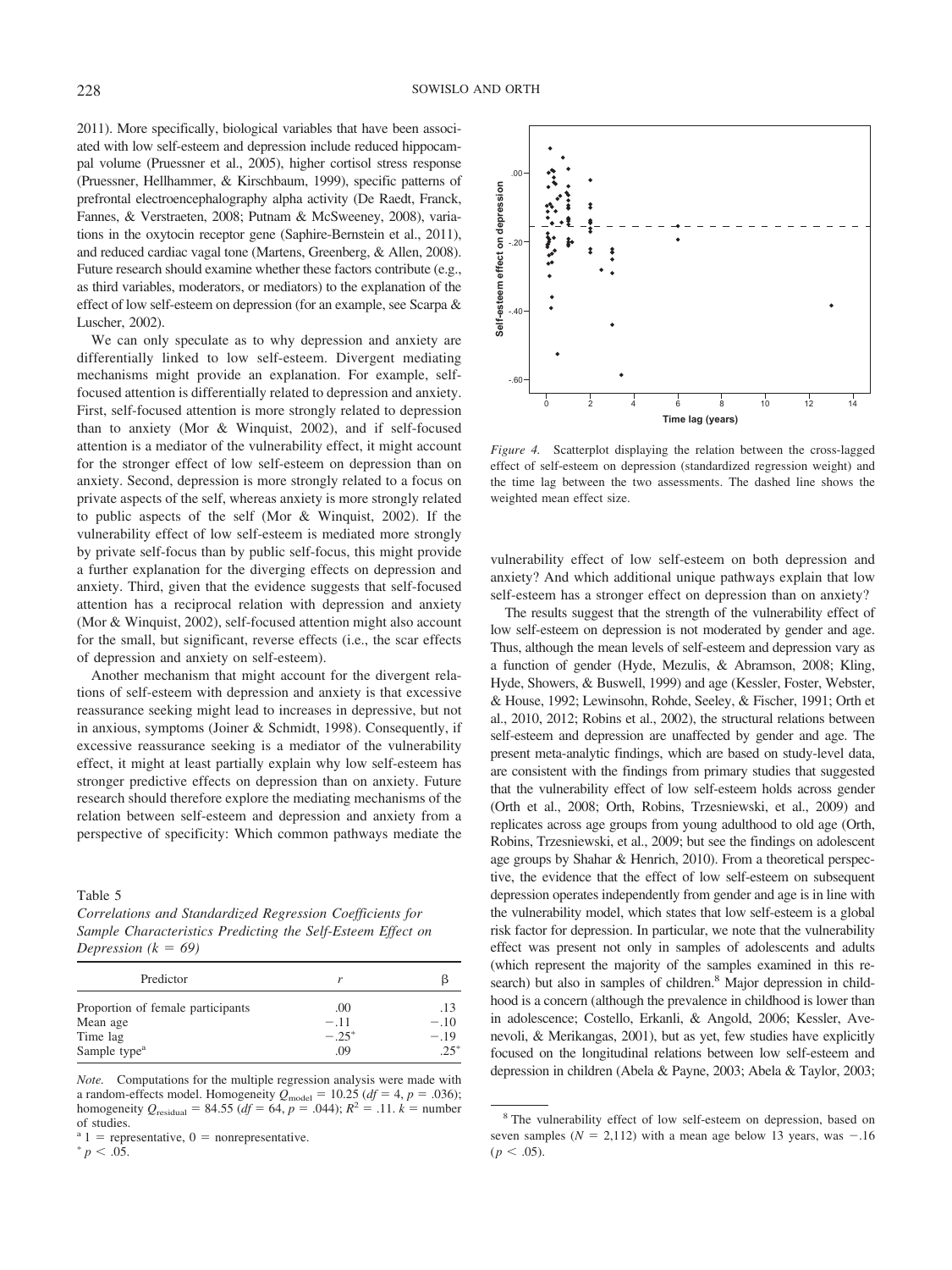| Sample type      |    | Ν      | Weighted mean<br>effect size <sup>a</sup> | 95% CI         | Homogeneity $(Q)$ |
|------------------|----|--------|-------------------------------------------|----------------|-------------------|
| Representative   |    | 18.199 | $-.12^*$                                  | $[-.17, -.07]$ | 6.47              |
| Convenience      | 47 | 14,078 | $-.17*$                                   | $[-.20, -.14]$ | 66.93*            |
| College students | 18 | 2,573  | $-.13*$                                   | $[-.18, -.08]$ | 10.92             |
| Clinical         |    | 651    | $-.15^*$                                  | $[-.26, -.03]$ | 5.70              |

Table 6 Analysis of Variance of Self-Esteem Effect on Depression by Sample Type (k = 77)

*Note.* Computations were made with a random-effects model. Homogeneity  $Q_{\text{between}} = 3.63$  (*df* = 3, *p* = .304); homogeneity  $Q_{\text{within}} = 89.99$  ( $df = 73$ ,  $p = .086$ ).  $k =$  number of studies;  $N =$  total number of participants in the  $k$  samples;  $CI =$  confidence interval.

<sup>a</sup> Standardized regression coefficient.

 $^{*}p < .05$ .

Borelli & Prinstein, 2006; Conley, Haines, Hilt, & Metalsky, 2001; McCarty, Vander Stoep, & McCauley, 2007; Robinson, Garber, & Hilsman, 1995). The finding that the vulnerability model holds for children is important because children's self-esteem is subject to relatively strong developmental changes (Robins et al., 2002; Trzesniewski, Donnellan, & Robins, 2003). Moreover, typical depressive symptoms of children may differ from typical symptoms among adolescents and adults (specifically, childhood depression can be characterized more strongly by irritable than depressed mood; American Psychiatric Association, 2000). The finding that low self-esteem shows a similar relation to depression in children as in adults is in line with findings on other vulnerability factors for depression (Abela & Hankin, 2008).

The moderator analyses also indicated that the vulnerability effect of low self-esteem holds in different sample types. One important finding is that the effect replicates in representative samples (our data set included nine representative samples with altogether more than 18,000 individuals), which significantly strengthens the generalizability of the findings. Another important finding is that the effect also replicates in clinical samples, supporting the hypothesis that low self-esteem is a risk factor not only for moderate but also for clinically relevant levels of depression and, possibly, for depressive disorders. Although this conclusion must be treated with caution because of the small number of data points (i.e., three clinical samples including about 650 individuals), additional aspects support the conclusion. First, longitudinal studies have demonstrated a relation between low self-esteem and clinically diagnosed depression (Ormel, Oldehinkel, & Vollebergh, 2004; Trzesniewski et al., 2006). Second, in the general

population the prevalence of clinical depression is high (Kessler, Berglund, et al., 2005), which consequently should be reflected in the representative samples included in this meta-analysis. Third, as mentioned in Footnote 1, the available evidence suggests that depression is best conceptualized as a continuous rather than a categorical construct: Representative samples, which cover the full range of depression levels from absence of any depressive symptom to severe levels of depression, should therefore provide for valid insights into the structural relations between self-esteem and depression.

We also tested for the moderating influence of the time lag between assessments, in response to a previous call for studying its influence on cross-lagged effects in a meta-analytic framework (Collins & Graham, 2002). We found that the vulnerability effect of low self-esteem on depression did not significantly vary as a function of the time interval between assessments, which is somewhat unexpected in view of the findings of Cole and Maxwell (2003). Cole and Maxwell's analysis suggests that the effect size should be zero when the time interval is zero (because any causal effect needs a minimum amount of time to unfold); that the effect size should increase when the time interval becomes larger, reaching a maximum at a specific time interval; and that subsequently the effect size should decrease again and approach zero (because after long time intervals the causal effect will have disappeared). Although our meta-analysis covered a large range of time lags (from several days to several years), no linear or curvilinear trend was detectable after controlling for other study characteristics. One reason might be that the number of studies was too small for this type of moderator analysis, restricting the statistical power. Nev-

| Table |
|-------|
|-------|

| Self-esteem measure                                                    | k             | N                        | Weighted mean<br>effect size <sup>a</sup> | 95% CI                                             | Homogeneity $(Q)$         |
|------------------------------------------------------------------------|---------------|--------------------------|-------------------------------------------|----------------------------------------------------|---------------------------|
| Rosenberg Self-Esteem Scale<br>Harter Self-Perception Profile<br>Other | 60<br>11<br>h | 30,954<br>2.721<br>1.826 | $-.15^*$<br>$-.16^*$<br>$-.18*$           | $[-.18, -.13]$<br>$[-.21, -.10]$<br>$[-.25, -.10]$ | 71.08<br>6.60<br>$12.59*$ |

*Note.* Computations were made with a random-effects model. Homogeneity  $Q_{between} = 0.34$  ( $df = 2$ ,  $p =$ .843); homogeneity  $Q_{\text{within}} = 90.27$  ( $df = 74$ ,  $p = .096$ ).  $k =$  number of studies;  $N =$  total number of participants

in the  $k$  samples;  $CI =$  confidence interval.<br><sup>a</sup> Standardized regression coefficient. <sup>a</sup> Standardized regression coefficient.<br>  $p < .05$ .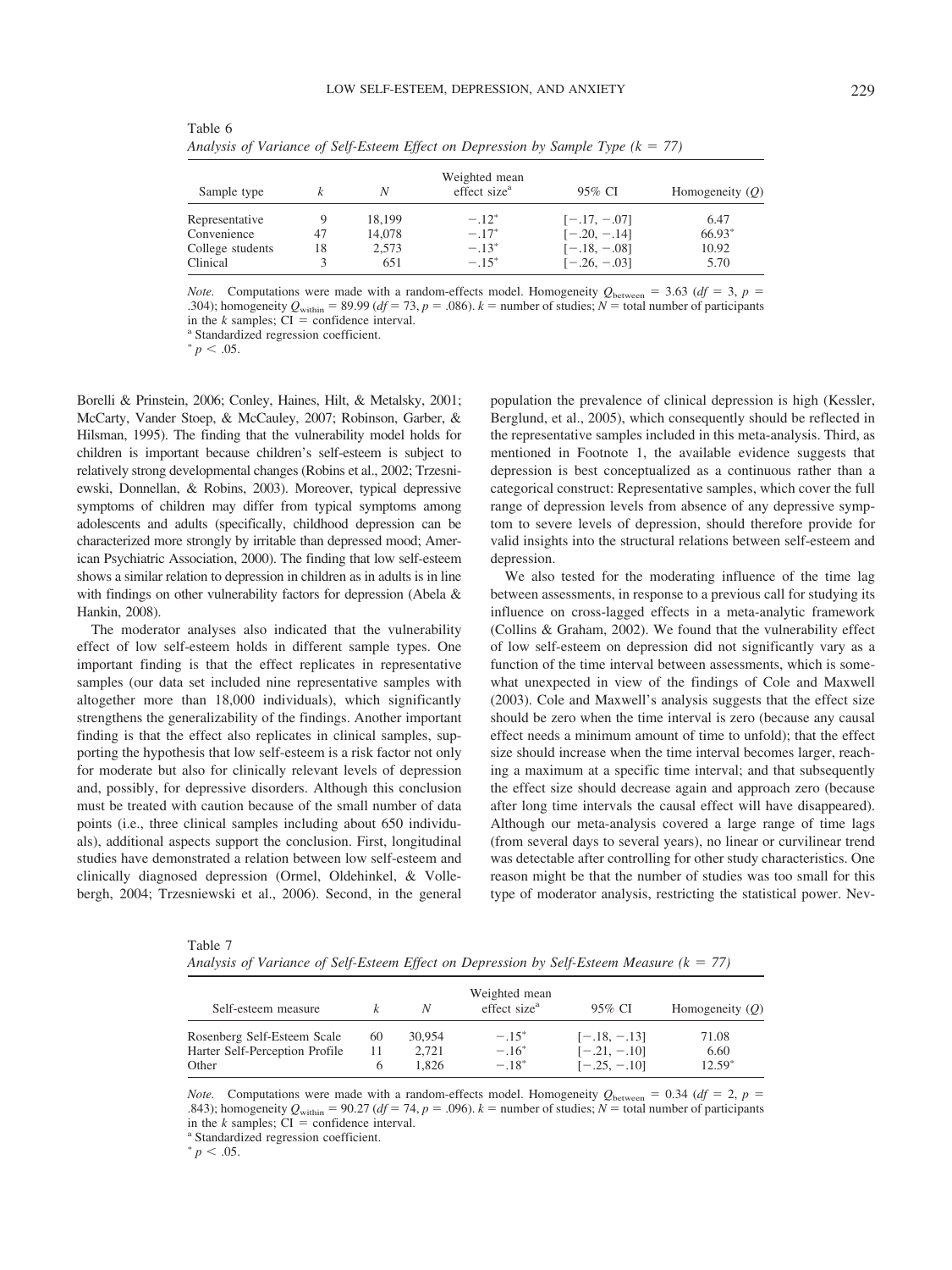| Depression measure |    | Ν      | Weighted mean<br>effect size <sup>a</sup> | 95% CI         | Homogeneity $(Q)$ |
|--------------------|----|--------|-------------------------------------------|----------------|-------------------|
| CES-D              | 30 | 24,872 | $-.14*$                                   | $[-.18, -.11]$ | 39.86             |
| BDI.               | 20 | 4,390  | $-.16*$                                   | $[-.21, -.12]$ | 18.28             |
| <b>CDI</b>         |    | 2.487  | $-.13*$                                   | $[-.19, -.07]$ | 5.03              |
| Other              | 19 | 3,752  | $-.18*$                                   | $[-.23, -.14]$ | 28.87             |

Analysis of Variance of Self-Esteem Effect on Depression by Depression Measure (k = 77)

*Note.* Computations were made with a random-effects model. Homogeneity  $Q_{\text{between}} = 2.66$  (*df* = 3, *p* = .447); homogeneity  $Q_{\text{within}} = 92.04$  (*df* = 73, *p* = .065).  $k$  = number of studies;  $N$  = total number of participants in the  $k$  samples; CI = confidence interval; CES-D = Center for Epidemiologic Studies Depression Scale; BDI = Beck Depression Inventory; CDI = Children's Depression Inventory.<br><sup>a</sup> Standardized regression coefficient.

<sup>a</sup> Standardized regression coefficient.<br>  $p < .05$ .

Table 8

ertheless, our analysis indicates that the vulnerability effect is stable and detectable across a wide range of time intervals. This finding has two implications. First, it indicates that self-esteem has predictive power over a long period. Consequently, an important avenue for future research is to further investigate which mediating mechanisms account for the large temporal stability of this effect. Second, the finding indicates that the vulnerability effect of low self-esteem is already detectable after short time intervals. Consequently, future research should examine which mediating mechanisms account for the self-esteem effect across a few weeks or even a few days (and whether the mediating processes across short vs. long time intervals are identical). For example, low self-esteem might elicit rumination on one day, which in turn exacerbates depressive symptoms over the following days (Nolen-Hoeksema, 2000). Thus, in future research it would be intriguing to study these phenomena in a higher temporal resolution, for example, using diary data.

An important task of future research is to further examine moderators of the vulnerability effect of low self-esteem and to explain why some people with low self-esteem develop depression while others do not. For example, previous research suggests that the vulnerability effect might be stronger if a person's self-esteem is not only low but also temporally stable (Kernis, Grannemann, & Mathis, 1991). Another example is research by Michalak, Teismann, Heidenreich, Strohle, and Vocks (2011), suggesting that mindful acceptance buffers the detrimental effect of low selfesteem on depression. Moreover, situational factors could moderate the vulnerability effect. One hypothesis is that low self-esteem might have stronger effects on depression when the individual simultaneously suffers from stressful life circumstances (e.g., J. E. Roberts, 2006). However, in three independent studies, Orth, Robins, and Meier (2009) did not find evidence that the occurrence of stressful life events or daily hassles influenced the prospective effect of low self-esteem on depression. Nevertheless, it is possible that other characteristics of the situation moderate the strength of the vulnerability effect. For example, social support by relationship partners, family, and friends might protect individuals with low self-esteem from spiraling downward into depression.

The results on the stability coefficients provide an additional argument in favor of the distinction between the concepts of self-esteem and depression. More precisely, the present results suggest that self-esteem is a more stable, trait-like construct than depression, corresponding to findings reported in the literature

(Lovibond, 1998; Trzesniewski et al., 2003).<sup>9</sup> Given that the average time lag between assessments was more than 1 year, the stability coefficients for self-esteem are not much smaller than the stability coefficients of broad personality constructs such as the Big Five personality factors (Ferguson, 2010; B. W. Roberts & DelVecchio, 2000). This result is in line with the findings by Trzesniewski et al. (2003), who reported that the stability of self-esteem is moderately high across the life span (disattenuated correlations averaging in the .50s–.70s). Moreover, the present results are consistent with the notion that, typically, the more dispositional factor (i.e., self-esteem) influences the more fluctuating, state-like factor (i.e., depression) rather than vice versa. If low self-esteem and depression were two interchangeable indicators of the same construct, then they should have comparable stabilities, because their individual stabilities should each reflect the stability of the common factor. However, we note that the stability coefficient for depression was still relatively large, indicating a moderate degree of stability.

# **Limitations**

An important limitation of this research is that it does not allow for strong conclusions regarding the causality of the relations between self-esteem, depression, and anxiety, because all the studies included in the meta-analysis used correlational designs. Therefore, the effects under investigation were not experimentally induced but may be caused by third variables that were not controlled for (Finkel, 1995; Little, Preacher, Selig, & Card, 2007). For example, neuroticism is related to low self-esteem (Judge et al., 2002; Robins et al., 2001) and depression (Kendler, Neale, Kessler, Heath, & Eaves, 1993; Ormel, Oldehinkel, & Brilman, 2001), and therefore might be a third variable influencing both constructs. Another example might be common genetic factors of low self-esteem and depression (Neiss, Stevenson, Legrand, Iacono, & Sedikides, 2009; S. B. Roberts & Kendler, 1999). Future

<sup>&</sup>lt;sup>9</sup> No formal significance test for the difference between the stability coefficients of self-esteem and depression is available, for the reasons given in Footnote 6. We therefore used the confidence intervals as an approximate means of comparing the coefficients. Moreover, for comparison purposes, we also computed an unpaired *t* test, which was significant, with  $t(117) = 5.10$ ,  $p < .001$ , suggesting that the coefficients differed significantly.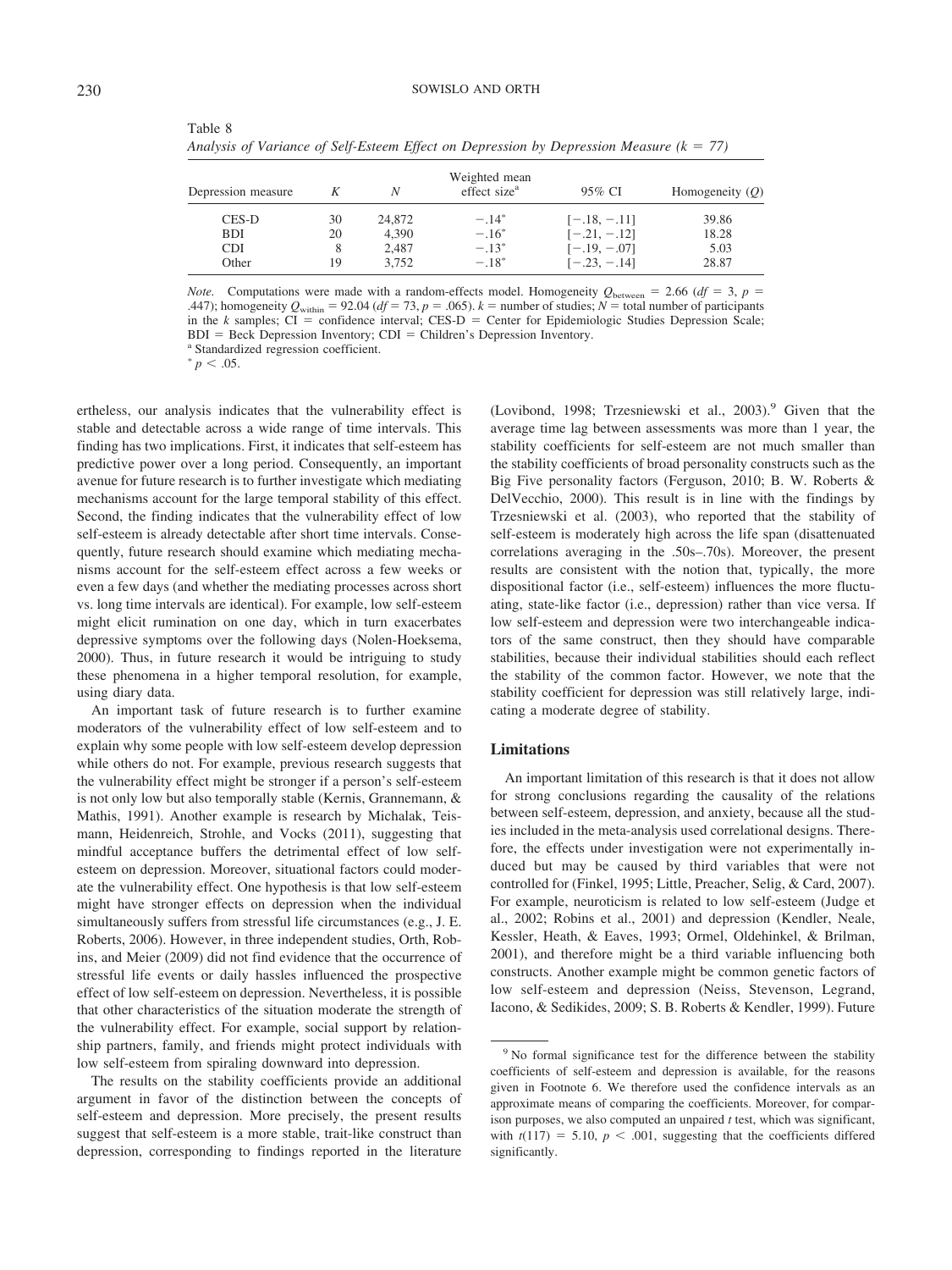research should test relevant third-variable models that might account for the relations between low self-esteem and depression, and low self-esteem and anxiety. Nevertheless, when experimental designs are not feasible for ethical or practical reasons, longitudinal analyses are useful because they can indicate whether the data are consistent with a causal model of the relation between the variables, by establishing the direction of the effects and ruling out some (but not all) alternative causal hypotheses.

Another limitation is that nearly all studies included in the meta-analysis employed self-report measures of the constructs. Although the vast majority of the measures used are reliable and well validated, a problem of the exclusive reliance on self-report methodology is that correlations between measures may be artificially inflated by shared method variance. Note, however, that shared method variance cannot account for the prospective crosslagged effects because shared method variance has already been statistically removed by controlling for prior levels of the predicted construct. Nevertheless, future research would benefit from including measures based on informant reports (e.g., ratings by relationship partners) and diagnostic interviews to further control for possible self-report biases.

Furthermore, the studies included in the meta-analysis were predominantly conducted in Western cultural contexts (i.e., only two studies were conducted in Asia). Therefore, future research should test whether the results hold in other cultural contexts, such as in Asian or African cultures (Arnett, 2008; Henrich, Heine, & Norenzayan, 2010). The function of self-esteem and the frequency or intensity of depressive and anxious symptoms may vary crossculturally. For example, individuals from Asian and Western cultures show different self-construal styles and different tendencies toward self-enhancement (Heine et al., 1999; Markus & Kitayama, 1991). As another example, research suggests that there are cultural differences in the reporting of depressive symptoms (Parker, Gladstone, & Chee, 2001; Ryder et al., 2008). These cross-cultural differences might have consequences for the relation of low selfesteem with depression and anxiety. Therefore, whether studies with samples from other cultural contexts would yield the same results as the present meta-analysis is currently unknown.

An additional limitation is that our data did not allow us to investigate several, more nuanced characteristics of the relations between self-esteem, depression, and anxiety. First, it would be interesting to test for other models that could explain the relations between the constructs. For example, in addition to being a vulnerability factor, self-esteem might influence the course or treatment of depressive disorders (e.g., G. W. Brown, Bifulco, & Andrews, 1990; Ezquiaga et al., 2004), corresponding to the pathoplasty model (Clark, 2005; Klein, Kotov, & Bufferd, 2011; Santor, Bagby, & Joffe, 1997). The present meta-analysis did not allow examining the pathoplasty model because very few studies reported information on diagnoses and treatment of depressive disorders (information that would be needed to assess whether self-esteem predicts the course of depressive disorders). Another example is the common cause model (Klein et al., 2011), which states that low self-esteem and depression have a shared etiology accounting for the observed association and that corresponds to the third-variable models discussed above. The present meta-analysis did not allow testing the common cause model because very few of the primary studies examined third variables that could serve as a common cause (as mentioned above, it would, for example, be interesting to test whether neuroticism is a common cause of low self-esteem and depression). Second, because clinical anxiety is a heterogeneous category (Heimberg et al., 1989; Mor & Winquist, 2002), research should clarify how low self-esteem relates to different forms of anxiety (e.g., social anxiety, worry, panic, and phobias). Recent studies with child, adolescent, and adult samples have found that some forms of anxiety (e.g., generalized anxiety) load together with depression and dysthymia on one factor, rather than on another factor together with the remaining forms of anxiety (Krueger, 1999; Lahey et al., 2004). Accordingly, low selfesteem might be a stronger vulnerability factor for certain forms of anxiety such as generalized anxiety (i.e., having a prospective effect of similar size as for depression). Similarly, it might be interesting to further investigate how low self-esteem relates do different forms of depression (e.g., depressive episodes with atypical or melancholic features; American Psychiatric Association, 2000).

Another limitation of the meta-analytic approach is that we could not control for potential content overlap between the constructs. Although self-esteem and anxiety measures typically do not overlap in their item content, depression measures frequently include one or two items that are conceptually related to selfesteem. However, the fact that the vulnerability effect of low self-esteem on depression replicated across different combinations of self-esteem and depression measures (which may differ in their degree of content overlap) suggests that the effect is not biased by potential content overlap. Moreover, the findings from four longitudinal studies (Orth et al., 2008; Orth, Robins, Trzesniewski, et al., 2009) that controlled for content overlap between self-esteem and depression scales suggest that the vulnerability effect of low self-esteem is not influenced by depression items that tap into the self-esteem construct. A related issue is that depression and anxiety measures frequently overlap in their item content, which in turn might affect the relative strength of their individual relations to self-esteem. To further address this issue, future research should employ designs in which self-esteem, depression, and anxiety are simultaneously examined and potential content overlap is controlled for. Moreover, this approach would afford the additional benefit of enabling tests of prospective effects between all three variables.

Furthermore, it is possible that the relations between selfesteem, depression, and anxiety are influenced by narcissism, which is conceptually related to high self-esteem (Morf & Rhodewalt, 2001; Tracy, Cheng, Robins, & Trzesniewski, 2009). Although measures of self-esteem and narcissism are only moderately correlated (Ackerman et al., 2011; R. P. Brown & Zeigler-Hill, 2004), it is possible that the prospective effects of low self-esteem on depression and anxiety are even stronger when narcissism is statistically controlled for.

Finally, it is possible that self-esteem, depression, and anxiety have been subject to generational changes in the past decades, and consequently an important question is whether these possible secular trends in the mean levels of the constructs can be reconciled with the findings of our meta-analysis. First, we note that the evidence regarding generational changes in self-esteem, depression, and anxiety is inconsistent. For example, whereas some studies suggest that there are generational increases in self-esteem (Gentile, Twenge, & Campbell, 2010; Twenge & Campbell, 2001), the results of other studies—two of which used longitudinal data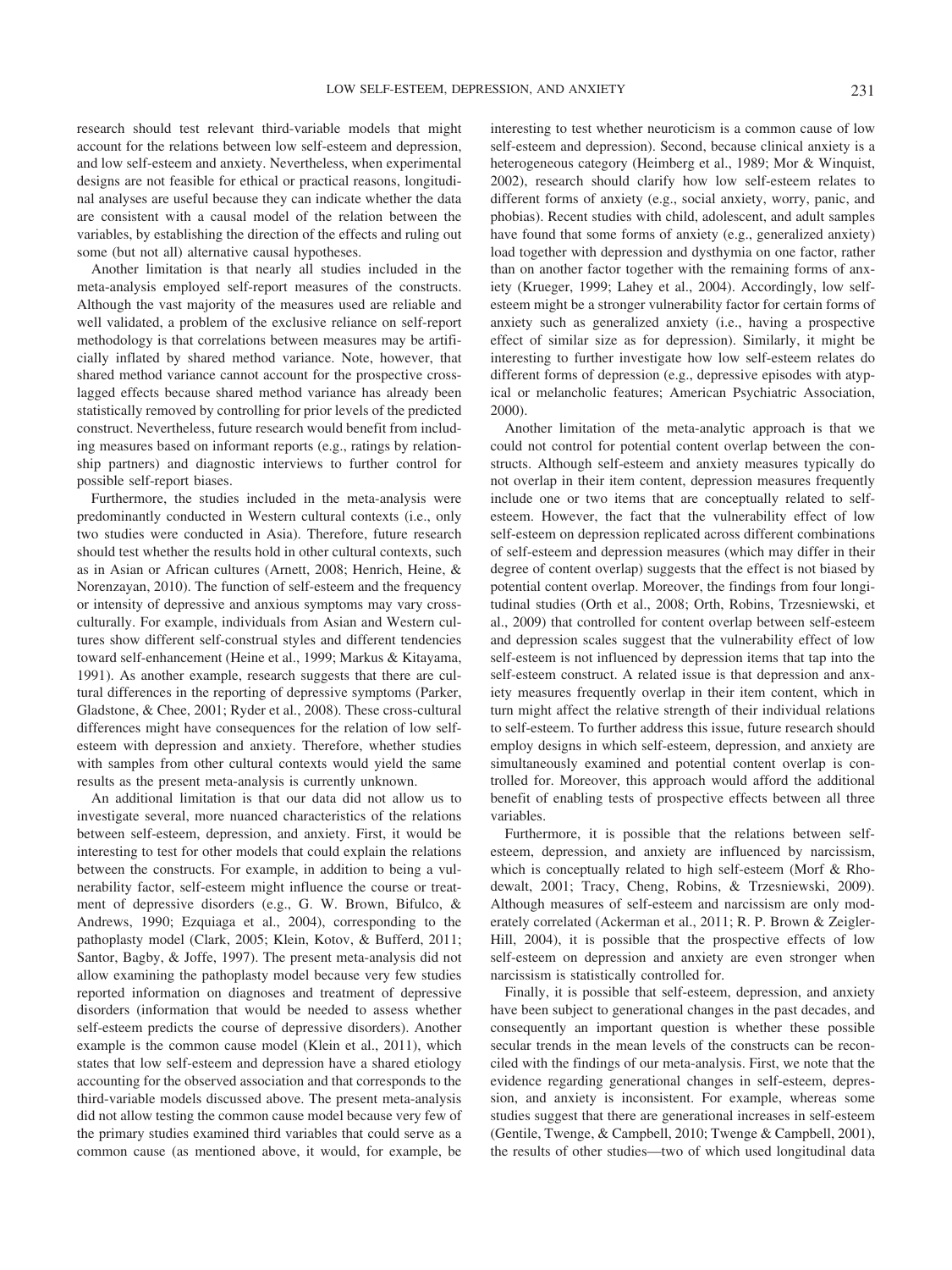from national probability samples—suggest that the average level of self-esteem has not changed across the generations born in the 20th century (Erol & Orth, 2011; Orth et al., 2010, 2012). Similarly, the evidence regarding generational increases in constructs related to self-esteem, such as self-enhancement and narcissism, is inconsistent. For example, whereas some studies find supporting evidence (Twenge & Foster, 2008; Twenge, Konrath, Foster, Campbell, & Bushman, 2008), the results of other studies suggest that there are no generational changes (Trzesniewski & Donnellan, 2010; Trzesniewski, Donnellan, & Robins, 2008). Also, with regard to depression and anxiety, some studies report significant generational increases (e.g., Twenge, 2000), whereas other studies did not find supporting evidence (Booth, Sharma, & Leader, 2011; Orth et al., 2012; Simon & VonKorff, 1992). In sum, the available evidence on generational changes in the constructs examined in this research is inconsistent and a topic of current debate in the literature.

Second, even if generational changes in the constructs were present, they do not necessarily contradict the findings of the present study. The reason is that mean levels of variables and the structural relations between these variables can vary independently from one another. For example, it is possible that the mean levels of self-esteem, depression, and anxiety change over time, whereas the structural relations between the constructs remain unaltered. In accordance with this reasoning, although previous research has documented significant age differences in the level of self-esteem (Meier, Orth, Denissen, & Kühnel, 2011; Orth et al., 2010, 2012) and depression (Kessler et al., 1992; Mirowsky & Kim, 2007) across the life course, this meta-analysis and a previous study (Orth, Robins, Trzesniewski, et al., 2009) found that age did not significantly moderate the prospective relations between selfesteem and depression. We therefore believe that the validity of our meta-analytic findings is not called into question by possible generational changes in the constructs.

# **Conclusions**

The present research suggests that self-esteem shows diverging structural relations with depression and anxiety. As yet, drawing clinical recommendations from this affective specificity would be premature. Nevertheless, continuing this line of research might ultimately lead to the identification of mechanisms specific to depression and anxiety, which in turn might provide important information for the further development of disorder-specific treatment approaches.

Moreover, the present research shows that the effect of low self-esteem on depression is robust and holds across different sample and design characteristics of studies. The robustness of the effect has important implications for research, suggesting that the conclusions of extant studies in this field are probably generalizable and that future studies can build on this effect and investigate it in more detail. Furthermore, when studying vulnerability factors for depression, researchers should control for low self-esteem in order not to overestimate the effects of other vulnerability factors. The robustness of the effect also strengthens the potential importance of self-esteem interventions. If future research supports the hypothesized causality of the relations between the constructs, interventions aimed at increasing self-esteem might be useful in reducing the risk of depression, regardless of the gender and age of the individuals, and might not only reduce the short-term risk of depression but have a long-lasting, positive influence.

## **References**

References marked with an asterisk indicate studies included in the meta-analysis.

- Abela, J. R. Z., & Hankin, B. L. (2008). Cognitive vulnerability to depression in children and adolescents: A developmental psychopathology perspective. In J. R. Z. Abela & B. L. Hankin (Eds.), *Handbook of depression in children and adolescents* (pp. 35–78). New York, NY: Guilford Press.
- \*Abela, J. R. Z., & Payne, A. V. (2003). A test of the integration of the hopelessness and self-esteem theories of depression in schoolchildren. *Cognitive Therapy and Research, 27,* 519–535. [doi:10.1023/A:](http://dx.doi.org/10.1023/A:1026303020478) [1026303020478](http://dx.doi.org/10.1023/A:1026303020478)
- Abela, J. R. Z., & Taylor, G. (2003). Specific vulnerability to depressive mood reactions in schoolchildren: The moderating role of self-esteem. *Journal of Clinical Child and Adolescent Psychology, 32,* 408–418. [doi:10.1207/S15374424JCCP3203\\_09](http://dx.doi.org/10.1207/S15374424JCCP3203_09)
- Abramson, L. Y., Seligman, M. E. P., & Teasdale, J. D. (1978). Learned helplessness in humans: Critique and reformulation. *Journal of Abnormal Psychology, 87,* 49–74. [doi:10.1037/0021-843X.87.1.49](http://dx.doi.org/10.1037/0021-843X.87.1.49)
- Ackerman, R. A., Witt, E. A., Donnellan, M. B., Trzesniewski, K. H., Robins, R. W., & Kashy, D. A. (2011). What does the Narcissistic Personality Inventory really measure? *Assessment, 18,* 67–87. [doi:](http://dx.doi.org/10.1177/1073191110382845) [10.1177/1073191110382845](http://dx.doi.org/10.1177/1073191110382845)
- Adler, D. A., McLaughlin, T. J., Rogers, W. H., Chang, H., Lapitsky, L., & Lerner, D. (2006). Job performance deficits due to depression. *American Journal of Psychiatry, 163,* 1569–1576. [doi:10.1176/appi.ajp](http://dx.doi.org/10.1176/appi.ajp.163.9.1569) [.163.9.1569](http://dx.doi.org/10.1176/appi.ajp.163.9.1569)
- American Psychiatric Association. (2000). *Diagnostic and statistical manual of mental disorders* (4th ed., text rev.). Washington, DC: Author.
- Arnett, J. J. (2008). The neglected 95%: Why American psychology needs to become less American. *American Psychologist, 63,* 602–614. [doi:](http://dx.doi.org/10.1037/0003-066X.63.7.602) [10.1037/0003-066X.63.7.602](http://dx.doi.org/10.1037/0003-066X.63.7.602)
- Aspinwall, L. G., & Taylor, S. E. (1992). Modeling cognitive adaptation: A longitudinal investigation of the impact of individual differences and coping on college adjustment and performance. *Journal of Personality and Social Psychology, 63,* 989–1003. [doi:10.1037/0022-3514.63.6.989](http://dx.doi.org/10.1037/0022-3514.63.6.989)
- Barnes, L. L., Harp, D., & Jung, W. S. (2002). Reliability generalization of scores on the Spielberger State–Trait Anxiety Inventory. *Educational and Psychological Measurement, 62,* 603–618. [doi:10.1177/](http://dx.doi.org/10.1177/0013164402062004005) [0013164402062004005](http://dx.doi.org/10.1177/0013164402062004005)
- Baumeister, R. F. (1998). The self. In D. T. Gilbert, S. T. Fiske, & G. Lindzey (Eds.), *The handbook of social psychology* (Vol. 1, pp. 680– 740). Boston, MA: McGraw-Hill.
- Baumeister, R. F. (Ed.). (1993). *Self-esteem: The puzzle of low self-regard.* New York, NY: Plenum Press.
- Baumeister, R. F., Campbell, J. D., Krueger, J. I., & Vohs, K. D. (2003). Does high self-esteem cause better performance, interpersonal success, happiness, or healthier lifestyles? *Psychological Science in the Public Interest, 4,* 1–44. [doi:10.1111/1529-1006.01431](http://dx.doi.org/10.1111/1529-1006.01431)
- Baumeister, R. F., & Leary, M. R. (1995). The need to belong: Desire for interpersonal attachment as a fundamental human motivation. *Psychological Bulletin, 117,* 497–529. [doi:10.1037/0033-2909.117.3.497](http://dx.doi.org/10.1037/0033-2909.117.3.497)
- Baumeister, R. F., Smart, L., & Boden, J. M. (1996). Relation of threatened egotism to violence and aggression: The dark side of high self-esteem. *Psychological Review, 103,* 5–33. [doi:10.1037/0033-295X.103.1.5](http://dx.doi.org/10.1037/0033-295X.103.1.5)
- Beck, A. T. (1967). *Depression: Clinical, experimental, and theoretical aspects.* New York, NY: Harper & Row.
- Beck, A. T. (1987). Cognitive models of depression. *Journal of Cognitive Psychotherapy, 1,* 5–37.
- Beck, A. T., Epstein, N., Brown, G., & Steer, R. A. (1988). An inventory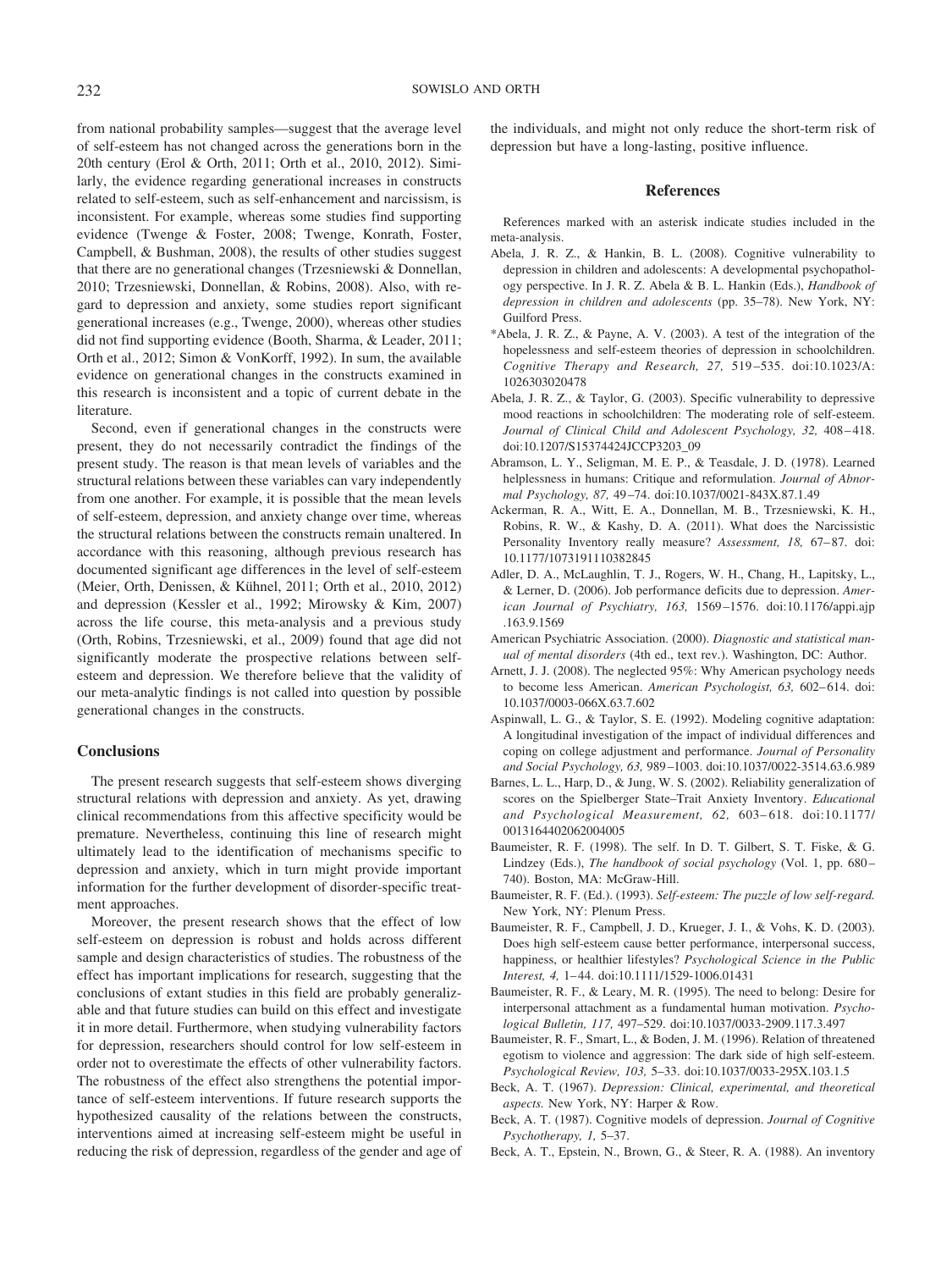for measuring clinical anxiety: Psychometric properties. *Journal of Consulting and Clinical Psychology, 56,* 893–897. [doi:10.1037/0022-](http://dx.doi.org/10.1037/0022-006X.56.6.893) [006X.56.6.893](http://dx.doi.org/10.1037/0022-006X.56.6.893)

- Beck, A. T., Steer, R. A., & Carbin, M. G. (1988). Psychometric properties of the Beck Depression Inventory: Twenty-five years of evaluation. *Clinical Psychology Review, 8,* 77–100. [doi:10.1016/0272-](http://dx.doi.org/10.1016/0272-7358%2888%2990050-5) [7358\(88\)90050-5](http://dx.doi.org/10.1016/0272-7358%2888%2990050-5)
- Beck, A. T., Steer, R. A., & Epstein, N. (1992). Self-concept dimensions of clinically depressed and anxious outpatients. *Journal of Clinical Psychology, 48, 423-432. [doi:10.1002/1097-4679\(199207\)48:4](http://dx.doi.org/10.1002/1097-4679%28199207%2948:4%3C423::AID-JCLP2270480402%3E3.0.CO%3B2-G)<423::* [AID-JCLP2270480402](http://dx.doi.org/10.1002/1097-4679%28199207%2948:4%3C423::AID-JCLP2270480402%3E3.0.CO%3B2-G)>3.0.CO;2-G
- Beck, A. T., Steer, R. A., Epstein, N., & Brown, G. (1990). Beck Self-Concept Test. *Psychological Assessment, 2,* 191–197. [doi:10.1037/](http://dx.doi.org/10.1037/1040-3590.2.2.191) [1040-3590.2.2.191](http://dx.doi.org/10.1037/1040-3590.2.2.191)
- Beck, A. T., Ward, C. H., Mendelson, M., Mock, J., & Erbaugh, J. (1961). An inventory for measuring depression. *Archives of General Psychiatry, 4,* 561–571. [doi:10.1001/archpsyc.1961.01710120031004](http://dx.doi.org/10.1001/archpsyc.1961.01710120031004)
- Beck, R., & Perkins, T. S. (2001). Cognitive content-specificity for anxiety and depression: A meta-analysis. *Cognitive Therapy and Research, 25,* 651–663. [doi:10.1023/A:1012911104891](http://dx.doi.org/10.1023/A:1012911104891)
- Beck, R., Perkins, T. S., Holder, R., Robbins, M., Gray, M., & Allison, S. H. (2001). The cognitive and emotional phenomenology of depression and anxiety: Are worry and hopelessness the cognitive correlates of NA and PA? *Cognitive Therapy and Research, 25,* 829–838. [doi:10.1023/](http://dx.doi.org/10.1023/A:1012983726272) [A:1012983726272](http://dx.doi.org/10.1023/A:1012983726272)
- Berman, A. L. (2009). Depression and suicide. In I. H. Gotlib & C. L. Hammen (Eds.), *Handbook of depression* (2nd ed., pp. 510–530). New York, NY: Guilford Press.
- Blascovich, J., & Tomaka, J. (1991). Measures of self-esteem. In J. P. Robinson, P. R. Shaver, & L. S. Wrightsman (Eds.), *Measures of personality and social psychological attitudes* (pp. 115–160). San Diego, CA: Academic Press.
- Blatt, S. J., D'Afflitti, J. P., & Quinlan, D. M. (1976). Experiences of depression in normal young adults. *Journal of Abnormal Psychology, 85,* 383–389. [doi:10.1037/0021-843X.85.4.383](http://dx.doi.org/10.1037/0021-843X.85.4.383)
- Boden, J. M., Fergusson, D. M., & Horwood, L. J. (2008). Does adolescent self-esteem predict later life outcomes? A test of the causal role of self-esteem. *Development and Psychopathology, 20,* 319–339. [doi:](http://dx.doi.org/10.1017/S0954579408000151) [10.1017/S0954579408000151](http://dx.doi.org/10.1017/S0954579408000151)
- \*Bohon, C., Stice, E., Burton, E., Fudell, M., & Nolen-Hoeksema, S. (2008). A prospective test of cognitive vulnerability models of depression with adolescent girls. *Behavior Therapy, 39,* 79–90. [doi:10.1016/](http://dx.doi.org/10.1016/j.beth.2007.05.003) [j.beth.2007.05.003](http://dx.doi.org/10.1016/j.beth.2007.05.003)
- Booth, R., Sharma, D., & Leader, T. (2011, July). *Is trait anxiety increasing? STAI scores across 40 years and 40 nations.* Paper presented at the 12th European Congress of Psychology, Istanbul, Turkey.
- \*Borelli, J. L., & Prinstein, M. J. (2006). Reciprocal, longitudinal associations among adolescents' negative feedback-seeking, depressive symptoms, and peer relations. *Journal of Abnormal Child Psychology, 34,* 154–164. [doi:10.1007/s10802-005-9010-y](http://dx.doi.org/10.1007/s10802-005-9010-y)
- Bosson, J. K., Swann, W. B., & Pennebaker, J. W. (2000). Stalking the perfect measure of implicit self-esteem: The blind men and the elephant revisited? *Journal of Personality and Social Psychology, 79,* 631–643. [doi:10.1037/0022-3514.79.4.631](http://dx.doi.org/10.1037/0022-3514.79.4.631)
- Brown, G. W., Bifulco, A., & Andrews, B. (1990). Self-esteem and depression. IV. Effect on course and recovery. *Social Psychiatry and Psychiatric Epidemiology, 25,* 244–249. [doi:10.1007/BF00788645](http://dx.doi.org/10.1007/BF00788645)
- Brown, G. W., & Harris, T. (1978). *Social origins of depression: A study of psychiatric disorder.* New York, NY: Free Press.
- Brown, R. P., & Zeigler-Hill, V. (2004). Narcissism and the nonequivalence of self-esteem measures: A matter of dominance? *Journal of Research in Personality, 38,* 585–592. [doi:10.1016/j.jrp.2003.11.002](http://dx.doi.org/10.1016/j.jrp.2003.11.002)
- Brown, T. A., Campbell, L. A., Lehman, C. L., Grisham, J. R., & Mancill, R. B. (2001). Current and lifetime comorbidity of the *DSM–IV* anxiety

and mood disorders in a large clinical sample. *Journal of Abnormal Psychology, 110,* 585–599. [doi:10.1037/0021-843X.110.4.585](http://dx.doi.org/10.1037/0021-843X.110.4.585)

- Buchwald, A. M., & Rudick-Davis, D. (1993). The symptoms of major depression. *Journal of Abnormal Psychology, 102,* 197–205. [doi:](http://dx.doi.org/10.1037/0021-843X.102.2.197) [10.1037/0021-843X.102.2.197](http://dx.doi.org/10.1037/0021-843X.102.2.197)
- Buhrmester, M. D., Blanton, H., & Swann, W. B. (2011). Implicit selfesteem: Nature, measurement, and a new way forward. *Journal of Personality and Social Psychology, 100,* 365–385. [doi:10.1037/](http://dx.doi.org/10.1037/a0021341) [a0021341](http://dx.doi.org/10.1037/a0021341)
- \*Burwell, R. A., & Shirk, S. R. (2006). Self processes in adolescent depression: The role of self-worth contingencies. *Journal of Research on Adolescence, 16,* 479–490. [doi:10.1111/j.1532-7795.2006.00503.x](http://dx.doi.org/10.1111/j.1532-7795.2006.00503.x)
- \*Butler, A. C., Hokanson, J. E., & Flynn, H. A. (1994). A comparison of self-esteem lability and low trait self-esteem as vulnerability factors for depression. *Journal of Personality and Social Psychology, 66,* 166–177. [doi:10.1037/0022-3514.66.1.166](http://dx.doi.org/10.1037/0022-3514.66.1.166)
- Byrne, B. M. (1996). *Measuring self-concept across the life span: Issues and instrumentation.* Washington, DC: American Psychological Association. [doi:10.1037/10197-000](http://dx.doi.org/10.1037/10197-000)
- \*Cambron, M. J., Acitelli, L. K., & Steinberg, L. (2010). When friends make you blue: The role of friendship contingent self-esteem in predicting self-esteem and depressive symptoms. *Personality and Social Psychology Bulletin, 36,* 384–397. [doi:10.1177/0146167209351593](http://dx.doi.org/10.1177/0146167209351593)
- \*Cast, A. D., & Burke, P. J. (2002). A theory of self-esteem. *Social Forces, 80,* 1041–1068. [doi:10.1353/sof.2002.0003](http://dx.doi.org/10.1353/sof.2002.0003)
- \*Chen, W.-L. (1995). *A longitudinal investigation of the relationships among parental life stress, parental self-esteem, marital satisfaction, and parental depression* (Unpublished doctoral dissertation). Iowa State University, Ames.
- Cheng, H., & Furnham, A. (2004). Perceived parental rearing style, selfesteem and self-criticism as predictors of happiness. *Journal of Happiness Studies, 5,* 1–21. [doi:10.1023/B:JOHS.0000021704.35267.05](http://dx.doi.org/10.1023/B:JOHS.0000021704.35267.05)
- \*Cheng, S. K., & Lam, D. J. (1997). Relationships among life stress, problem solving, self-esteem, and dysphoria in Hong Kong adolescents: Test of a model. *Journal of Social and Clinical Psychology, 16,* 343– 355. [doi:10.1521/jscp.1997.16.3.343](http://dx.doi.org/10.1521/jscp.1997.16.3.343)
- \*Cikara, M., & Girgus, J. S. (2010). Unpacking social hypersensitivity: Vulnerability to the absence of positive feedback. *Personality and Social Psychology Bulletin, 36,* 1409–1423. [doi:10.1177/0146167210383288](http://dx.doi.org/10.1177/0146167210383288)
- Clark, L. A. (2005). Temperament as a unifying basis for personality and psychopathology. *Journal of Abnormal Psychology, 114,* 505–521. [doi:](http://dx.doi.org/10.1037/0021-843X.114.4.505) [10.1037/0021-843X.114.4.505](http://dx.doi.org/10.1037/0021-843X.114.4.505)
- Clark, L. A., Watson, D., & Mineka, S. (1994). Temperament, personality, and the mood and anxiety disorders. *Journal of Abnormal Psychology, 103,* 103–116. [doi:10.1037/0021-843X.103.1.103](http://dx.doi.org/10.1037/0021-843X.103.1.103)
- Clogg, C. C., Petkova, E., & Haritou, A. (1995). Statistical methods for comparing regression coefficients between models. *American Journal of Sociology, 100,* 1261–1293. [doi:10.1086/230638](http://dx.doi.org/10.1086/230638)
- Cohen, J., Cohen, P., West, S. G., & Aiken, L. S. (2003). *Applied multiple regression/correlation analysis for the behavioral sciences* (3rd ed.). Mahwah, NJ: Erlbaum.
- \*Colarossi, L. G., & Eccles, J. S. (2003). Differential effects of support providers on adolescents' mental health. *Social Work Research, 27,* 19–30. [doi:10.1093/swr/27.1.19](http://dx.doi.org/10.1093/swr/27.1.19)
- Cole, D. A., & Maxwell, S. E. (2003). Testing mediational models with longitudinal data: Questions and tips in the use of structural equation modeling. *Journal of Abnormal Psychology, 112,* 558–577. [doi:](http://dx.doi.org/10.1037/0021-843X.112.4.558) [10.1037/0021-843X.112.4.558](http://dx.doi.org/10.1037/0021-843X.112.4.558)
- Cole, D. A., Nolen-Hoeksema, S., Girgus, J., & Paul, G. (2006). Stress exposure and stress generation in child and adolescent depression: A latent trait-state-error approach to longitudinal analyses. *Journal of Abnormal Psychology, 115,* 40–51. [doi:10.1037/0021-843X.115.1.40](http://dx.doi.org/10.1037/0021-843X.115.1.40)
- Collins, L. M., & Graham, J. W. (2002). The effect of the timing and spacing of observations in longitudinal studies of tobacco and other drug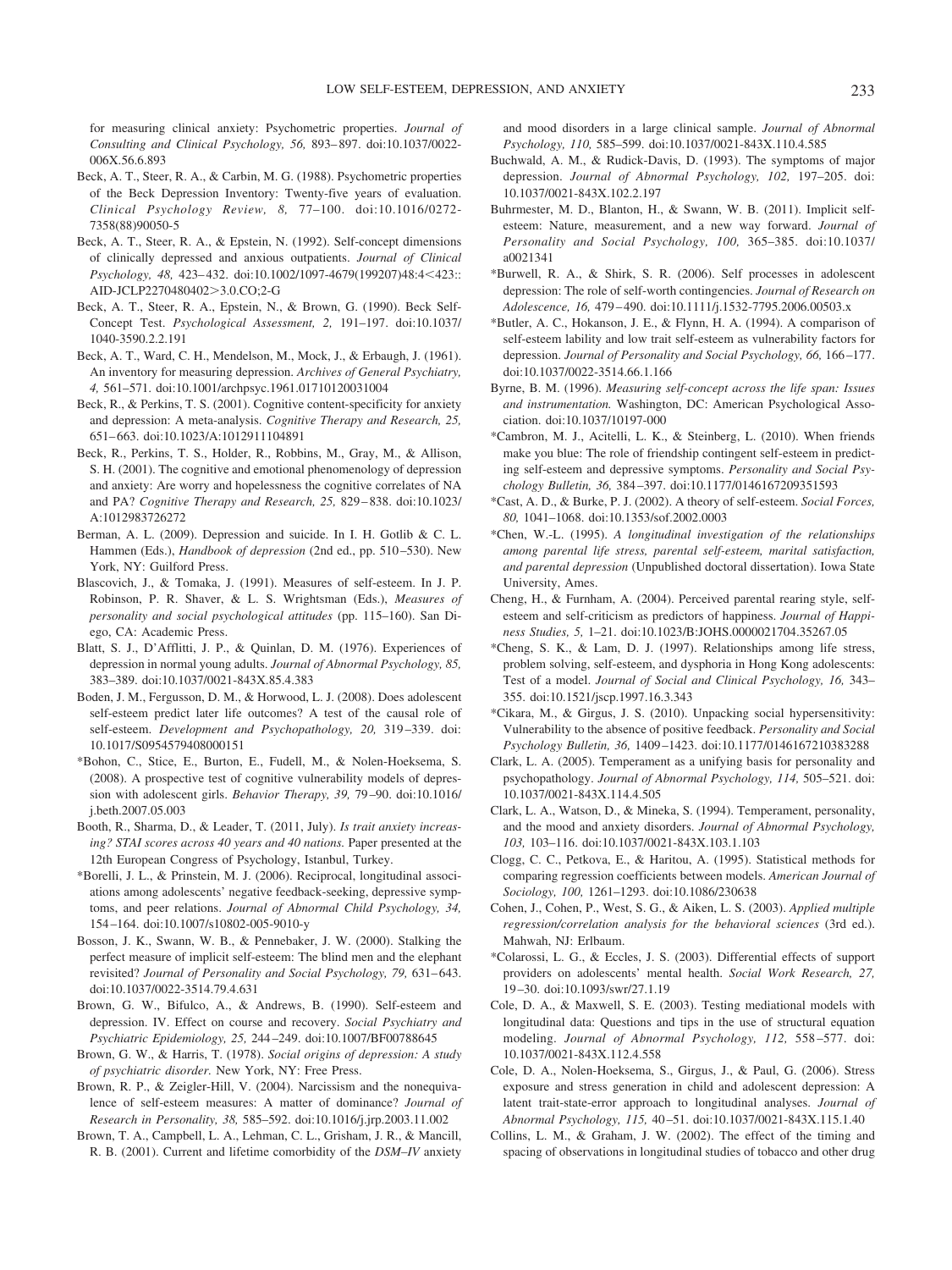use: Temporal design considerations. *Drug and Alcohol Dependence, 68,* S85–S96. [doi:10.1016/S0376-8716\(02\)00217-X](http://dx.doi.org/10.1016/S0376-8716%2802%2900217-X)

- \*Conley, C. S., Haines, B. A., Hilt, L. M., & Metalsky, G. I. (2001). The Children's Attributional Style Interview: Developmental tests of cognitive diathesis-stress theories of depression. *Journal of Abnormal Child Psychology, 29,* 445–463. [doi:10.1023/A:1010451604161](http://dx.doi.org/10.1023/A:1010451604161)
- Cooley, C. H. (1902). *Human nature and social order.* New York, NY: Scribner's.
- Costello, J. E., Erkanli, A., & Angold, A. (2006). Is there an epidemic of child or adolescent depression? *Journal of Child Psychology and Psychiatry, 47,* 1263–1271. [doi:10.1111/j.1469-7610.2006.01682.x](http://dx.doi.org/10.1111/j.1469-7610.2006.01682.x)
- Cox, B. J., Swinson, R. P., Kuch, K., & Reichman, J. T. (1993). Self-report differentiation of anxiety and depression in an anxiety disorders sample. *Psychological Assessment, 5,* 484–486. [doi:10.1037/1040-3590.5.4.484](http://dx.doi.org/10.1037/1040-3590.5.4.484)
- \*Cox, S. J., Glazebrook, C., Sheard, C., Ndukwe, G., & Oates, M. (2006). Maternal self-esteem after successful treatment for infertility. *Fertility and Sterility, 85,* 84–89. [doi:10.1016/j.fertnstert.2005.07.1287](http://dx.doi.org/10.1016/j.fertnstert.2005.07.1287)
- Coyne, J. C., Gallo, S. M., Klinkman, M. S., & Calarco, M. M. (1998). Effects of recent and past major depression and distress on self-concept and coping. *Journal of Abnormal Psychology, 107,* 86–96. [doi:10.1037/](http://dx.doi.org/10.1037/0021-843X.107.1.86) [0021-843X.107.1.86](http://dx.doi.org/10.1037/0021-843X.107.1.86)
- Coyne, J. C., & Whiffen, V. E. (1995). Issues in personality as diathesis for depression: The case of sociotropy–dependency and autonomy–selfcriticism. *Psychological Bulletin, 118,* 358–378. [doi:10.1037/0033-](http://dx.doi.org/10.1037/0033-2909.118.3.358) [2909.118.3.358](http://dx.doi.org/10.1037/0033-2909.118.3.358)
- Crocker, J., & Park, L. E. (2004). The costly pursuit of self-esteem. *Psychological Bulletin, 130,* 392–414. [doi:10.1037/0033-2909](http://dx.doi.org/10.1037/0033-2909.130.3.392) [.130.3.392](http://dx.doi.org/10.1037/0033-2909.130.3.392)
- Dance, K. A., & Kuiper, N. A. (1987). Self-schemata, social roles, and a self-worth contingency model of depression. *Motivation and Emotion, 11,* 251–268. [doi:10.1007/BF01001413](http://dx.doi.org/10.1007/BF01001413)
- Davila, J., Karney, B. R., Hall, T. W., & Bradbury, T. N. (2003). Depressive symptoms and marital satisfaction: Within-subject associations and the moderating effects of gender and neuroticism. *Journal of Family Psychology, 17,* 557–570. [doi:10.1037/0893-3200.17.4.557](http://dx.doi.org/10.1037/0893-3200.17.4.557)
- Dempster, A. P., Laird, N. M., & Rubin, D. B. (1977). Maximum likelihood from incomplete data via the EM algorithm. *Journal of the Royal Statistical Society, 39,* 1–38. [doi:10.2307/2984875](http://dx.doi.org/10.2307/2984875)
- De Raedt, R., Franck, E., Fannes, K., & Verstraeten, E. (2008). Is the relationship between frontal EEG alpha asymmetry and depression mediated by implicit or explicit self-esteem? *Biological Psychology, 77,* 89–92. [doi:10.1016/j.biopsycho.2007.06.004](http://dx.doi.org/10.1016/j.biopsycho.2007.06.004)
- Diener, E., & Diener, M. (1995). Cross-cultural correlates of life satisfaction and self-esteem. *Journal of Personality and Social Psychology, 68,* 653–663. [doi:10.1037/0022-3514.68.4.653](http://dx.doi.org/10.1037/0022-3514.68.4.653)
- Di Paula, A., & Campbell, J. D. (2002). Self-esteem and persistence in the face of failure. *Journal of Personality and Social Psychology, 83,* 711–724. [doi:10.1037/0022-3514.83.3.711](http://dx.doi.org/10.1037/0022-3514.83.3.711)
- Dobson, K. S. (1985). The relationship between anxiety and depression. *Clinical Psychology Review, 5,* 307–324. [doi:10.1016/0272-](http://dx.doi.org/10.1016/0272-7358%2885%2990010-8) [7358\(85\)90010-8](http://dx.doi.org/10.1016/0272-7358%2885%2990010-8)
- Donnellan, M. B., Trzesniewski, K. H., Robins, R. W., Moffitt, T. E., & Caspi, A. (2005). Low self-esteem is related to aggression, antisocial behavior, and delinquency. *Psychological Science, 16,* 328–335. [doi:](http://dx.doi.org/10.1111/j.0956-7976.2005.01535.x) [10.1111/j.0956-7976.2005.01535.x](http://dx.doi.org/10.1111/j.0956-7976.2005.01535.x)
- Eaton, W. W., Smith, C., Ybarra, M., Muntaner, C., & Tien, A. (2004). Center for Epidemiologic Studies Depression Scale: Review and revision (CESD and CESD–R). In M. E. Maruish (Ed.), *The use of psychological testing for treatment planning and outcomes assessment: Vol. 3. Instruments for adults* (3rd ed., pp. 363–377). Mahwah, NJ: Erlbaum.
- Endler, N. S., Denisoff, E., & Rutherford, A. (1998). Anxiety and depression: Evidence for the differentiation of commonly cooccurring constructs. *Journal of Psychopathology and Behavioral Assessment, 20,* 149–171. [doi:10.1023/A:1023026330644](http://dx.doi.org/10.1023/A:1023026330644)
- Endler, N. S., & Kocovski, N. L. (2001). State and trait anxiety revisited. *Journal of Anxiety Disorders, 15,* 231–245. [doi:10.1016/S0887-](http://dx.doi.org/10.1016/S0887-6185%2801%2900060-3) [6185\(01\)00060-3](http://dx.doi.org/10.1016/S0887-6185%2801%2900060-3)
- Erol, R. Y., & Orth, U. (2011). Self-esteem development from age 14 to 30 years: A longitudinal study. *Journal of Personality and Social Psychology, 101,* 607–619. [doi:10.1037/a0024299](http://dx.doi.org/10.1037/a0024299)
- Evraire, L. E., & Dozois, D. J. A. (2011). An integrative model of excessive reassurance seeking and negative feedback seeking in the development and maintenance of depression. *Clinical Psychology Review, 31,* 1291–1303. [doi:10.1016/j.cpr.2011.07.014](http://dx.doi.org/10.1016/j.cpr.2011.07.014)
- \*Ewen, L. L. (2002). *A longitudinal study of nursing students' self-esteem, locus of control, anxiety, critical thinking and academic achievement* (Unpublished doctoral dissertation). University of South Florida, Tampa.
- Ezquiaga, E., García-López, A., de Dios, C., Leiva, A., Bravo, M., & Montejo, J. (2004). Clinical and psychosocial factors associated with the outcome of unipolar major depression: A one year prospective study. *Journal of Affective Disorders, 79,* 63–70. [doi:10.1016/S0165-](http://dx.doi.org/10.1016/S0165-0327%2802%2900346-4) [0327\(02\)00346-4](http://dx.doi.org/10.1016/S0165-0327%2802%2900346-4)
- Ferguson, C. J. (2010). A meta-analysis of normal and disordered personality across the life span. *Journal of Personality and Social Psychology, 98,* 659–667. [doi:10.1037/a0018770](http://dx.doi.org/10.1037/a0018770)
- Ferguson, C. J., & Brannick, M. T. (2012). Publication bias in psychological science: Prevalence, methods for identifying and controlling, and implications for the use of meta-analyses. *Psychological Methods, 17,* 120–128. [doi:10.1037/a0024445](http://dx.doi.org/10.1037/a0024445)
- \*Fernandez, M. E., Mutran, E. J., & Reitzes, D. C. (1998). Moderating the effects of stress on depressive symptoms. *Research on Aging, 20,* 163– 182. [doi:10.1177/0164027598202001](http://dx.doi.org/10.1177/0164027598202001)
- Field, A. P., & Gillett, R. (2010). How to do a meta-analysis. *British Journal of Mathematical and Statistical Psychology, 63,* 665–694. [doi:](http://dx.doi.org/10.1348/000711010X502733) [10.1348/000711010X502733](http://dx.doi.org/10.1348/000711010X502733)
- Finkel, S. E. (1995). *Causal analysis with panel data.* Thousand Oaks, CA: Sage.
- Fleming, J. S., & Courtney, B. E. (1984). The dimensionality of selfesteem II: Hierarchical facet model for revised measurement scales. *Journal of Personality and Social Psychology, 46,* 404–421. [doi:](http://dx.doi.org/10.1037/0022-3514.46.2.404) [10.1037/0022-3514.46.2.404](http://dx.doi.org/10.1037/0022-3514.46.2.404)
- \*Flynn, C. (2006). *Self-esteem level, lability, and depressive symptoms in late adolescence and young adulthood* (Unpublished doctoral dissertation). Vanderbilt University, Nashville, TN.
- \*Fontaine, K. R., & Jones, L. C. (1997). Self-esteem, optimism, and postpartum depression. *Journal of Clinical Psychology, 53,* 59–63. [doi:10.1002/\(SICI\)1097-4679\(199701\)53:1](http://dx.doi.org/10.1002/%28SICI%291097-4679%28199701%2953:1%3C59::AID-JCLP8%3E3.0.CO%3B2-Q)<59::AID-JCLP8>3.0.CO;  $2-<sub>O</sub>$
- Fydrich, T., Dowdall, D., & Chambless, D. L. (1992). Reliability and validity of the Beck Anxiety Inventory. *Journal of Anxiety Disorders, 6,* 55–61. [doi:10.1016/0887-6185\(92\)90026-4](http://dx.doi.org/10.1016/0887-6185%2892%2990026-4)
- Gentile, B., Twenge, J. M., & Campbell, W. K. (2010). Birth cohort differences in self-esteem, 1988–2008: A cross-temporal meta-analysis. *Review of General Psychology, 14,* 261–268. [doi:10.1037/a0019919](http://dx.doi.org/10.1037/a0019919)
- Giesler, R. B., Josephs, R. A., & Swann, W. B. (1996). Self-verification in clinical depression: The desire for negative evaluation. *Journal of Abnormal Psychology, 105,* 358–368. [doi:10.1037/0021-843X.105.3.358](http://dx.doi.org/10.1037/0021-843X.105.3.358)
- Goffman, E. (1959). *The presentation of self in everyday life.* Garden City, NY: Doubleday-Anchor.
- Gollob, H. F., & Reichardt, C. S. (1987). Taking account of time lags in causal models. *Child Development, 58,* 80–92. [doi:10.2307/1130293](http://dx.doi.org/10.2307/1130293)
- Gotlib, I. H. (1984). Depression and general psychopathology in university students. *Journal of Abnormal Psychology, 93,* 19–30. [doi:10.1037/](http://dx.doi.org/10.1037/0021-843X.93.1.19) [0021-843X.93.1.19](http://dx.doi.org/10.1037/0021-843X.93.1.19)
- Gotlib, I. H., & Hammen, C. L. (2009). *Handbook of depression* (2nd ed.). New York, NY: Guilford Press.
- Gotlib, I. H., Lewinsohn, P. M., & Seeley, J. R. (1995). Symptoms versus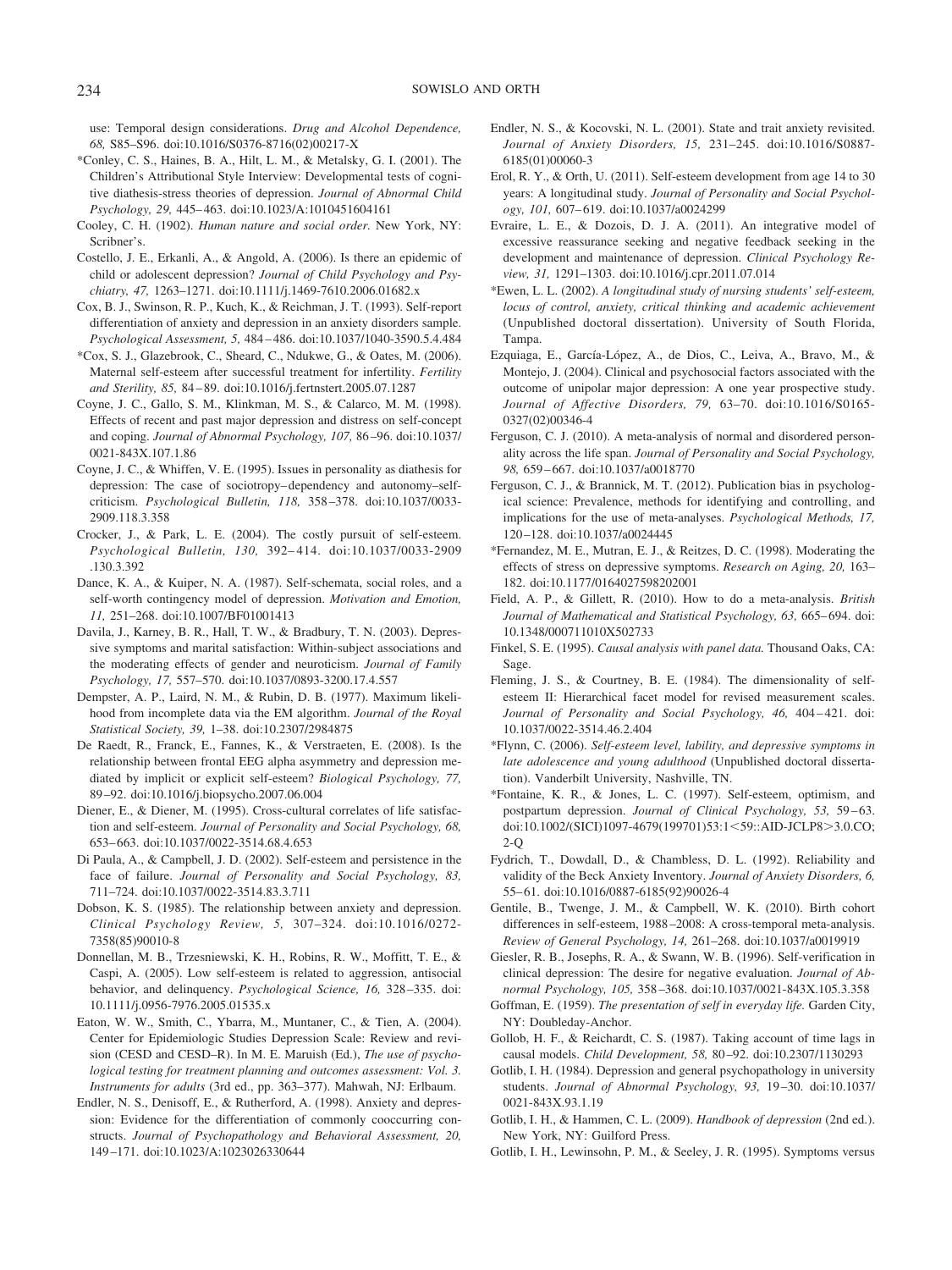a diagnosis of depression: Differences in psychosocial functioning. *Journal of Consulting and Clinical Psychology, 63,* 90–100. [doi:](http://dx.doi.org/10.1037/0022-006X.63.1.90) [10.1037/0022-006X.63.1.90](http://dx.doi.org/10.1037/0022-006X.63.1.90)

- Gray-Little, B., Williams, V. S., & Hancock, T. D. (1997). An item response theory analysis of the Rosenberg Self-Esteem Scale. *Personality and Social Psychology Bulletin, 23,* 443–451. [doi:10.1177/](http://dx.doi.org/10.1177/0146167297235001) [0146167297235001](http://dx.doi.org/10.1177/0146167297235001)
- Greenberg, J., Pyszczynski, T., & Solomon, S. (1986). The causes and consequences of a need for self-esteem: A terror management theory. In R. F. Baumeister (Ed.), *Public self and private self* (pp. 189–212). New York, NY: Springer. [doi:10.1007/978-1-4613-9564-5\\_10](http://dx.doi.org/10.1007/978-1-4613-9564-5_10)
- Greenberg, J., Solomon, S., Pyszczynski, T., Rosenblatt, A., Burling, J., Lyon, D., ... Pinel, E. (1992). Why do people need self-esteem? Converging evidence that self-esteem serves an anxiety-buffering function. *Journal of Personality and Social Psychology, 63,* 913–922. [doi:](http://dx.doi.org/10.1037/0022-3514.63.6.913) [10.1037/0022-3514.63.6.913](http://dx.doi.org/10.1037/0022-3514.63.6.913)
- Greenberg, P. E., Sisitsky, T., Kessler, R. C., Finkelstein, S. N., Berndt, E. R., Davidson, J. R. T., . . . Fyer, A. J. (1999). The economic burden of anxiety disorders in the 1990s. *Journal of Clinical Psychiatry, 60,* 427–435. [doi:10.4088/JCP.v60n0702](http://dx.doi.org/10.4088/JCP.v60n0702)
- Greenwald, A. G., & Farnham, S. D. (2000). Using the Implicit Association Test to measure self-esteem and self-concept. *Journal of Personality and Social Psychology, 79,* 1022–1038. [doi:10.1037/0022-3514.79](http://dx.doi.org/10.1037/0022-3514.79.6.1022) [.6.1022](http://dx.doi.org/10.1037/0022-3514.79.6.1022)
- Hammen, C. (1991). Generation of stress in the course of unipolar depression. *Journal of Abnormal Psychology, 100,* 555–561. [doi:10.1037/](http://dx.doi.org/10.1037/0021-843X.100.4.555) [0021-843X.100.4.555](http://dx.doi.org/10.1037/0021-843X.100.4.555)
- Hammen, C. (2005). Stress and depression. *Annual Review of Clinical Psychology, 1,* 293–319. [doi:10.1146/annurev.clinpsy.1.102803.143938](http://dx.doi.org/10.1146/annurev.clinpsy.1.102803.143938)
- Hankin, B. L., Abramson, L. Y., Miller, N., & Haeffel, G. J. (2004). Cognitive vulnerability-stress theories of depression: Examining affective specificity in the prediction of depression versus anxiety in three prospective studies. *Cognitive Therapy and Research, 28,* 309–345. [doi:10.1023/B:COTR.0000031805.60529.0d](http://dx.doi.org/10.1023/B:COTR.0000031805.60529.0d)
- Hankin, B. L., Fraley, R. C., Lahey, B. B., & Waldman, I. D. (2005). Is depression best viewed as a continuum or discrete category? A taxometric analysis of childhood and adolescent depression in a populationbased sample. *Journal of Abnormal Psychology, 114,* 96–110. [doi:](http://dx.doi.org/10.1037/0021-843X.114.1.96) [10.1037/0021-843X.114.1.96](http://dx.doi.org/10.1037/0021-843X.114.1.96)
- Hankin, B. L., Lakdawalla, Z., Carter, I. L., Abela, J. R. Z., & Adams, P. (2007). Are neuroticism, cognitive vulnerabilities and self-esteem overlapping or distinct risks for depression? Evidence from exploratory and confirmatory factor analyses. *Journal of Social and Clinical Psychology, 26,* 29–63. [doi:10.1521/jscp.2007.26.1.29](http://dx.doi.org/10.1521/jscp.2007.26.1.29)
- Harris, E. C., & Barraclough, B. (1997). Suicide as an outcome for mental disorders. A meta-analysis. *British Journal of Psychiatry, 170,* 205–228. [doi:10.1192/bjp.170.3.205](http://dx.doi.org/10.1192/bjp.170.3.205)
- Harter, S. (1985). *Manual for the Self-Perception Profile for Children.* Denver, CO: University of Denver.
- Harter, S. (1988). *Manual for the Self-Perception Profile for Adolescents.* Denver, CO: University of Denver.
- Harter, S. (1999). *The construction of the self: A developmental perspective.* New York, NY: Guilford Press.
- Heimberg, R. G., Klosko, J. S., Dodge, C. S., Shadick, R., Becker, R. E., & Barlow, D. H. (1989). Anxiety disorders, depression, and attributional style: A further test of the specificity of depressive attributions. *Cognitive Therapy and Research, 13,* 21–36. [doi:10.1007/BF01178487](http://dx.doi.org/10.1007/BF01178487)
- Heine, S. J., Lehman, D. R., Markus, H. R., & Kitayama, S. (1999). Is there a universal need for positive self-regard? *Psychological Review, 106,* 766–794. [doi:10.1037/0033-295X.106.4.766](http://dx.doi.org/10.1037/0033-295X.106.4.766)
- Helmreich, R., & Stapp, J. (1974). Short forms of the Texas Social Behavior Inventory (TSBI), an objective measure of self-esteem. *Bulletin of the Psychonomic Society, 4,* 473–475.
- Henrich, J., Heine, S. J., & Norenzayan, A. (2010). Most people are not WEIRD. *Nature, 466,* 29. [doi:10.1038/466029a](http://dx.doi.org/10.1038/466029a)
- \*Hobfoll, S. E., & Leiberman, J. R. (1987). Personality and social resources in immediate and continued stress resistance among women. *Journal of Personality and Social Psychology, 52,* 18–26. [doi:10.1037/](http://dx.doi.org/10.1037/0022-3514.52.1.18) [0022-3514.52.1.18](http://dx.doi.org/10.1037/0022-3514.52.1.18)
- \*Hobfoll, S. E., & Walfisch, S. (1984). Coping with a threat to life: A longitudinal study of self-concept, social support, and psychological distress. *American Journal of Community Psychology, 12,* 87–100. [doi:](http://dx.doi.org/10.1007/BF00896930) [10.1007/BF00896930](http://dx.doi.org/10.1007/BF00896930)
- \*Hubbs-Tait, L., Osofsky, J. D., Hann, D. M., & Culp, A. M. (1994). Predicting behavior problems and social competence in children of adolescent mothers. *Family Relations, 43,* 439–446. [doi:10.2307/](http://dx.doi.org/10.2307/585376) [585376](http://dx.doi.org/10.2307/585376)
- Hyde, J. S., Mezulis, A. H., & Abramson, L. Y. (2008). The ABCs of depression: Integrating affective, biological, and cognitive models to explain the emergence of the gender difference in depression. *Psychological Review, 115,* 291–313. [doi:10.1037/0033-295X.115.2.291](http://dx.doi.org/10.1037/0033-295X.115.2.291)
- \*Jalajas, D. S. (1994). The role of self-esteem in the stress process: Empirical results from job hunting. *Journal of Applied Social Psychology, 24,* 1984–2001. [doi:10.1111/j.1559-1816.1994.tb00571.x](http://dx.doi.org/10.1111/j.1559-1816.1994.tb00571.x)
- James, W. (1890). *The principles of psychology.* New York, NY: Holt. [doi:10.1037/11059-000](http://dx.doi.org/10.1037/11059-000)
- \*Joiner, T. E., Jr. (1995). The price of soliciting and receiving negative feedback: Self-verification theory as a vulnerability to depression theory. *Journal of Abnormal Psychology, 104,* 364–372. [doi:10.1037/0021-](http://dx.doi.org/10.1037/0021-843X.104.2.364) [843X.104.2.364](http://dx.doi.org/10.1037/0021-843X.104.2.364)
- Joiner, T. E., Jr. (1997). Shyness and low social support as interactive diatheses, with loneliness as mediator: Testing an interpersonalpersonality view of vulnerability to depressive symptoms. *Journal of Abnormal Psychology, 106,* 386–394. [doi:10.1037/0021-843X](http://dx.doi.org/10.1037/0021-843X.106.3.386) [.106.3.386](http://dx.doi.org/10.1037/0021-843X.106.3.386)
- Joiner, T. E., Jr. (2000). Depression's vicious scree: Self-propagating and erosive processes in depression chronicity. *Clinical Psychology: Science and Practice, 7,* 203–218. [doi:10.1093/clipsy.7.2.203](http://dx.doi.org/10.1093/clipsy.7.2.203)
- Joiner, T. E., Jr., Alfano, M. S., & Metalsky, G. I. (1992). When depression breeds contempt: Reassurance seeking, self-esteem, and rejection of depressed college students by their roommates. *Journal of Abnormal Psychology, 101,* 165–173. [doi:10.1037/0021-843X.101.1.165](http://dx.doi.org/10.1037/0021-843X.101.1.165)
- \*Joiner, T. E., Jr., Katz, J., & Lew, A. (1999). Harbingers of depressotypic reassurance seeking: Negative life events, increased anxiety, and decreased self-esteem. *Personality and Social Psychology Bulletin, 25,* 632–639. [doi:10.1177/0146167299025005008](http://dx.doi.org/10.1177/0146167299025005008)
- Joiner, T. E., Jr., Katz, J., & Lew, A. S. (1997). Self-verification and depression among youth psychiatric inpatients. *Journal of Abnormal Psychology, 106,* 608–618. [doi:10.1037/0021-843X.106.4.608](http://dx.doi.org/10.1037/0021-843X.106.4.608)
- Joiner, T. E., Jr., & Schmidt, N. B. (1998). Excessive reassurance-seeking predicts depressive but not anxious reactions to acute stress. *Journal of Abnormal Psychology, 107,* 533–537. [doi:10.1037/0021-843X.107](http://dx.doi.org/10.1037/0021-843X.107.3.533) [.3.533](http://dx.doi.org/10.1037/0021-843X.107.3.533)
- \*Joiner, T. E., Jr., Vohs, K. D., & Schmidt, N. B. (2000). Social appraisal as correlate, antecedent, and consequence of mental and physical health outcomes. *Journal of Social and Clinical Psychology, 19,* 336–351. [doi:10.1521/jscp.2000.19.3.336](http://dx.doi.org/10.1521/jscp.2000.19.3.336)
- Judge, T. A., Erez, A., Bono, J. E., & Thoresen, C. J. (2002). Are measures of self-esteem, neuroticism, locus of control, and generalized selfefficacy indicators of a common core construct? *Journal of Personality and Social Psychology, 83,* 693–710. [doi:10.1037/0022-3514.83.3.693](http://dx.doi.org/10.1037/0022-3514.83.3.693)
- \*Kakihara, F., Tilton-Weaver, L., Kerr, M., & Stattin, H. (2010). The relationship of parental control to youth adjustment: Do youths' feelings about their parents play a role? *Journal of Youth and Adolescence, 39,* 1442–1456. [doi:10.1007/s10964-009-9479-8](http://dx.doi.org/10.1007/s10964-009-9479-8)
- \*Katz, J., Beach, S. R. H., & Joiner, T. E., Jr. (1998). When does partner devaluation predict emotional distress? Prospective moderating effects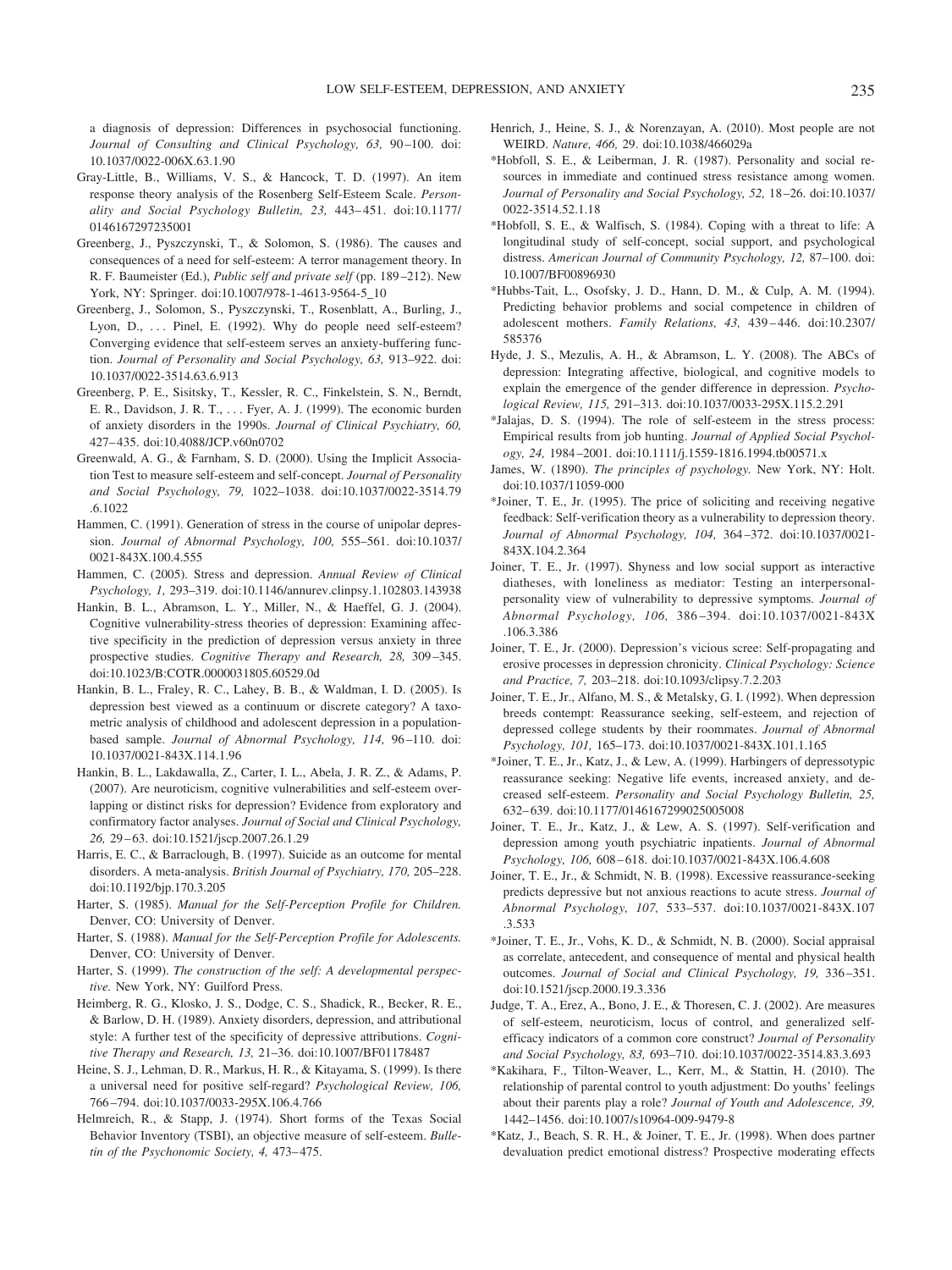of reassurance-seeking and self-esteem. *Personal Relationships, 5,* 409– 421. [doi:10.1111/j.1475-6811.1998.tb00179.x](http://dx.doi.org/10.1111/j.1475-6811.1998.tb00179.x)

- Kendler, K. S., Gardner, C. S., & Prescott, C. A. (1999). Clinical characteristics of major depression that predict risk of depression in relatives. *Archives of General Psychiatry, 56,* 322–327. [doi:10.1001/archpsyc](http://dx.doi.org/10.1001/archpsyc.56.4.322) [.56.4.322](http://dx.doi.org/10.1001/archpsyc.56.4.322)
- Kendler, K. S., Neale, M. C., Kessler, R. C., Heath, A. C., & Eaves, L. J. (1993). A longitudinal twin study of personality and major depression in women. *Archives of General Psychiatry, 50,* 853–862. [doi:10.1001/](http://dx.doi.org/10.1001/archpsyc.1993.01820230023002) [archpsyc.1993.01820230023002](http://dx.doi.org/10.1001/archpsyc.1993.01820230023002)
- Kernis, M. H. (Ed.). (2006). *Self-esteem issues and answers: A sourcebook of current perspectives.* New York, NY: Psychology Press.
- Kernis, M. H., Grannemann, B. D., & Barclay, L. C. (1989). Stability and level of self-esteem as predictors of anger arousal and hostility. *Journal of Personality and Social Psychology, 56,* 1013–1022. [doi:10.1037/](http://dx.doi.org/10.1037/0022-3514.56.6.1013) [0022-3514.56.6.1013](http://dx.doi.org/10.1037/0022-3514.56.6.1013)
- Kernis, M. H., Grannemann, B. D., & Mathis, L. C. (1991). Stability of self-esteem as a moderator of the relation between level of self-esteem and depression. *Journal of Personality and Social Psychology, 61,* 80–84. [doi:10.1037/0022-3514.61.1.80](http://dx.doi.org/10.1037/0022-3514.61.1.80)
- \*Kernis, M. H., Whisenhunt, C. R., Waschull, S. B., Greenier, K. D., Berry, A. J., Herlocker, C. E., & Anderson, C. A. (1998). Multiple facets of self-esteem and their relations to depressive symptoms. *Personality and Social Psychology Bulletin, 24,* 657–668. [doi:10.1177/](http://dx.doi.org/10.1177/0146167298246009) [0146167298246009](http://dx.doi.org/10.1177/0146167298246009)
- Kessler, R. C. (1997). The effects of stressful life events on depression. *Annual Review of Psychology, 48,* 191–214. [doi:10.1146/annurev](http://dx.doi.org/10.1146/annurev.psych.48.1.191) [.psych.48.1.191](http://dx.doi.org/10.1146/annurev.psych.48.1.191)
- Kessler, R. C., Akiskal, H. S., Ames, M., Birnbaum, H., Greenberg, P., Hirschfeld, R. M., ... Wang, P. S. (2006). Prevalence and effects of mood disorders on work performance in a nationally representative sample of U.S. workers. *American Journal of Psychiatry, 163,* 1561– 1568. [doi:0.1176/appi.ajp.163.9.1561](http://dx.doi.org/0.1176/appi.ajp.163.9.1561)
- Kessler, R. C., Avenevoli, S., & Merikangas, K. R. (2001). Mood disorders in children and adolescents: An epidemiologic perspective. *Biological Psychiatry, 49,* 1002–1014. [doi:10.1016/S0006-3223\(01\)01129-5](http://dx.doi.org/10.1016/S0006-3223%2801%2901129-5)
- Kessler, R. C., Berglund, P., Demler, O., Jin, R., Koretz, D., Merikangas, K. R., ... Wang, P. S. (2003). The epidemiology of major depressive disorder. *Journal of the American Medical Association, 289,* 3095–3105. [doi:10.1001/jama.289.23.3095](http://dx.doi.org/10.1001/jama.289.23.3095)
- Kessler, R. C., Berglund, P., Demler, O., Jin, R., Merikangas, K. R., & Walters, E. E. (2005). Lifetime prevalence and age-of-onset distributions of *DSM–IV* disorders in the National Comorbidity Survey Replication. *Archives of General Psychiatry, 62,* 593–602. [doi:10.1001/archpsyc](http://dx.doi.org/10.1001/archpsyc.62.6.593) [.62.6.593](http://dx.doi.org/10.1001/archpsyc.62.6.593)
- Kessler, R. C., Chiu, W. T., Demler, O., & Walters, E. E. (2005). Prevalence, severity, and comorbidity of 12-month *DSM–IV* disorders in the National Comorbidity Survey Replication. *Archives of General Psychiatry, 62,* 617–627. [doi:10.1001/archpsyc.62.6.617](http://dx.doi.org/10.1001/archpsyc.62.6.617)
- Kessler, R. C., Foster, C., Webster, P. S., & House, J. S. (1992). The relationship between age and depressive symptoms in two national surveys. *Psychology and Aging, 7,* 119–126. [doi:10.1037/0882-](http://dx.doi.org/10.1037/0882-7974.7.1.119) [7974.7.1.119](http://dx.doi.org/10.1037/0882-7974.7.1.119)
- \*Kim, Y.-K., Hur, J.-W., Kim, K.-H., Oh, K.-S., & Shin, Y.-C. (2008). Prediction of postpartum depression by sociodemographic, obstetric and psychological factors: A prospective study. *Psychiatry and Clinical Neurosciences, 62,* 331–340. [doi:10.1111/j.1440-1819.2008.01801.x](http://dx.doi.org/10.1111/j.1440-1819.2008.01801.x)
- Klein, D. N., Kotov, R., & Bufferd, S. J. (2011). Personality and depression: Explanatory models and review of the evidence. *Annual Review of Clinical Psychology, 7,* 269–295. [doi:10.1146/annurev-clinpsy-032210-](http://dx.doi.org/10.1146/annurev-clinpsy-032210-104540) [104540](http://dx.doi.org/10.1146/annurev-clinpsy-032210-104540)
- \*Klima, T., & Repetti, R. L. (2008). Children's peer relations and their psychological adjustment: Differences between close friendships and the

larger peer group. *Merrill-Palmer Quarterly, 54,* 151–178. [doi:10.1353/](http://dx.doi.org/10.1353/mpq.2008.0016) [mpq.2008.0016](http://dx.doi.org/10.1353/mpq.2008.0016)

- Kling, K. C., Hyde, J. S., Showers, C. J., & Buswell, B. N. (1999). Gender differences in self-esteem: A meta-analysis. *Psychological Bulletin, 125,* 470–500. [doi:10.1037/0033-2909.125.4.470](http://dx.doi.org/10.1037/0033-2909.125.4.470)
- \*Kling, K. C., Ryff, C. D., Love, G., & Essex, M. (2003). Exploring the influence of personality on depressive symptoms and self-esteem across a significant life transition. *Journal of Personality and Social Psychology, 85,* 922–932. [doi:10.1037/0022-3514.85.5.922](http://dx.doi.org/10.1037/0022-3514.85.5.922)
- Kovacs, M. (1985). The Children's Depression Inventory (CDI). *Psychopharmacology Bulletin, 21,* 995–998.
- Krizan, Z., & Suls, J. (2008). Are implicit and explicit measures of self-esteem related? A meta-analysis for the Name–Letter Test. *Personality and Individual Differences, 44.* [doi:10.1016/j.paid.2007.09.017](http://dx.doi.org/10.1016/j.paid.2007.09.017)
- Krizan, Z., & Suls, J. (2009). Implicit self-esteem in the context of trait models of personality. *Personality and Individual Differences, 46,* 659– 663. [doi:10.1016/j.paid.2009.01.011](http://dx.doi.org/10.1016/j.paid.2009.01.011)
- Krueger, R. F. (1999). The structure of common mental disorders. *Archives of General Psychiatry, 56,* 921–926. [doi:10.1001/archpsyc.56.10.921](http://dx.doi.org/10.1001/archpsyc.56.10.921)
- Kuster, F., Orth, U., & Meier, L. L. (2012). Rumination mediates the prospective effect of low self-esteem on depression: A five-wave longitudinal study. *Personality and Social Psychology Bulletin, 38,* 747– 759. [doi:10.1177/0146167212437250](http://dx.doi.org/10.1177/0146167212437250)
- Lahey, B. B., Applegate, B., Waldman, I. D., Loft, J. D., Hankin, B. L., & Rick, J. (2004). The structure of child and adolescent psychopathology: Generating new hypotheses. *Journal of Abnormal Psychology, 113,* 358–385. [doi:10.1037/0021-843X.113.3.358](http://dx.doi.org/10.1037/0021-843X.113.3.358)
- \*Le, T. N., Tov, W., & Taylor, J. (2007). Religiousness and depressive symptoms in five ethnic adolescent groups. *International Journal for the Psychology of Religion, 17,* 209–232. [doi:10.1080/10508610701402259](http://dx.doi.org/10.1080/10508610701402259)
- Leary, M. R., & Baumeister, R. F. (2000). The nature and function of self-esteem: Sociometer theory. In M. P. Zanna (Ed.), *Advances in experimental social psychology* (Vol. 32, pp. 1–62). New York, NY: Academic Press.
- Leary, M. R., Tambor, E. S., Terdal, S. K., & Downs, D. L. (1995). Self-esteem as an interpersonal monitor: The sociometer hypothesis. *Journal of Personality and Social Psychology, 68,* 518–530. [doi:](http://dx.doi.org/10.1037/0022-3514.68.3.518) [10.1037/0022-3514.68.3.518](http://dx.doi.org/10.1037/0022-3514.68.3.518)
- \*Lee, A., & Hankin, B. L. (2009). Insecure attachment, dysfunctional attitudes, and low self-esteem predicting prospective symptoms of depression and anxiety during adolescence. *Journal of Clinical Child and Adolescent Psychology, 38,* 219–231. [doi:10.1080/15374410802698396](http://dx.doi.org/10.1080/15374410802698396)
- \*Lewinsohn, P. M., Hoberman, H. M., & Rosenbaum, M. (1988). A prospective study of risk factors for unipolar depression. *Journal of Abnormal Psychology, 97,* 251–264. [doi:10.1037/0021-843X.97.3.251](http://dx.doi.org/10.1037/0021-843X.97.3.251)
- Lewinsohn, P. M., Rohde, P., Seeley, J. R., & Fischer, S. A. (1991). Age and depression: Unique and shared effects. *Psychology and Aging, 6,* 247–260. [doi:10.1037/0882-7974.6.2.247](http://dx.doi.org/10.1037/0882-7974.6.2.247)
- Lewinsohn, P. M., Solomon, A., Seeley, J. R., & Zeiss, A. (2000). Clinical implications of "subthreshold" depressive symptoms. *Journal of Abnormal Psychology, 109,* 345–351. [doi:10.1037/0021-843X.109.2.345](http://dx.doi.org/10.1037/0021-843X.109.2.345)
- Lipsey, M. W., & Wilson, D. B. (2001). *Practical meta-analysis.* Thousand Oaks, CA: Sage.
- Little, T. D., Preacher, K. J., Selig, J. P., & Card, N. A. (2007). New developments in latent variable panel analyses of longitudinal data. *International Journal of Behavioral Development, 31,* 357–365. [doi:](http://dx.doi.org/10.1177/01650254070777) [10.1177/01650254070777](http://dx.doi.org/10.1177/01650254070777)
- Locascio, J. J. (1982). The cross-lagged correlation technique: Reconsideration in terms of exploratory utility, assumption specification and robustness. *Educational and Psychological Measurement, 42,* 1023– 1036. [doi:10.1177/001316448204200409](http://dx.doi.org/10.1177/001316448204200409)
- Lovibond, P. F. (1998). Long-term stability of depression, anxiety, and stress syndromes. *Journal of Abnormal Psychology, 107,* 520–526. [doi:10.1037/0021-843X.107.3.520](http://dx.doi.org/10.1037/0021-843X.107.3.520)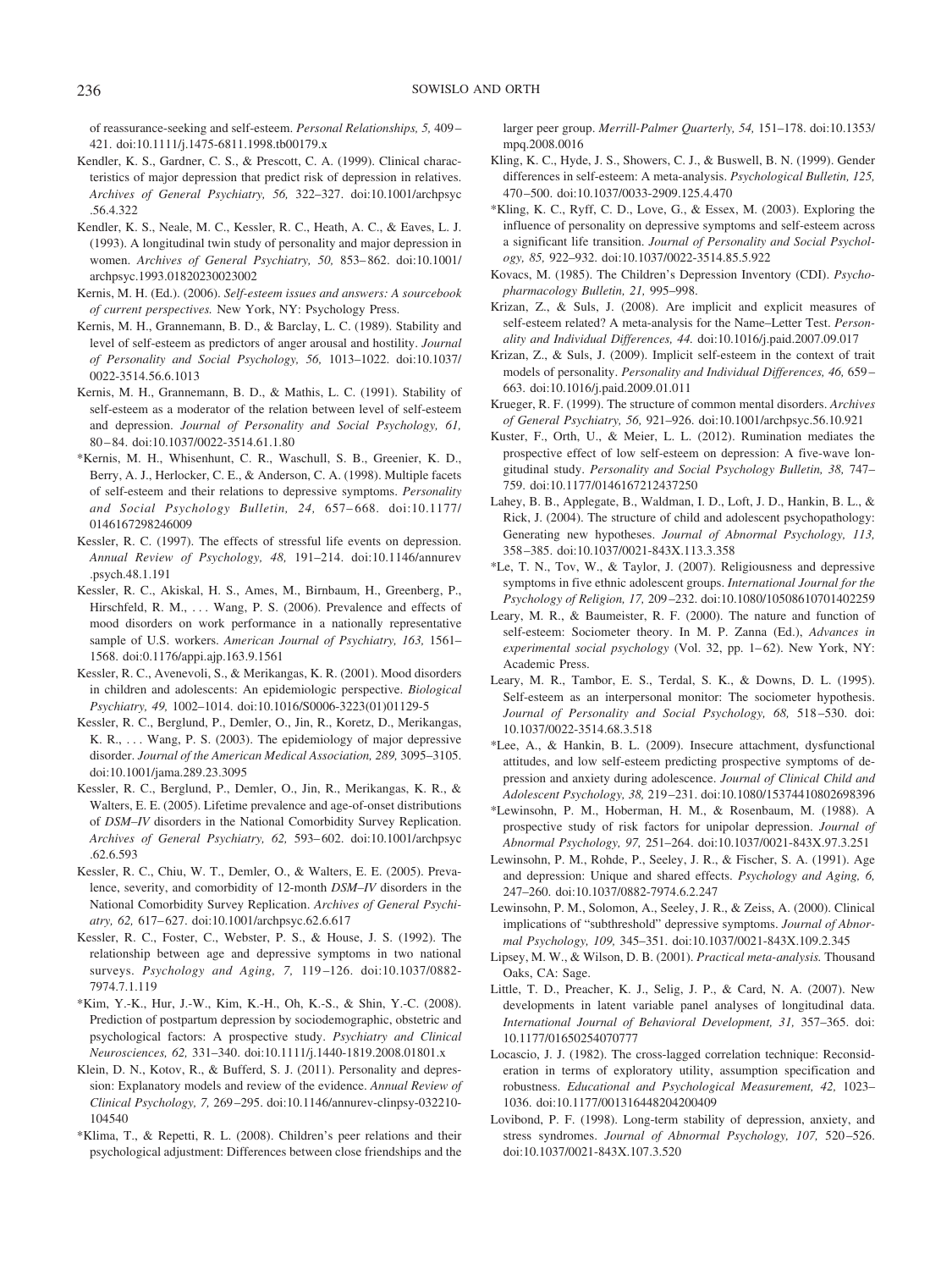- Lucas, R. E., Diener, E., & Suh, E. (1996). Discriminant validity of well-being measures. *Journal of Personality and Social Psychology, 71,* 616–628. [doi:10.1037/0022-3514.71.3.616](http://dx.doi.org/10.1037/0022-3514.71.3.616)
- Markus, H. R., & Kitayama, S. (1991). Culture and the self: Implications for cognition, emotion, and motivation. *Psychological Review, 98,* 224– 253. [doi:10.1037/0033-295X.98.2.224](http://dx.doi.org/10.1037/0033-295X.98.2.224)
- Marsh, H. W. (1990). *Self Description Questionnaire (SDQ) II: Manual.* Campbelltown, Australia: University of Western Sydney, SELF Research Centre.
- Marsh, H. W., Ellis, L. A., Parada, R. H., Richards, G., & Heubeck, B. G. (2005). A short version of the Self Description Questionnaire II: Operationalizing criteria for short-form evaluation with new applications of confirmatory factor analysis. *Psychological Assessment, 17,* 81–102. [doi:10.1037/1040-3590.17.1.81](http://dx.doi.org/10.1037/1040-3590.17.1.81)
- Marsh, H. W., Scalas, L. F., & Nagengast, B. (2010). Longitudinal tests of competing factor structures for the Rosenberg Self-Esteem Scale: Traits, ephemeral artifacts, and stable response styles. *Psychological Assessment, 22,* 366–381. [doi:10.1037/a0019225](http://dx.doi.org/10.1037/a0019225)
- Marsh, H. W., Trautwein, U., Lüdtke, O., Koller, O., & Baumert, J. (2006). Integration of multidimensional self-concept and core personality constructs: Construct validation and relations to well-being and achievement. *Journal of Personality, 74,* 403–456. [doi:10.1111/j.1467-](http://dx.doi.org/10.1111/j.1467-6494.2005.00380.x) [6494.2005.00380.x](http://dx.doi.org/10.1111/j.1467-6494.2005.00380.x)
- Martens, A., Greenberg, J., & Allen, J. J. B. (2008). Self-esteem and autonomic physiology: Parallels between self-esteem and vagal tone as buffers of threat. *Personality and Social Psychology Review, 12,* 370– 389. [doi:10.1177/1088868308323224](http://dx.doi.org/10.1177/1088868308323224)
- \*McCarty, C. A., Vander Stoep, A., & McCauley, E. (2007). Cognitive features associated with depressive symptoms in adolescence: Directionality and specificity. *Journal of Clinical Child and Adolescent Psychology, 36,* 147–158. [doi:10.1080/15374410701274926](http://dx.doi.org/10.1080/15374410701274926)
- McFarlin, D. B. (1985). Persistence in the face of failure: The impact of self-esteem and contingency information. *Personality and Social Psychology Bulletin, 11,* 153–163. [doi:10.1177/0146167285112004](http://dx.doi.org/10.1177/0146167285112004)
- McLeod, B. D., & Weisz, J. R. (2004). Using dissertations to examine potential bias in child and adolescent clinical trials. *Journal of Consulting and Clinical Psychology, 72,* 235–251. [doi:10.1037/0022-](http://dx.doi.org/10.1037/0022-006X.72.2.235) [006X.72.2.235](http://dx.doi.org/10.1037/0022-006X.72.2.235)
- McPherson, L., & Lakey, B. (1993). Content overlap inflates the relation between negative cognition and dysphoria. *Journal of Personality Assessment, 60,* 411–417. [doi:10.1207/s15327752jpa6002\\_16](http://dx.doi.org/10.1207/s15327752jpa6002_16)
- McWilliams, L. A., Cox, B. J., & Enns, M. W. (2001). Self-report differentiation of anxiety and depression in a mood disorders sample. *Journal of Psychopathology and Behavioral Assessment, 23,* 125–131. [doi:](http://dx.doi.org/10.1023/A:1010919909919) [10.1023/A:1010919909919](http://dx.doi.org/10.1023/A:1010919909919)
- Mead, G. H. (1934). *Mind, self, and society.* Chicago, IL: University of Chicago Press.
- Meier, L. L., Orth, U., Denissen, J. J. A., & Kühnel, A. (2011). Age differences in instability, contingency, and level of self-esteem across the life span. *Journal of Research in Personality, 45,* 604–612. [doi:](http://dx.doi.org/10.1016/j.jrp.2011.08.008) [10.1016/j.jrp.2011.08.008](http://dx.doi.org/10.1016/j.jrp.2011.08.008)
- Mendels, J., Weinstein, N., & Cochrane, C. (1972). The relationship between depression and anxiety. *Archives of General Psychiatry, 27,* 649–653. [doi:10.1001/archpsyc.1972.01750290063012](http://dx.doi.org/10.1001/archpsyc.1972.01750290063012)
- Metalsky, G. I., Joiner, T. E., Jr., Hardin, T. S., & Abramson, L. Y. (1993). Depressive reactions to failure in a naturalistic setting: A test of the hopelessness and self-esteem theories of depression. *Journal of Abnormal Psychology, 102,* 101–109. [doi:10.1037/0021-843X.102.1.101](http://dx.doi.org/10.1037/0021-843X.102.1.101)
- Michalak, J., Teismann, T., Heidenreich, T., Strohle, G., & Vocks, S. (2011). Buffering low self-esteem: The effect of mindful acceptance on the relationship between self-esteem and depression. *Personality and Individual Differences, 50,* 751–754. [doi:10.1016/j.paid.2010.11.029](http://dx.doi.org/10.1016/j.paid.2010.11.029)
- \*Mindes, E. J., Ingram, K. M., Kliewer, W., & James, C. A. (2003). Longitudinal analyses of the relationship between unsupportive social

interactions and psychological adjustment among women with fertility problems. *Social Science & Medicine, 56,* 2165–2180. [doi:10.1016/](http://dx.doi.org/10.1016/S0277-9536%2802%2900221-6) [S0277-9536\(02\)00221-6](http://dx.doi.org/10.1016/S0277-9536%2802%2900221-6)

- Minor, K. L., Champion, J. E., & Gotlib, I. H. (2005). Stability of *DSM–IV* criterion symptoms for major depressive disorder. *Journal of Psychiatric Research, 39,* 415–420. [doi:10.1016/j.jpsychires.2004.11.001](http://dx.doi.org/10.1016/j.jpsychires.2004.11.001)
- Mirowsky, J., & Kim, J. (2007). Graphing age trajectories: Vector graphs, synthetic and virtual cohort projections, and cross-sectional profiles of depression. *Sociological Methods and Research, 35,* 497–541. [doi:](http://dx.doi.org/10.1177/0049124106296015) [10.1177/0049124106296015](http://dx.doi.org/10.1177/0049124106296015)
- Mor, N., & Winquist, J. (2002). Self-focused attention and negative affect: A meta-analysis. *Psychological Bulletin, 128,* 638–662. [doi:10.1037/](http://dx.doi.org/10.1037/0033-2909.128.4.638) [0033-2909.128.4.638](http://dx.doi.org/10.1037/0033-2909.128.4.638)
- Morf, C. C., & Rhodewalt, F. (2001). Unraveling the paradoxes of narcissism: A dynamic self-regulatory processing model. *Psychological Inquiry, 12,* 177–196. [doi:10.1207/S15327965PLI1204\\_1](http://dx.doi.org/10.1207/S15327965PLI1204_1)
- Morley, T. E., & Moran, G. (2011). The origins of cognitive vulnerability in early childhood: Mechanisms linking early attachment to later depression. *Clinical Psychology Review, 31,* 1071–1082. [doi:10.1016/](http://dx.doi.org/10.1016/j.cpr.2011.06.006) [j.cpr.2011.06.006](http://dx.doi.org/10.1016/j.cpr.2011.06.006)
- Moussavi, S., Chatterji, S., Verdes, E., Tandon, A., Patel, V., & Ustun, B. (2007). Depression, chronic diseases, and decrements in health: Results from the World Health Surveys. *Lancet, 370,* 851–858. [doi:10.1016/](http://dx.doi.org/10.1016/S0140-6736%2807%2961415-9) [S0140-6736\(07\)61415-9](http://dx.doi.org/10.1016/S0140-6736%2807%2961415-9)
- Neiss, M. B., Stevenson, J., Legrand, L. N., Iacono, W. G., & Sedikides, C. (2009). Self-esteem, negative emotionality, and depression as a common temperamental core: A study of mid-adolescent twin girls. *Journal of Personality, 77,* 327–346. [doi:10.1111/j.1467-6494.2008.00549.x](http://dx.doi.org/10.1111/j.1467-6494.2008.00549.x)
- Nezu, A. M., Nezu, C. M., Friedman, J., & Lee, M. (2009). Assessment of depression. In I. H. Gotlib & C. L. Hammen (Eds.), *Handbook of depression* (2nd ed., pp. 44–68). New York, NY: Guilford Press.
- Nolan, S. A., Flynn, C., & Garber, J. (2003). Prospective relations between rejection and depression in young adolescents. *Journal of Personality and Social Psychology, 85,* 745–755. [doi:10.1037/0022-3514.85.4.745](http://dx.doi.org/10.1037/0022-3514.85.4.745)
- Nolen-Hoeksema, S. (2000). The role of rumination in depressive disorders and mixed anxiety/depressive symptoms. *Journal of Abnormal Psychology, 109,* 504–511. [doi:10.1037/0021-843X.109.3.504](http://dx.doi.org/10.1037/0021-843X.109.3.504)
- Nuttin, J. M. (1985). Narcissism beyond Gestalt and awareness: The name letter effect. *European Journal of Social Psychology, 15,* 353–361. [doi:10.1002/ejsp.2420150309](http://dx.doi.org/10.1002/ejsp.2420150309)
- O'Brien, E. J., Bartoletti, M., & Leitzel, J. D. (2006). Self-esteem, psychopathology, and psychotherapy. In M. H. Kernis (Ed.), *Self-esteem issues and answers: A sourcebook of current perspectives* (pp. 306– 315). New York, NY: Psychology Press.
- \*Ohannessian, C. M., Lerner, R. M., Lerner, J. V., & von Eye, A. (1994). A longitudinal study of perceived family adjustment and emotional adjustment in early adolescence. *Journal of Early Adolescence, 14,* 371–390. [doi:10.1177/0272431694014003004](http://dx.doi.org/10.1177/0272431694014003004)
- Ormel, J., Oldehinkel, A. J., & Brilman, E. I. (2001). The interplay and etiological continuity of neuroticism, difficulties, and life events in the etiology of major and subsyndromal, first and recurrent depressive episodes in later life. *American Journal of Psychiatry, 158,* 885–891. [doi:10.1176/appi.ajp.158.6.885](http://dx.doi.org/10.1176/appi.ajp.158.6.885)
- Ormel, J., Oldehinkel, A. J., & Vollebergh, W. (2004). Vulnerability before, during, and after a major depressive episode: A 3-wave population-based study. *Archives of General Psychiatry, 61,* 990–996. [doi:10.1001/archpsyc.61.10.990](http://dx.doi.org/10.1001/archpsyc.61.10.990)
- Orth, U., Robins, R. W., & Meier, L. L. (2009). Disentangling the effects of low self-esteem and stressful events on depression: Findings from three longitudinal studies. *Journal of Personality and Social Psychology, 97,* 307–321. [doi:10.1037/a0015645](http://dx.doi.org/10.1037/a0015645)
- \*Orth, U., Robins, R. W., & Roberts, B. W. (2008). Low self-esteem prospectively predicts depression in adolescence and young adulthood.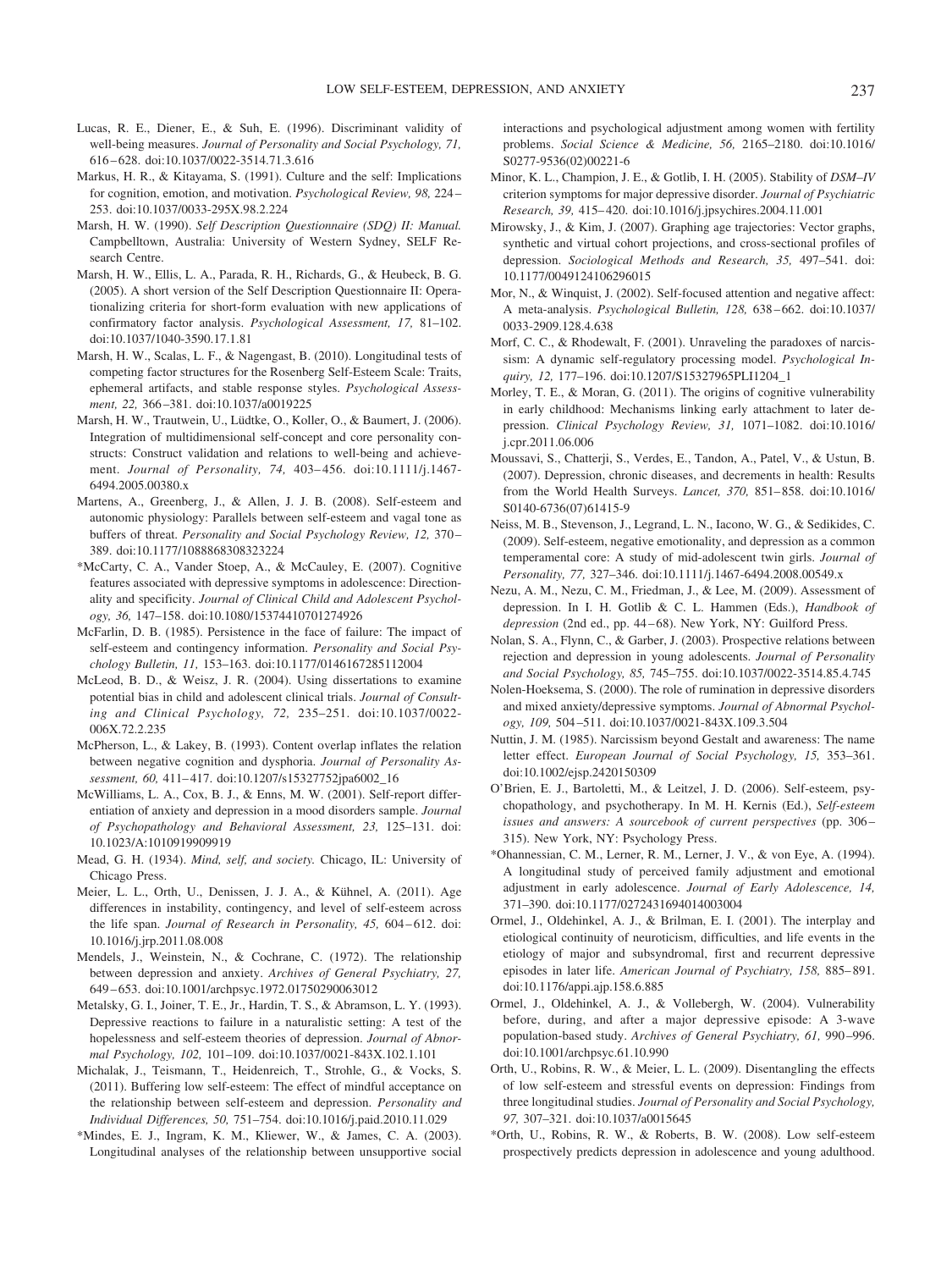*Journal of Personality and Social Psychology, 95,* 695–708. [doi:](http://dx.doi.org/10.1037/0022-3514.95.3.695) [10.1037/0022-3514.95.3.695](http://dx.doi.org/10.1037/0022-3514.95.3.695)

- \*Orth, U., Robins, R. W., Trzesniewski, K. H., Maes, J., & Schmitt, M. (2009). Low self-esteem is a risk factor for depressive symptoms from young adulthood to old age. *Journal of Abnormal Psychology, 118,* 472–478. [doi:10.1037/a0015922](http://dx.doi.org/10.1037/a0015922)
- Orth, U., Robins, R. W., & Widaman, K. F. (2012). Life-span development of self-esteem and its effects on important life outcomes. *Journal of Personality and Social Psychology, 102,* 1271–1288. [doi:10.1037/](http://dx.doi.org/10.1037/a0025558) [a0025558](http://dx.doi.org/10.1037/a0025558)
- Orth, U., Trzesniewski, K. H., & Robins, R. W. (2010). Self-esteem development from young adulthood to old age: A cohort-sequential longitudinal study. *Journal of Personality and Social Psychology, 98,* 645–658. [doi:10.1037/a0018769](http://dx.doi.org/10.1037/a0018769)
- Osman, A., Kopper, B. A., Barrios, F., Gutierrez, P. M., & Bagge, C. L. (2004). Reliability and validity of the Beck Depression Inventory–II with adolescent psychiatric inpatients. *Psychological Assessment, 16,* 120–132. [doi:10.1037/1040-3590.16.2.120](http://dx.doi.org/10.1037/1040-3590.16.2.120)
- Osman, A., Kopper, B. A., Barrios, F. X., Osman, J. R., & Wade, T. (1997). The Beck Anxiety Inventory: Reexamination of factor structure and psychometric properties. *Journal of Clinical Psychology, 53,* 7–14. [doi:10.1002/\(SICI\)1097-4679\(199701\)53:1](http://dx.doi.org/10.1002/%28SICI%291097-4679%28199701%2953:1%3C7::AID-JCLP2%3E3.0.CO%3B2-S)<7::AID-JCLP2>3.0.CO;  $2-S$
- \*Ostrowsky, M. K. (2007). *Extending Khantzian's self-medication hypothesis: An examination of low self-esteem, depression, alcohol use, marijuana use, and violent behavior* (Unpublished doctoral dissertation). State University of New York, Albany.
- Parker, G., Gladstone, G., & Chee, K. T. (2001). Depression in the planet's largest ethnic group: The Chinese. *American Journal of Psychiatry, 158,* 857–864. [doi:10.1176/appi.ajp.158.6.857](http://dx.doi.org/10.1176/appi.ajp.158.6.857)
- Paulhus, D. L., Robins, R. W., Trzesniewski, K. H., & Tracy, J. L. (2004). Two replicable suppressor situations in personality research. *Multivariate Behavioral Research, 39,* 303–328. [doi:10.1207/s15327906mbr3902\\_7](http://dx.doi.org/10.1207/s15327906mbr3902_7)
- Perez, R. C. (1973). The effect of experimentally induced failure, selfesteem, and sex on cognitive differentiation. *Journal of Abnormal Psychology, 81,* 74–79. [doi:10.1037/h0033974](http://dx.doi.org/10.1037/h0033974)
- Pigott, T. D. (2009). Handling missing data. In H. Cooper, L. V. Hedges, & J. C. Valentine (Eds.), *The handbook of research synthesis and meta-analysis* (pp. 399–416). New York, NY: Russell Sage Foundation.
- Potthoff, J. G., Holahan, C. J., & Joiner, T. E., Jr. (1995). Reassurance seeking, stress generation, and depressive symptoms: An integrative model. *Journal of Personality and Social Psychology, 68,* 664–670. [doi:10.1037/0022-3514.68.4.664](http://dx.doi.org/10.1037/0022-3514.68.4.664)
- \*Prinstein, M. J., & La Greca, A. M. (2002). Peer crowd affiliation and internalizing distress in childhood and adolescence: A longitudinal follow-back study. *Journal of Research on Adolescence, 12,* 325–351. [doi:10.1111/1532-7795.00036](http://dx.doi.org/10.1111/1532-7795.00036)
- Prisciandaro, J. J., & Roberts, J. E. (2005). A taxometric investigation of unipolar depression in the National Comorbidity Survey. *Journal of Abnormal Psychology, 114,* 718–728. [doi:10.1037/0021-843X.114](http://dx.doi.org/10.1037/0021-843X.114.4.718) [.4.718](http://dx.doi.org/10.1037/0021-843X.114.4.718)
- \*Procopio, C. A., Holm-Denoma, J. M., Gordon, K. H., & Joiner, T. E., Jr. (2006). Two–three-year stability and interrelations of bulimotypic indicators and depressive and anxious symptoms in middle-aged women. *International Journal of Eating Disorders, 39,* 312–319. [doi:10.1002/](http://dx.doi.org/10.1002/eat.20242) [eat.20242](http://dx.doi.org/10.1002/eat.20242)
- Pruessner, J. C., Baldwin, M. W., Dedovic, K., Renwick, R., Mahani, N. K., Lord, C., ... Lupien, S. (2005). Self-esteem, locus of control, hippocampal volume, and cortisol regulation in young and old adulthood. *NeuroImage, 28,* 815–826. [doi:10.1016/j.neuroimage.2005](http://dx.doi.org/10.1016/j.neuroimage.2005.06.014) [.06.014](http://dx.doi.org/10.1016/j.neuroimage.2005.06.014)
- Pruessner, J. C., Hellhammer, D. H., & Kirschbaum, C. (1999). Low self-esteem, induced failure and the adrenocortical stress response. *Per-*

*sonality and Individual Differences, 27,* 477–489. [doi:10.1016/S0191-](http://dx.doi.org/10.1016/S0191-8869%2898%2900256-6) [8869\(98\)00256-6](http://dx.doi.org/10.1016/S0191-8869%2898%2900256-6)

- \*Puckett, M. B. (2010). *Rejection sensitivity and interpersonal relationship difficulties: Depression, loneliness, and self-esteem as mediating factors* (Unpublished doctoral dissertation). University of Connecticut, Storrs.
- Putnam, K. M., & McSweeney, L. B. (2008). Depressive symptoms and baseline prefrontal EEG alpha activity: A study utilizing Ecological Momentary Assessment. *Biological Psychology, 77,* 237–240. [doi:](http://dx.doi.org/10.1016/j.biopsycho.2007.10.010) [10.1016/j.biopsycho.2007.10.010](http://dx.doi.org/10.1016/j.biopsycho.2007.10.010)
- Pyszczynski, T., Greenberg, J., Solomon, S., Arndt, J., & Schimel, J. (2004). Why do people need self-esteem? A theoretical and empirical review. *Psychological Bulletin, 130,* 435–468. [doi:10.1037/0033-](http://dx.doi.org/10.1037/0033-2909.130.3.435) [2909.130.3.435](http://dx.doi.org/10.1037/0033-2909.130.3.435)
- Radloff, L. S. (1977). The CES-D Scale: A self-report depression scale for research in the general population. *Applied Psychological Measurement, 1,* 385–401. [doi:10.1177/014662167700100306](http://dx.doi.org/10.1177/014662167700100306)
- Raghunathan, T. E., Rosenthal, R., & Rubin, D. B. (1996). Comparing correlated but nonoverlapping correlations. *Psychological Methods, 1,* 178–183. [doi:10.1037/1082-989X.1.2.178](http://dx.doi.org/10.1037/1082-989X.1.2.178)
- Räikkönen, K., Matthews, K. A., & Kuller, L. H. (2007). Depressive symptoms and stressful life events predict metabolic syndrome among middle-aged women: A comparison of World Health Organization, Adult Treatment Panel III, and International Diabetes Foundation definitions. *Diabetes Care, 30,* 872–877. [doi:10.2337/dc06–1857](http://dx.doi.org/10.2337/dc06–1857)
- \*Ralph, J. A., & Mineka, S. (1998). Attributional style and self-esteem: The prediction of emotional distress following a midterm exam. *Journal of Abnormal Psychology, 107,* 203–215. [doi:10.1037/0021-](http://dx.doi.org/10.1037/0021-843X.107.2.203) [843X.107.2.203](http://dx.doi.org/10.1037/0021-843X.107.2.203)
- Raudenbush, S. W. (2009). Analyzing effect sizes: Random-effects models. In H. Cooper, L. V. Hedges, & J. C. Valentine (Eds.), *The handbook of research synthesis and meta-analysis* (pp. 295–315). New York, NY: Russell Sage Foundation.
- Riketta, M. (2004). Does social desirability inflate the correlation between self-esteem and anxiety? *Psychological Reports, 94,* 1232–1234. [doi:](http://dx.doi.org/10.2466/PR0.94.3.1232-1234) [10.2466/PR0.94.3.1232-1234](http://dx.doi.org/10.2466/PR0.94.3.1232-1234)
- \*Ritter, C., Hobfoll, S. E., Lavin, J., Cameron, R. P., & Hulsizer, M. R. (2000). Stress, psychosocial resources, and depressive symptomatology during pregnancy in low-income, inner-city women. *Health Psychology, 19,* 576–585. [doi:10.1037/0278-6133.19.6.576](http://dx.doi.org/10.1037/0278-6133.19.6.576)
- Roberts, B. W., & DelVecchio, W. F. (2000). The rank-order consistency of personality traits from childhood to old age: A quantitative review of longitudinal studies. *Psychological Bulletin, 126,* 3–25. [doi:10.1037/](http://dx.doi.org/10.1037/0033-2909.126.1.3) [0033-2909.126.1.3](http://dx.doi.org/10.1037/0033-2909.126.1.3)
- Roberts, J. E. (2006). Self-esteem from a clinical perspective. In M. H. Kernis (Ed.), *Self-esteem issues and answers: A sourcebook of current perspectives* (pp. 298–305). New York, NY: Psychology Press.
- \*Roberts, J. E., & Kassel, J. D. (1997). Labile self-esteem, life stress, and depressive symptoms: Prospective data testing a model of vulnerability. *Cognitive Therapy and Research, 21,* 569–589. [doi:10.1023/A:](http://dx.doi.org/10.1023/A:1021861503072) [1021861503072](http://dx.doi.org/10.1023/A:1021861503072)
- \*Roberts, J. E., & Monroe, S. M. (1992). Vulnerable self-esteem and depressive symptoms: Prospective findings comparing three alternative conceptualizations. *Journal of Personality and Social Psychology, 62,* 804–812. [doi:10.1037/0022-3514.62.5.804](http://dx.doi.org/10.1037/0022-3514.62.5.804)
- Roberts, S. B., & Kendler, K. S. (1999). Neuroticism and self-esteem as indices of the vulnerability to major depression in women. *Psychological Medicine, 29,* 1101–1109. [doi:10.1017/S0033291799008739](http://dx.doi.org/10.1017/S0033291799008739)
- Robins, R. W., Hendin, H. M., & Trzesniewski, K. H. (2001). Measuring global self-esteem: Construct validation of a single-item measure and the Rosenberg Self-Esteem Scale. *Personality and Social Psychology Bulletin, 27,* 151–161. [doi:10.1177/0146167201272002](http://dx.doi.org/10.1177/0146167201272002)
- Robins, R. W., Trzesniewski, K. H., Tracy, J. L., Gosling, S. D., & Potter, J. (2002). Global self-esteem across the life span. *Psychology and Aging, 17,* 423–434. [doi:10.1037/0882-7974.17.3.423](http://dx.doi.org/10.1037/0882-7974.17.3.423)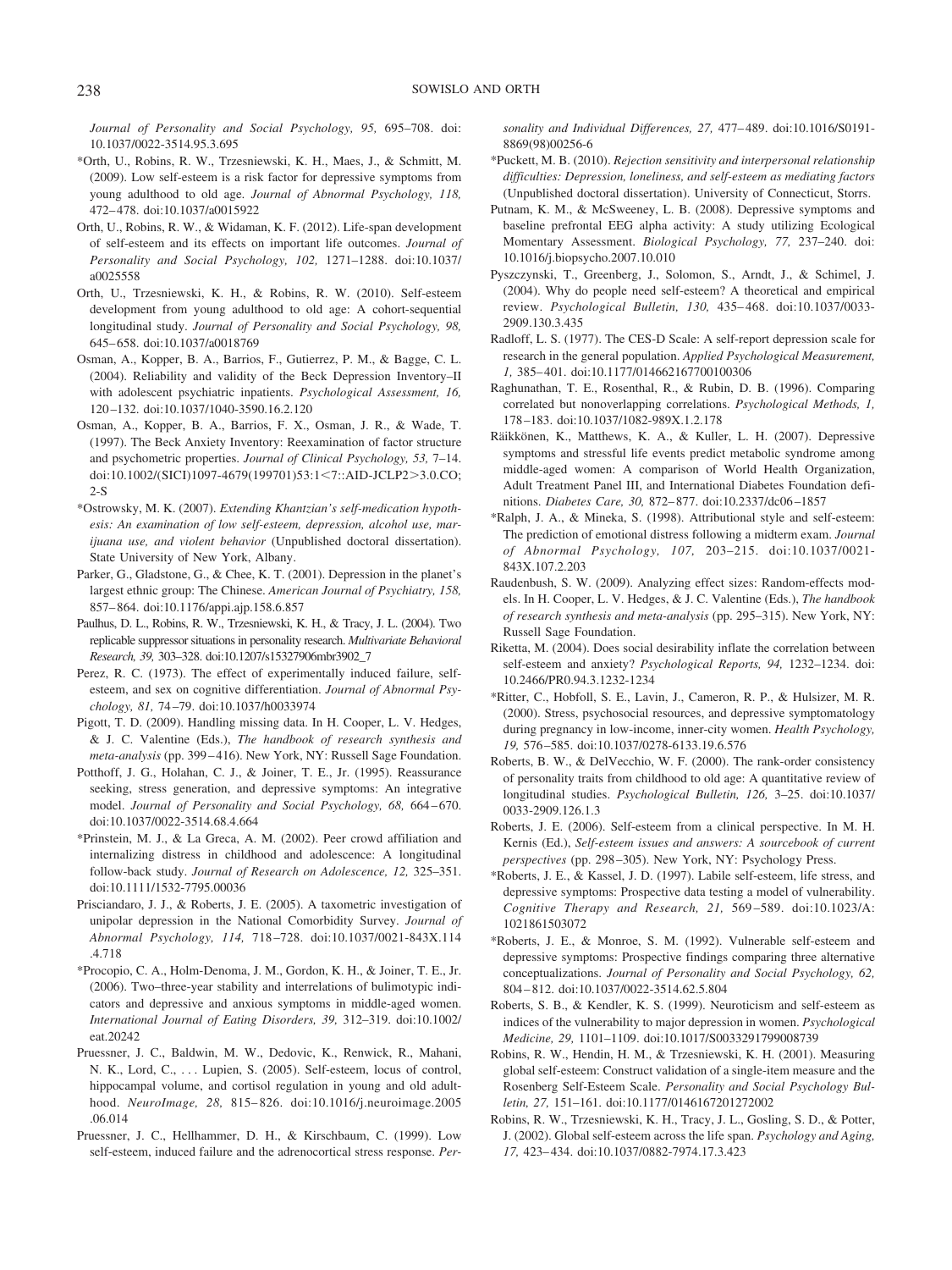- \*Robinson, N. S., Garber, J., & Hilsman, R. (1995). Cognitions and stress: Direct and moderating effects on depressive versus externalizing symptoms during the junior high school transition. *Journal of Abnormal Psychology, 104,* 453–463. [doi:10.1037/0021-843X.104.3.453](http://dx.doi.org/10.1037/0021-843X.104.3.453)
- Rogosa, D. (1980). A critique of the cross-lagged panel correlation. *Psychological Bulletin, 88,* 245–258. [doi:10.1037/0033-2909.88.2.245](http://dx.doi.org/10.1037/0033-2909.88.2.245)
- Rohde, P., Lewinsohn, P. M., & Seeley, J. R. (1990). Are people changed by the experience of having an episode of depression? A further test of the scar hypothesis. *Journal of Abnormal Psychology, 99,* 264–271. [doi:10.1037/0021-843X.99.3.264](http://dx.doi.org/10.1037/0021-843X.99.3.264)
- \*Rosario, M., Schrimshaw, E. W., & Hunter, J. E. (2005). Psychological distress following suicidality among gay, lesbian, and bisexual youths: Role of social relationships. *Journal of Youth and Adolescence, 34,* 149–161. [doi:10.1007/s10964-005-3213-y](http://dx.doi.org/10.1007/s10964-005-3213-y)
- Rosenberg, M. (1965). *Society and the adolescent self-image.* Princeton, NJ: Princeton University Press.
- Rosenberg, M. (1989). *Society and the adolescent self-image* (rev. ed.). Middletown, CT: Wesleyan University Press.
- Rosenberg, M., & Owens, T. J. (2001). Low self-esteem people: A collective portrait. In T. J. Owens, S. Stryker, & N. Goodman (Eds.), *Extending self-esteem theory and research* (pp. 400–436). Cambridge, England: Cambridge University Press.
- \*Rueger, S. Y. (2011). *Effects of stress, attributional style, and perceived parental support on depressive symptoms in early adolescence: A prospective analysis* (Unpublished doctoral dissertation). Northern Illinois University, DeKalb.
- Ruscio, J., & Ruscio, A. M. (2000). Informing the continuity controversy: A taxometric analysis of depression. *Journal of Abnormal Psychology, 109,* 473–487. [doi:10.1037/0021-843X.109.3.473](http://dx.doi.org/10.1037/0021-843X.109.3.473)
- Ryder, A. G., Yang, J., Zhu, X., Yao, S., Yi, J., Heine, S. J., & Bagby, R. M. (2008). The cultural shaping of depression: Somatic symptoms in China, psychological symptoms in North America. *Journal of Abnormal Psychology, 117,* 300–313. [doi:10.1037/0021-843X.117.2.300](http://dx.doi.org/10.1037/0021-843X.117.2.300)
- Santor, D. A., Bagby, R., & Joffe, R. T. (1997). Evaluating stability and change in personality and depression. *Journal of Personality and Social Psychology, 73,* 1354–1362. [doi:10.1037/0022-3514.73.6.1354](http://dx.doi.org/10.1037/0022-3514.73.6.1354)
- Saphire-Bernstein, S., Way, B. M., Kim, H. S., Sherman, D. K., & Taylor, S. E. (2011). Oxytocin receptor gene (OXTR) is related to psychological resources. *Proceedings of the National Academy of Sciences of the United States of America, 108,* 15118–15122. [doi:10.1073/](http://dx.doi.org/10.1073/pnas.1113137108) [pnas.1113137108](http://dx.doi.org/10.1073/pnas.1113137108)
- Scarpa, A., & Luscher, K. A. (2002). Self-esteem, cortisol reactivity, and depressed mood mediated by perceptions of control. *Biological Psychology, 59,* 93–103. [doi:10.1016/S0301-0511\(01\)00130-2](http://dx.doi.org/10.1016/S0301-0511%2801%2900130-2)
- \*Schafer, R. B., Wickrama, K. A. S., & Keith, P. M. (1998). Stress in marital interaction and change in depression: A longitudinal analysis. *Journal of Family Issues, 19,* 578–594. [doi:10.1177/019251398019005005](http://dx.doi.org/10.1177/019251398019005005)
- Schimmack, U., & Diener, E. (2003). Predictive validity of explicit and implicit self-esteem for subjective well-being. *Journal of Research in Personality, 37,* 100–106. [doi:10.1016/S0092-6566\(02\)00532-9](http://dx.doi.org/10.1016/S0092-6566%2802%2900532-9)
- Schmitt, D. P., & Allik, J. (2005). Simultaneous administration of the Rosenberg Self-Esteem Scale in 53 nations: Exploring the universal and culture-specific features of global self-esteem. *Journal of Personality and Social Psychology, 89,* 623–642. [doi:10.1037/0022-3514.89.4.623](http://dx.doi.org/10.1037/0022-3514.89.4.623)
- \*Schroevers, M. J., Ranchor, A. V., & Sanderman, R. (2003). The role of social support and self-esteem in the presence and course of depressive symptoms: A comparison of cancer patients and individuals from the general population. *Social Science & Medicine, 57,* 375–385. [doi:](http://dx.doi.org/10.1016/S0277-9536%2802%2900366-0) [10.1016/S0277-9536\(02\)00366-0](http://dx.doi.org/10.1016/S0277-9536%2802%2900366-0)
- Sedikides, C. (1993). Assessment, enhancement, and verification determinants of the self-evaluation process. *Journal of Personality and Social Psychology, 65,* 317–338. [doi:10.1037/0022-3514.65.2.317](http://dx.doi.org/10.1037/0022-3514.65.2.317)

Sedikides, C., Gaertner, L., & Toguchi, Y. (2003). Pancultural self-

enhancement. *Journal of Personality and Social Psychology, 84,* 60–79. [doi:10.1037/0022-3514.84.1.60](http://dx.doi.org/10.1037/0022-3514.84.1.60)

- \*Settles, I. H., Jellison, W. A., & Pratt-Hyatt, J. S. (2009). Identification with multiple social groups: The moderating role of identity change over time among women-scientists. *Journal of Research in Personality, 43,* 856–867. [doi:10.1016/j.jrp.2009.04.005](http://dx.doi.org/10.1016/j.jrp.2009.04.005)
- Shackelford, T. K. (2001). Self-esteem in marriage. *Personality and Individual Differences, 30,* 371–390. [doi:10.1016/S0191-8869\(00\)00023-4](http://dx.doi.org/10.1016/S0191-8869%2800%2900023-4)
- \*Shahar, G., & Davidson, L. (2003). Depressive symptoms erode selfesteem in severe mental illness: A three-wave, cross-lagged study. *Journal of Consulting and Clinical Psychology, 71,* 890–900. [doi:](http://dx.doi.org/10.1037/0022-006X.71.5.890) [10.1037/0022-006X.71.5.890](http://dx.doi.org/10.1037/0022-006X.71.5.890)
- Shahar, G., & Henrich, C. C. (2010). Do depressive symptoms erode self-esteem in early adolescence? *Self and Identity, 9,* 403–415. [doi:](http://dx.doi.org/10.1080/15298860903286090) [10.1080/15298860903286090](http://dx.doi.org/10.1080/15298860903286090)
- Shaver, P. R., & Brennan, K. A. (1991). Measures of depression and loneliness. In J. P. Robinson, P. R. Shaver, & L. S. Wrightsman (Eds.), *Measures of personality and social psychological attitudes* (pp. 195– 289). San Diego, CA: Academic Press.
- Shrauger, J. S., & Sorman, P. B. (1977). Self-evaluations, initial success and failure, and improvement as determinants of persistence. *Journal of Consulting and Clinical Psychology, 45,* 784–795. [doi:10.1037/0022-](http://dx.doi.org/10.1037/0022-006X.45.5.784) [006X.45.5.784](http://dx.doi.org/10.1037/0022-006X.45.5.784)
- Simon, G. E., & VonKorff, M. (1992). Reevaluation of secular trends in depression rates. *American Journal of Epidemiology, 135,* 1411–1422.
- Solomon, D. A., Keller, M. B., Leon, A. C., Mueller, T. I., Lavori, P. W., Shea, M. T., ... Endicott, J. (2000). Multiple recurrences of major depressive disorder. *American Journal of Psychiatry, 157,* 229–233. [doi:10.1176/appi.ajp.157.2.229](http://dx.doi.org/10.1176/appi.ajp.157.2.229)
- \*Southall, D., & Roberts, J. E. (2002). Attributional style and self-esteem in vulnerability to adolescent depressive symptoms following life stress: A 14-week prospective study. *Cognitive Therapy and Research, 26,* 563–579. [doi:10.1023/A:1020457508320](http://dx.doi.org/10.1023/A:1020457508320)
- Spalletta, G., Troisi, A., Saracco, M., Ciani, N., & Pasini, A. (1996). Symptom profile, Axis II comorbidity and suicidal behaviour in young males with *DSM–III–R* depressive illnesses. *Journal of Affective Disorders, 39,* 141–148. [doi:10.1016/0165-0327\(96\)00025-0](http://dx.doi.org/10.1016/0165-0327%2896%2900025-0)
- Spasojević, J., & Alloy, L. B. (2001). Rumination as a common mechanism relating depressive risk factors to depression. *Emotion, 1,* 25–37. [doi:](http://dx.doi.org/10.1037/1528-3542.1.1.25) [10.1037/1528-3542.1.1.25](http://dx.doi.org/10.1037/1528-3542.1.1.25)
- Spielberger, C. D., & Sydeman, S. J. (1994). State–Trait Anxiety Inventory and State–Trait Anger Expression Inventory. In M. E. Maruish (Ed.), *The use of psychological testing for treatment planning and outcome assessment* (pp. 292–321). Hillsdale, NJ: Erlbaum.
- Starr, L. R., & Davila, J. (2008). Excessive reassurance seeking, depression, and interpersonal rejection: A meta-analytic review. *Journal of Abnormal Psychology, 117,* 762–775. [doi:10.1037/a0013866](http://dx.doi.org/10.1037/a0013866)
- \*Steinberg, J. A., Karpinski, A., & Alloy, L. B. (2007). The exploration of implicit aspects of self-esteem in vulnerability-stress models of depression. *Self and Identity, 6,* 101–117. [doi:10.1080/15298860601118884](http://dx.doi.org/10.1080/15298860601118884)
- Stice, E., Ragan, J., & Randall, P. (2004). Prospective relations between social support and depression: Differential direction of effects for parent and peer support? *Journal of Abnormal Psychology, 113,* 155–159. [doi:10.1037/0021-843X.113.1.155](http://dx.doi.org/10.1037/0021-843X.113.1.155)
- Sutton, A. J. (2009). Publication bias. In H. Cooper, L. V. Hedges, & J. C. Valentine (Eds.), *The handbook of research synthesis and meta-analysis* (pp. 435–452). New York, NY: Russell Sage Foundation.
- Swann, W. B., & Bosson, J. K. (2010). Self and identity. In S. T. Fiske, D. T. Gilbert, & G. Lindzey (Eds.), *Handbook of social psychology* (5th ed., Vol. 1, pp. 589–628). Hoboken, NJ: Wiley.
- Swann, W. B., Chang-Schneider, C., & McClarty, K. L. (2007). Do people's self-views matter? Self-concept and self-esteem in everyday life. *American Psychologist, 62,* 84–94. [doi:10.1037/0003-066X.62.2.84](http://dx.doi.org/10.1037/0003-066X.62.2.84)
- Swann, W. B., Wenzlaff, R. M., & Tafarodi, R. W. (1992). Depression and